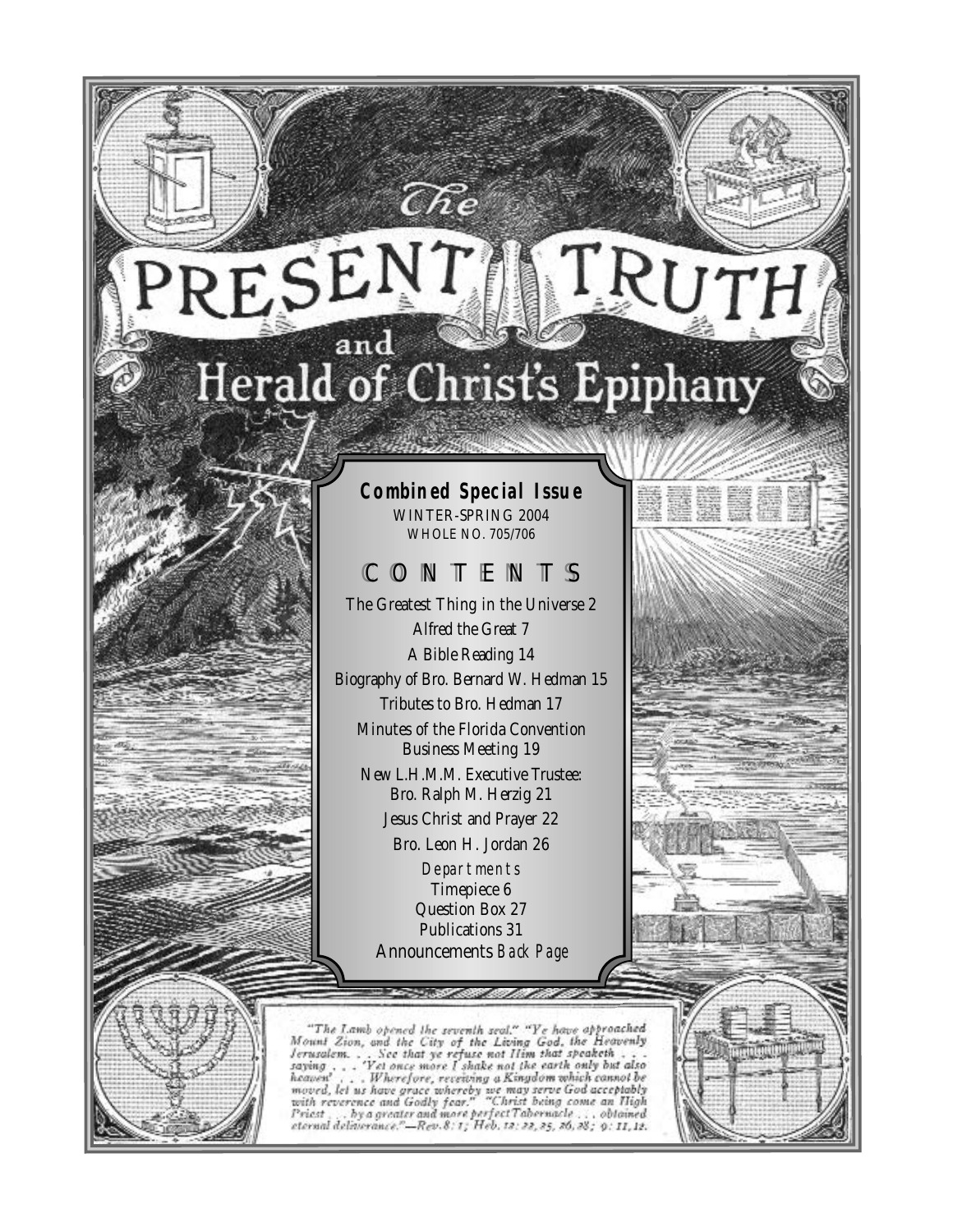# THE GREATEST THING IN THE UNIVERSE

*"Covet earnestly the best gifts: and yet I show unto you a more excellent way" (1 Cor. 12: 31)*

*This article is taken from Watch Tower Reprints 5265-67. Minor changes have been made to match our current style. The article was written with the New Creation in mind and should be read in that light and in the context of the times.*

THE Apostle James has declared that every good and every perfect gift cometh down from the Father of lights, with whom is no variableness or shadow of turning. Hence every gift from God would be a blessing. Even those upon whom God will execute the sentence of the Second Death may be said to receive something that is not really an injury to their best interests.

In thinking over these different gifts of God, the Apostle Paul enumerates some of those that were given to the Church in the beginning of this Gospel Age. We read in the Psalms: "Thou hast received gifts for men; yea, for the rebellious also, that the LORD God might dwell among them" (Psalm 68: 18). Some of those gifts were given to the men who became followers of the Lord Jesus. After Jesus had ascended, all His followers were to particularly wait



Epiphany-Basileia Truth, as meat in due season for the Lord's people, as He is pleased to provide it.

until He would send them, from the Father, the power and blessing of the holy spirit, which was to come to each sincere believer, and which was to be accompanied by gifts — by some outward gift and manifestation, useful and to be used.

In our context the Apostle enumerates some of these gifts — apostles, prophets, evangelists, teachers, pastors; others received gifts of tongues, healings, power to perform miracles, power to cast out Satan, power to interpret tongues, power to discern spirits. Some received one of these and some another; some received several. St. Paul had various gifts, and declared that he spoke more tongues than they all (1 Cor. 14: 18). It would appear that the early Church thought very highly of the gift of tongues. They became very anxious to have God give them this particular gift.

But the Apostle tells them that God had still more valuable blessings than this of speaking with tongues, which they so earnestly desired. They were to distinguish between the different gifts, and they were to desire, were to prefer, the best — to exercise discrimination of mind as to which would be the best gift. He declares that he would rather speak five words in a known tongue than to speak ten thousand in an unknown tongue, and not be able to interpret. He told them that they should pray for interpretation — that they should not only desire to speak in unknown tongues, but also desire to give the interpretation, or the proper meaning in order to be understood. In his letter to the Church at Corinth, chapters 12 and 14, he expressed the thought that these different tongues and gifts were all intended to minister to the Church for their benefit as a whole.

#### **PURPOSE SERVED BY THE GIFTS**

The gift of tongues was given at that time to supply their lack otherwise. The early Church had no Bible. Being put out of the synagogues, they had no access to the Old Testament, and the New Testament was not yet written. Therefore God's people without these gifts would have had very little to help them — to teach them. None were qualified to teach the brethren. Only the power of God could give them this ability to teach. Therefore the Apostle

**About this issue:** Due to the death on January 30 of our Executive Trustee and Director, Bernard W. Hedman, and the constraints imposed by the preparations necessary to the election of a succeeding Executive Trustee and Director, this issue of *The Present Truth* is a combined one, and is double-sized. Coming issues will revert to the standard size and frequency.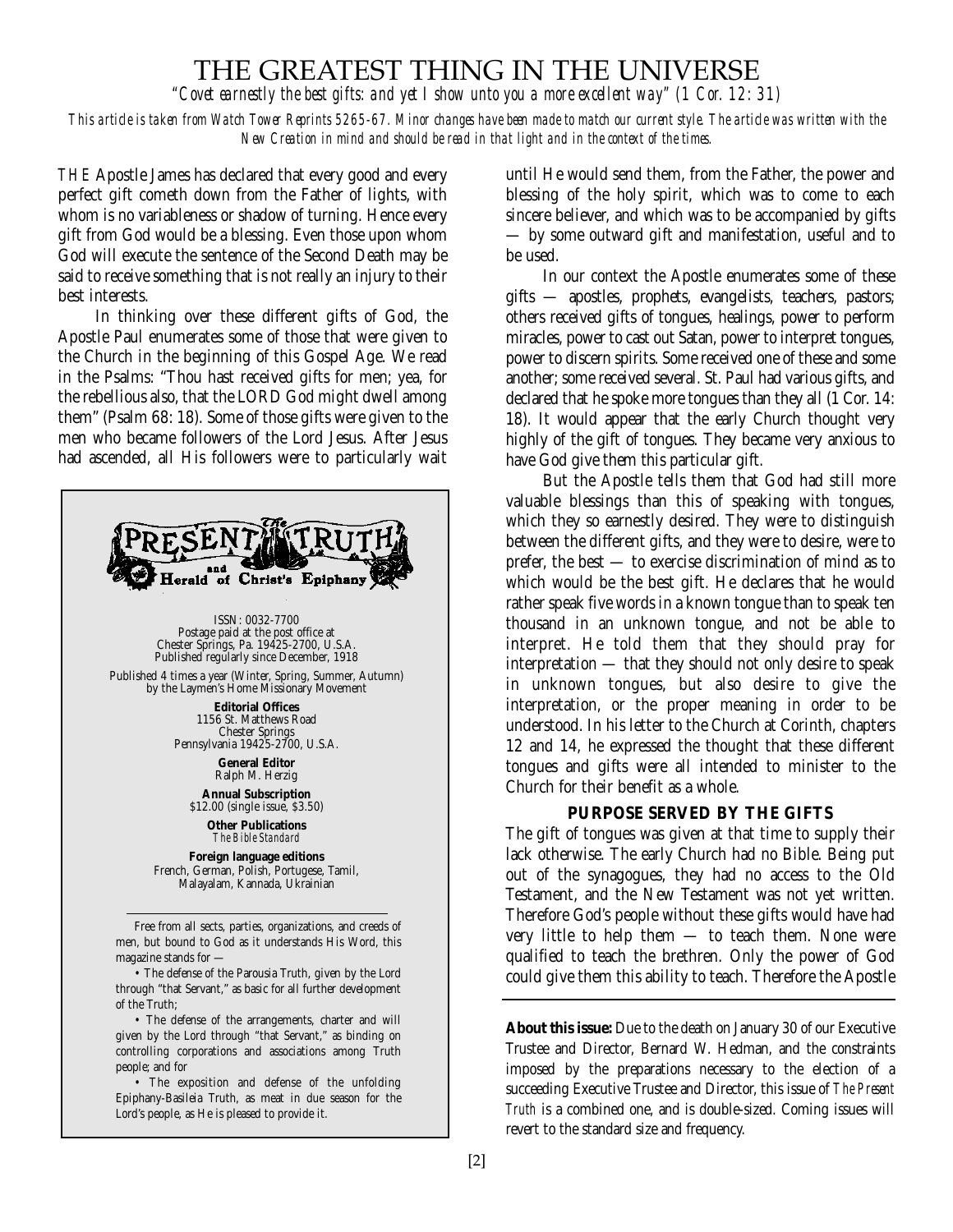Paul urged them not to forsake the assembling of themselves together. As they saw the great Day of Christ drawing on, they should have great desire to come together and to discuss these things of God's Plan.

And when they were assembled, it was of great advantage to them that someone should rise to speak. And they might desire, or pray, as the case might be, that God would send them some interpretation. In this way the Church was drawn together and held together. They did not know what Message would come in this way from the Lord.

We are not to suppose that God would thus give any very deep doctrinal matters. But it does appear that in this way He gave His people some milk of the Word, until the New Testament should be arranged — written and collected in an available form. The Apostle Paul led off with these gifts to the Church. The gifts of tongues, nevertheless, were surpassed by higher gifts, some higher arrangements for them. St. Paul would rather that they should be orators, public speakers, or have an interpretation of an unknown tongue. This would mean more of personal contact with the Lord. Therefore they should desire such a gift in preference to one of less importance.

Then the Apostle proceeds: "Yet show I unto you a more excellent way!" something still better than those special gifts which he had been discussing — better than speaking with tongues, better than working miracles, better than interpreting. He goes on to show that these things would pass away, and be no longer necessary to the Church, but he was going to tell them of things that would never pass away. Therefore they should discern and seek especially the best gift. They should not only discriminate among these gifts and choose the best, but they should be looking beyond these to a developed condition of heart which would be specially pleasing to the Lord, and would bring them into closer relationship with Him.

He proceeds to explain that this is Love. They might have the gift of prophesying, of working miracles, of healing the sick, of speaking with tongues, of interpretation, and yet come short of ever attaining the highest blessing of the Lord, unless they should incorporate into their lives this better thing — LOVE. No matter how well able they might be to speak with tongues or to interpret or to work miracles, *etc.,* this Love was a far more important thing for them to have. Then he enumerates the various qualities of Love meekness, patience, brotherly kindness, *etc.* The sum of them all is Love. It is love for the brethren, love for friends, love for neighbors, love for our enemies, which would do them good, and not at all wish to see them suffer injury. This, then, is the more excellent thing.

Though the elements of Love are developed qualities and may, therefore, properly be called fruits, they may be called gifts also. From the apple tree we get gifts of apples; from the peach tree we get gifts of peaches; from the pear

# *Love is the most powerful thing in the world; therefore Love most nearly represents God, because He is the Supreme, Almighty One.*

tree, gifts of pears, *etc.* Since we have to do with the development of these qualities of the Spirit, they are styled fruits of the Spirit. And they are far more excellent and far more to be desired than the merely mechanical gifts, which at the first came to all of God's people, because of their special need, but many of which passed away shortly after the Apostles died.

# **LOVE — VARYING IN KIND**

The question naturally and properly arises, What is Love? The Bible answers, "God is Love." As it is impossible to fully describe God in all His greatness, so it seems impossible to fully describe all that would be comprehended in the word Love. Love is the most powerful thing in the world; therefore Love most nearly represents God, because He is the Supreme, Almighty One. We might say that God is not this, not that, not the other. And so with Love  $-$  we might describe it by saying what it is not. Nothing can be right that is out of harmony with Love, as nothing can be right that is out of harmony with God. The Apostle says, in describing Love, that it does not think evil, does not vaunt itself, has not the disposition to be puffed up, is not easily provoked, does not take pleasure in iniquity, *etc.*

We may, of course, remember that our word love is made to cover a variety of sentiments; for instance, the love of a hen for her chickens, her care over them; the love of a father and mother for their children, and their care over them. Love, then, includes this interest in all that are under one's care. God has this quality of sympathy which leads Him to look out for the whole universe — all sentient creatures, all that have life. He is bound by Love to look out for all these.

In human love — natural love — we find sympathy a very strong quality. Then we have a higher than mere sympathetic love — we have esteem, appreciation of some admirable quality. We say that we love certain traits in the character of someone. Again we have something more than mere sympathy and esteem; we have affectionate love. That is a very real and deep interest in every affair of the one we love — a deep, sympathetic love which would stop at nothing even though it is an earthly love. The only thing that could be superior to it would be our love for the Almighty, which should dominate us as superior to this affectionate love.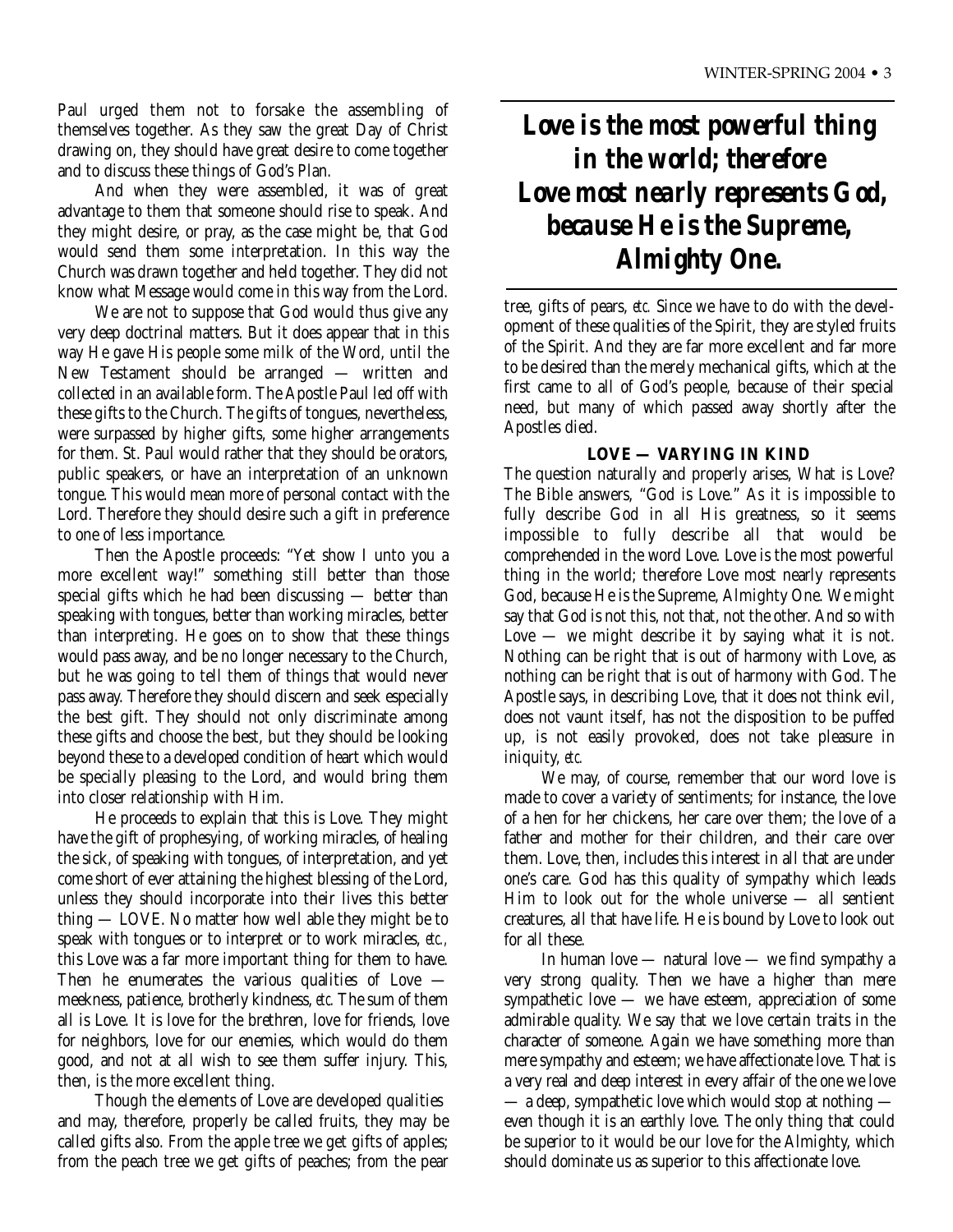# *Love has no limit in its capacity; as, for instance, God's sympathetic love was exercised toward mankind after He had pronounced the sentence of death.*

Later comes in the spiritual love for the Lord's people which seeks to avoid all fleshly preferences, seeking merely to live as a New Creature, and to look after the welfare of the New Creature. Thus doing, we become closely united to the things of God and to all who are associated with us in the work of this Gospel Age. This is the highest type of love on any plane of being — this into which we have entered. God is Love. The more we grow up into this proper, spiritual Love, the more we are growing up into the character-likeness of our Father, of which we read, "Be ye therefore perfect, even as your Father which is in heaven is perfect" (Matt. 5: 48).

This love does not stop with those who are appreciative of it, but also goes out to those who are unappreciative, knowing that something is hindering them from attaching any value to such love. Love, then, is so much of God's likeness, the thing to be most appreciated, the thing without which all else in life is useless. To be devoid of love is to be devoid of God-likeness. And so the Apostle goes on to enumerate the characteristics of this love — meekness, gentleness, long-suffering, brotherly kindness, godliness [God-likeness] — Love. All of these are merely parts or streams of Love flowing from the inexhaustible Fountain. These characteristics all proceed from Love, and are strong in proportion as our love is strong.

#### **JUSTICE THE BASIS OF LOVE**

Next we inquire as to the way in which Love fulfils the Divine Law. Divine Law is not necessary as respects restraint from good deeds. There is no need of a law to say, "You shall not do too much for your brother, or give him too much money." No law is necessary along these lines. But Divine Law steps in and says, "You shall not come short of a certain standard." So the Law calls merely for justice.

The Apostle Paul points out that since the Law calls for justice, we shall not murder our neighbor either by our act or by our tongue. We must be perfectly just in everything pertaining to our neighbor. Every thought of our mind must be just, absolutely just. This is the standard of the Divine Law. We are violators of the Law if we give less than justice to anybody. Therefore the Law as set forth to the Jews, told them what they should not do. "Thou

shalt not bear false witness." "Thou shalt not steal," *etc.* telling them merely the things that they should not do. Whoever loves his brother would not wish to steal from him either his property or his good name. Hence love fulfils everything that the Law could demand.

Love has no limit in its capacity; as, for instance, God's sympathetic love was exercised toward mankind after He had pronounced the sentence of death. That death sentence must stand, yet

> *'Twas Love contrived the way To save rebellious man; And all the steps that Love display, Which drew the wondrous plan.*

Love has done this by providing for the satisfying of the Law in respect to Adam, so that Adam can be freed from the Law sentence. Justice could not lay this obligation upon the Logos; therefore God could not command. The only thing He could do was to set before Jesus certain incentives. God set before Him the joy of being the Savior of men, and the additional joy of high exaltation in God's Love and favor and to the glorious Kingdom privileges. So Love might use various inducements.

Love with us must also be just. We can never take what belongs to one and give it to another. The sympathy may be there, but Love cannot act in violation of Justice. Hence the advantage that Christians have who are students of God's Word. The Bible gives us the true conception of what justice is. It gives us the balance of a sound mind. The Heavenly Father has sympathy and love, but He exercises these qualities according to the principles of justice. We are not limited to justice. It was not our law that condemned our brother, but God's Law of Justice. So we are at liberty to exercise our love beyond mere justice.

Jesus gave the example of one who owed his master a large sum of money; and when he could not pay, his master forgave him. Then this man went out to one who owed him a few pence, and, because he could not pay the debt at once, began to inflict punishment. We ourselves cannot render perfect justice, and we cannot rightfully require it of others. God, who is perfect and just, has a right to demand justice.

# **EVIL SURMISING NOT OF LOVE**

Love, as we have seen, is that great and grand quality which more fully than any other quality represents our Heavenly Father. Love includes a great many things — not merely generosity and affection. It seems to include every good quality  $\ddot{\hspace{2mm}}$  things that can be appreciated outside of justice.

The Apostle's statement, "Love thinketh no evil," is not to be understood to signify that Love is blind to evil, or that those who have the spirit of love are blind to evil. On the contrary, Love is wounded every day by contact with evil influences, and Love cannot help knowing that it is an evil thing that is doing the wounding. Love is not,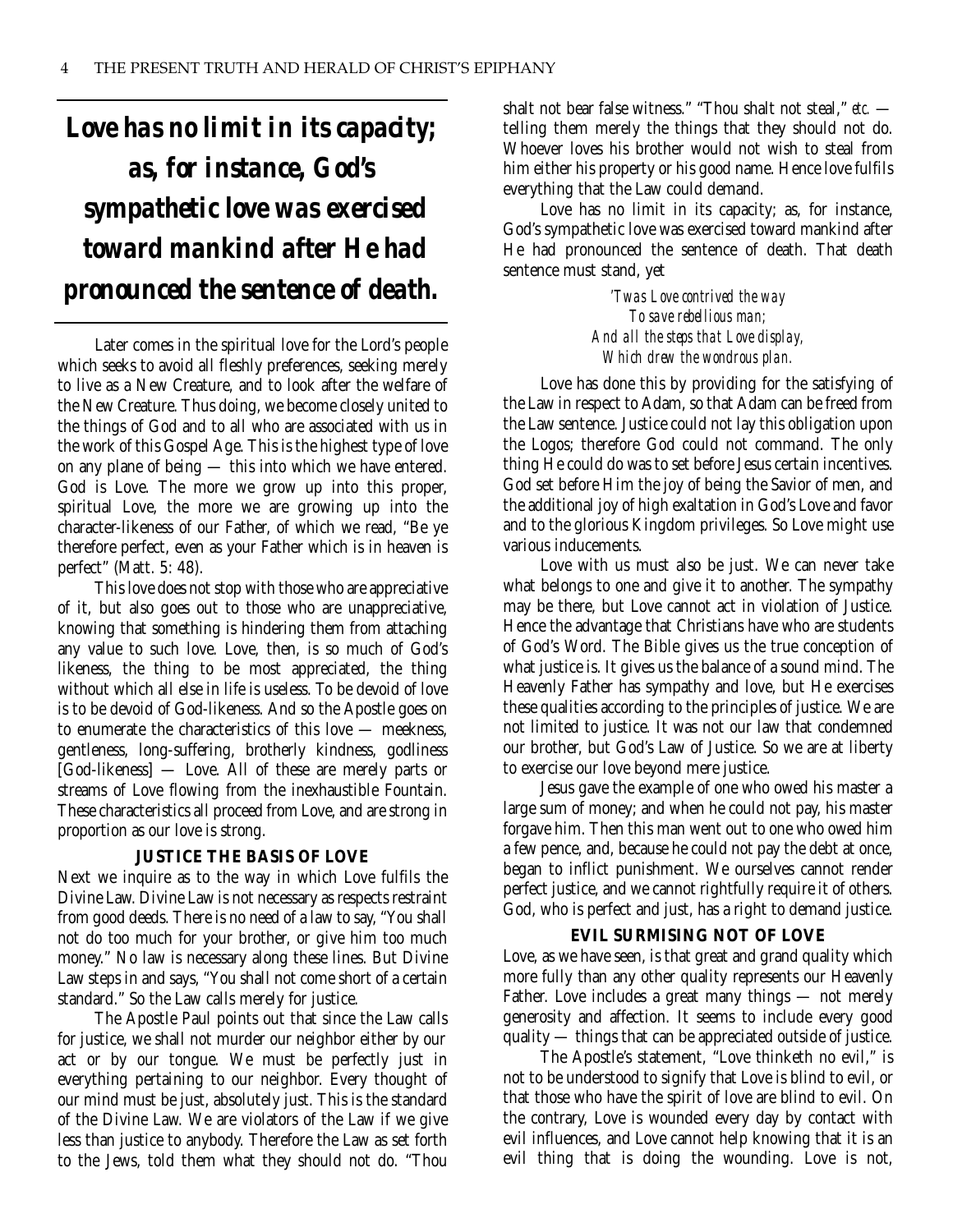therefore, to be blind, and say that there is no evil thing no such thing as sin, selfishness, and meanness; all these various things exist. Love is in contention with all these unlovely things.

Love thinketh that there is evil, and our quotation from the Apostle does not contradict this. The imperfection in the translation may perhaps be charged with the apparent difficulty. "Love does not surmise evil," would seem to be the proper thought. What is it to surmise evil? We answer that we have various means for arriving at conclusions. We see some things. We gain knowledge in various ways, direct or indirect. And for Love to have knowledge of evil is not wrong. But to surmise evil — to imagine evil when we do not have the knowledge — is wrong. Love does not surmise evil.

If we saw some one do an evil deed or knew in some way that the evil deed were committed, and it came under our jurisdiction, Love would not hinder us from punishing the guilty person. Suppose the matter is mere hearsay and the report not well founded; then Love would be prompt to say, "I do not know that this is so. I will need to have proof." Love would wish to think well of every circumstance, every condition. If we saw that murder was committed, we would not be justified in surmising who did it. We might think who were the most probable ones, in order to make an investigation. We would think of the persons who had less love, but we should not hastily decide who is the murderer, simply because he or she has an unsavory character, an unloving character. We are to give him the full benefit of the doubt. We are to make investigation.

It would seem that some of the most serious wrongs have been committed by surmising evil. Evil has been surmised against people without a shadow of proof. It is not for us to say that any are totally depraved. Very few are totally depraved. But whoever surmises evil, even a little, shows that he is lacking in the quality of Love. Whoever surmises evil much shows that he has a very small degree of Love. Evil surmising makes countless thousands mourn. Surmising evil of others has caused more suffering in the world than all the battles that were ever fought!

The Lord's people are being taught of God, and hence are learning more and more to control their thoughts and words and acts. Our thoughts are to be kind! Our thoughts are to be generous! Our thoughts are to be just! We are not to allow an evil suspicion to lodge in our minds against anybody. The common law of man decides that no judgment shall be passed against any one until the thing be proven against him. Those who have done the most evil and caused the most difficulty are those who have surmised evil against others. But it is better if we learn this as a precept from the Lord's Word, and happy are we if we see the degrading power of evil-speaking and evil-thinking and entirely refrain therefrom.

*The Lord's people are being taught of God, ... Our thoughts are to be kind! Our thoughts are to be generous! Our thoughts are to be just!* 

### **"LOVE YOUR ENEMIES"**

The basis of this instruction — that we love our enemies is evidently that our characters may be developed. Retaliation is a natural element of the mind, and particularly of the fallen mind — the fleshly mind. The more selfish we are, the more inclined we are to render evil for evil, slander for slander, blow for blow.

Our Lord taught the very reverse spirit. We are to love even our enemies, doing them good in return for their hatred, and ever sympathizing with their condition and desiring blessings upon them from the Lord, while they are feeling the very opposite toward us, as indicated by the persecutions they practice upon us. The Lord says that we are to do this in order that we may be the children of our Father who is in Heaven. We have been begotten of the holy spirit, and by practicing along these lines we become more and more like Him in character.

Possibly at the beginning of our experience we may not see why we should do this. We must practice along this line in order that we may develop His character. Some one might ask, Will not God punish His enemies? Yes! "All the wicked will God destroy." Does not God punish those who sin? Yes, all who sin will suffer. Then why should not we practice along this same line? Because we are not yet qualified to do so. In time, we shall be judges of mankind, but we shall not be prepared for this until we have first learned the lesson of love. We would be too severe, and would not be inclined to do them all the good that God would have us do them.

Does God require us to love where He does not love? Oh, no! "God so loved the world" — when they were yet sinners! Has God then not a love for mankind? Yes, He has a certain love for all mankind. He will see that every righteous act will have a just recompense of reward. And He will make reasonable allowance for all with whom He deals. He has a broad, sympathetic love, and wishes to make allowance for these in the way which He sees to be best for them.

When we practice this love to our enemies, we are developing a side of our character which is much unbalanced. If we get this side balanced, the other side will become balanced also. Naturally we wish to see that everything wrong is punished, and everything right rewarded. In other words, justice stands nearer to us in our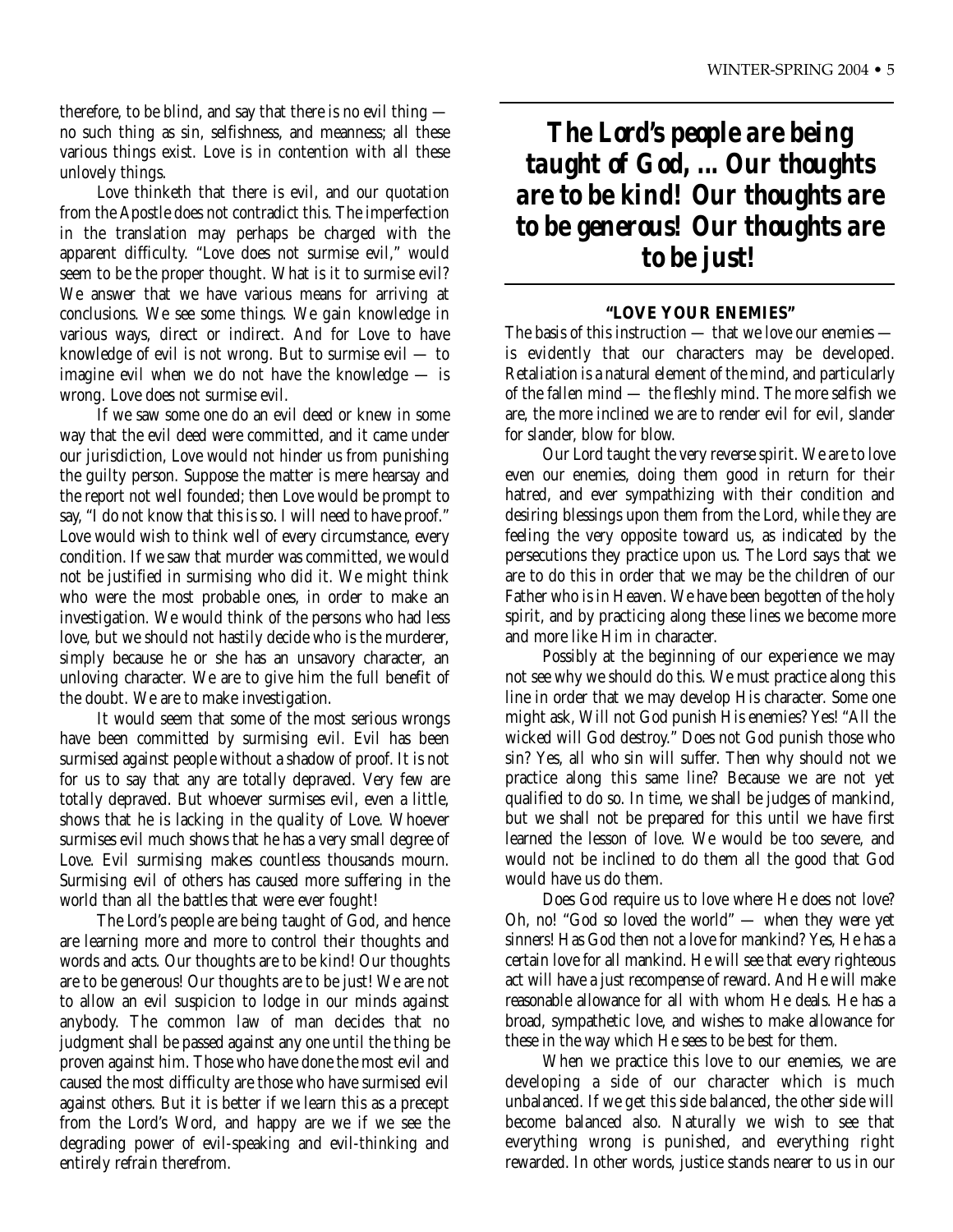imperfect condition than does love. Therefore, in order to be used of God we must cultivate this quality of love. We see why God is sympathetic with mankind. To all the wicked He is a consuming fire; that is to say, He is so opposed to everything that is impure that it will be destroyed, sooner or later.

It is because the Lord sees in our human family, the human race, certain elements of Godlikeness that He is dealing with them at all, we may be sure. If from God's standpoint He had seen that men were only evil, continually evil, we may feel sure that He would not have made any arrangement for Restitution in the next Age. It is because God sees that some of the human family would rather be right than wrong that He is going to all this trouble of redemption, taking all this time, *etc.,* to give these everlasting life. In the meantime He is granting the experiences of the present, which will be helpful to them through all eternity.

#### **OUR PROPER ATTITUDE TOWARD ENEMIES**

We do not suppose that God has a love for Satan, although at first He did have a love for him. But since Satan is now of an evil, vicious character, it would be wrong for God to love him, and it would be wrong for us to love him. Even the worldly condition we must not love. We cannot serve God and Mammon. We cannot love God and Mammon, because they are opposite. But as regards Satan, it is not our part to slander him, nor to express vituperative sentiments toward him. He is God's enemy. And God is able to attend to that case much better than we. So we are not to judge Satan nor to revile him. We read that even Michael would not bring a railing accusation against him, but said, "The Lord rebuke thee" (Jude 9).

We are to do all the good we can, and be as helpful as possible. We are not competent to judge, to decree. It is therefore our duty to be fully submissive, and in due time the Lord will manifest the principles of righteousness, as in contrast with the principles of error. He will render His just verdict in due time, through His appointed Channel.

In respect to those who ignorantly seem to be adversaries of the Church at the present time, we are to have a sympathetic love — not the love of a brother. God refuses to accept any of these as His children; He merely exercises toward them sympathetic love. He does not wish to do them any harm. Rather He is preparing to assist them. By and by He will provide for them everything that will be helpful in bringing them out of their sinful condition. We would rather assume that all of the human family are what they are because of the fall and not because of wilful love of sin. To take any other viewpoint would be judging, and we are not authorized to be judges now.

Taking this viewpoint, we recognize that some of our race fell more in one direction, and some more in other directions, and that "all have sinned and come short of the glory of God" — the glorious standard which God has set. We ourselves need Divine sympathy, and we ought to be glad to render sympathy to others.

\*\*\*

# TIMEPIECE

#### **AMERICA NEEDS PIETY MORE THAN VAST ENTERPRISES**

WILL BEAT TARIFF, RAILWAYS OR BUMPER WHEAT CROPS IN RESULTS

*Zion's Watch Tower, September 1, 1908*

BROTHER RUSSELL: What think you of this for a characterization of present society and for a prophecy that seems certain of fulfillment — and from a Wall Street Trade Journal at that? Very cordially yours, Junius M. Martin

\* \* \*

"What America needs more than railway extension and Western irrigation and low tariff and a bigger wheat crop and a merchant marine and a new navy is a revival of piety, the kind mother and father used to have — piety that counted it good business to stop for daily family prayers before breakfast, right in the middle of harvest; that quit field work a half-hour early Thursday night, so as to get the chores done and go to prayer-meeting; that borrowed money to pay the preacher's salary, and prayed fervently in secret for the salvation of the rich man who looked with scorn on such

unbusiness-like behavior. That's what we need now to clean this country of the filth of graft, and of greed, petty and big; or worship of fine houses and big lands and high office and grand social functions.

"What is this thing we are worshiping but a vain repetition of what decayed nations fell down and worshiped just before their light went out? Read the history of Rome in decay and you will find luxury there that could lay a big dollar over our little doughnut that looks so large to us. Great wealth never made a nation substantial or honorable. There is nothing on earth that looks good that is so dangerous for a man or nation to handle as quick, easy, big money. If you resist its deadly influence the chances are that it will get your son. It takes greater and finer heroism to dare to be poor in America than to capture a battery in Manchuria."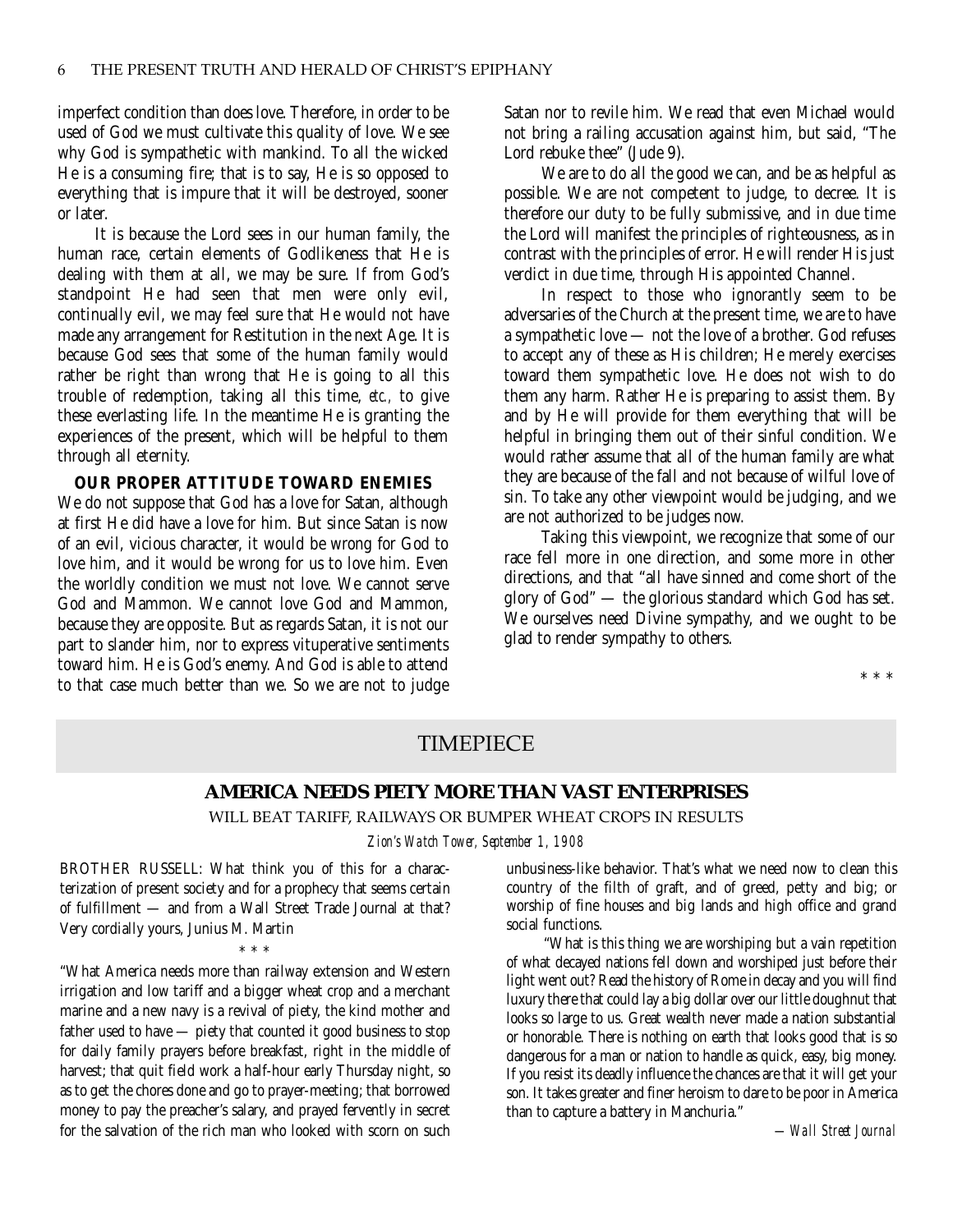# Alfred the Great\*

**IN BRO. JOHNSON'S OPINION,** Alfred the Great was not only the greatest earthly king ever to rule over a nation, but he was also, apart from Jesus and the perfect Adam, one of the most noble men that ever lived. We therefore thank God that we have a record of his life, his times, and his work.

He lived 1,100 years ago, but to understand the full story of his life and times we must begin much earlier, to include some obscure but important aspects of history neglected or deliberately distorted by later historians. It has not always been politically expedient to tell the plain, unvarnished truth, even when it is clearly known, and in all countries historical truth has at times been sacrificed to national pride, the exigencies of religion or state, or to partiality and prejudice on the part of individual historians.

The full story of Alfred's life and work can be usefully divided into three main parts: the spiritual, the historical, and the biographical. Each contributes to our understanding of just how this one man was able to accomplish so much that was good, against such odds, in his lifetime. It has been said, "Cometh the hour, cometh the man," and in our study we shall see something of the turbulent times that brought this true king among men to such eminence as to add to his name, Alfred, that sobriquet, "the Great."

#### **Biblical and Spiritual Influences**

We look now at Alfred's life and work from the Divine standpoint and note Bro. Johnson's references to him as a Reforming Little Flock Member (PT QB [1918-2000] p. 14) and as a Star Member of the Thyatira stage of the Gospel Age Church (E 5: 71, 75-76; PT 2000: 83). Both of these would merit a closer study, but the view we are now examining is that dealt with in Epiphany Studies, Vol. 5, the first chapter, "Signs of the Times among Truth People," in particular the part that deals with the antitype of the Year of the Flood (Gen. 7, 8). The careful student will read especially from p. 68, para. 66, to the end of para. 69.

Briefly stated, the waters that fell upon and covered the earth picture the effects of the curse of Gen. 3: 13–19, which from the time of Adam's transgression fell upon and covered the whole world of mankind. The Ark of Noah's day represents the Abrahamic Covenant, borne in safety above these symbolic troubled waters, while the occupants of the Ark, man and animal, picture the Faithful of God's elect classes and all others who will eventually be saved from the ravages of the Edenic curse.

In that year of the Flood, the time came when rain from the heavens was restrained (Gen. 8: 2), and eventually, the waters abating, the Ark came to rest upon a mountain.

In a little while, as the waters continued to fall away, Noah opened a window of the Ark and released a raven and a dove (Gen. 8: 6–8).

#### **Forces for Good and Evil**

The abating waters picture the gradual alleviation of the power and influence of the curse in the earth. The raven represents a sectarianizing spirit, and the dove, the holy spirit in Truth and Love. Their release at this stage marks the activity of those two influences, one evil, one good, seeking to do a work in this Present Evil World at a particular time in world history. All the main events of that year of the Flood have chronological features attached, which are interpreted by Bro. Johnson into years B.C. and A.D., but a full study of these is not our present purpose.

Briefly stated, the raven that was released and stayed at liberty pictures a sectarian, Romanizing movement in the middle of the eighth century, led by a Papal missionary, Boniface, an Englishman from Devonshire. This movement, by persecuting all opposition, succeeded in spreading papal influence across the whole of France and Germany. Boniface himself was later put to death, a martyr to his cause, while seeking to convert the Frisians, a seafaring, Teutonic people inhabiting the islands off modern Holland and Belgium.

The release of the dove on this first occasion pictures the holy spirit in that same period doing a spiritual work in an anti-Romanizing movement led by three great missionaries: Adalbert, a Frank; Virgilius, an Irishman; and Clement, a Scot. However, the condition of the world at that time was such that the holy spirit working in and through them was unable to achieve its purposes. The reform movement they began was unsuccessful, being unable to survive the persecuting spirit of Boniface and of Rome. This is pictured in the dove, unable to find rest for the sole of its foot, returning to the Ark (v. 9).

The second release of the dove is seen in the work of the holy spirit in the early ninth century, in a movement led by Claudius of Turin, a Star Member and the Principal Man of the Thyatira stage of the Church. He and his helpers opposed papal absolutism and the worship of idols in the church, but world conditions were still too unfavorable for this venture to succeed. The reforming influence of his work largely died out, pictured in the dove again returning to the Ark (v. 11).

#### **The Holy Spirit's Activity**

But with its release for the third time (v. 12) the dove did not return to the Ark. It remained free. This pictures the work that was done by the holy spirit, in Truth and Love, through Alfred, King of the West Saxons and later

<sup>\*</sup> This article presents the substance of a discourse given by Pilgrim Bro. H.W. Roberts at the Sheffield, England convention in October 2003.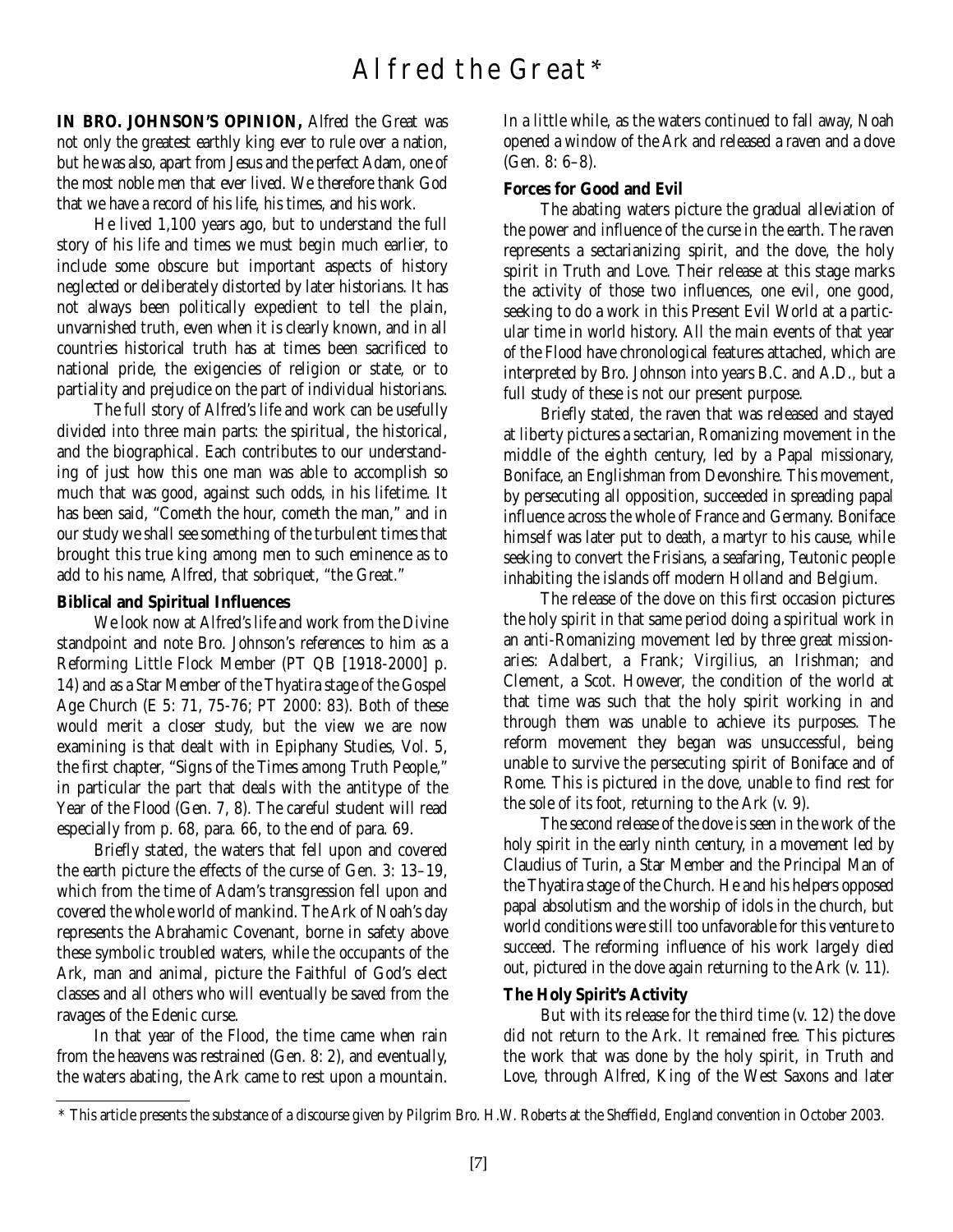*In that darkest period of Medieval Christendom, and emanating from the court of King Alfred, a love of true religion, morality, and learning was fostered in a hitherto benighted nation*.

overlord of all England, as he brought enlightened Religion, Education, Law, and Order to his realm to stem a tide of evil that had swept across the land.

Alfred also kept at bay the malign influence of Rome. It is true that for a few years he sent gifts and alms, but these were later discontinued and, significantly, in his will no mention is made of that chief city of the Western Church, or of the Pope. At a time when, "King Alfred's court was unique among secular courts in its purity and order; the papal court had entered upon one of those phases in its existence where it has stood out prominently among the most impure and disorderly spots on the face of the known earth" (Alfred Bowker, *Alfred the Great*, publ. 1899, pp. 110, 111). In that darkest period of Medieval Christendom, and emanating from the court of King Alfred, a love of true religion, morality, and learning was fostered in a hitherto benighted nation (E Vol. 10, p. 59).

Such was the renown at its success that it raised a torch of hope and liberty that shone across the whole of Europe, and lit the minds of others across the known world. It was a sign that the curse was abating, and the world was never the same again: the antitypical Dove had found dry ground whereon to rest the sole of its foot and it was free!

#### **HISTORICAL, GEOGRAPHICAL INFLUENCES**

The historical and geographical influences at work in Alfred's life show how God oversees and sometimes overrules the affairs of nations over centuries of time in order to bring His purposes to fruition. Alfred came to the throne at a time when darkness covered the earth, and "gross darkness the people" (Isa. 60: 2). It was a time when greatness of soul, so rarely in evidence at any time among fallen mankind, was at an all-time low.

For a comprehensive understanding we must turn to much earlier times, when England went under the name of "Albion." Its inhabitants, the Britons, were a branch of that great Celtic race which had migrated from an ancient homeland east of the Caspian Sea to spread over central and western Europe before the Roman Republic rose to power in the sixth century B.C.

As time progressed, the whole land that is now England and Wales was divided among nine of these Celtic tribes, held in a loose federation of their territories. But this arrangement was not suited to the mounting of a unified defense against attack from outside, and the situation was eventually exploited by a Roman invasion force which, in the first century, successfully landed in the southeast of the country and in time took over all of what we now call England.

Faced with this situation, the more independent and nationalistic of the Celts who refused to accept foreign rule and co-operation with Rome fled westward. Some found shelter on the moorlands of the extreme southwest of the land — now the counties of Devon and Cornwall. Others took to the mountainous districts of Wales and the northwest, reaching as far north as Strathclyde — Carlisle to Glasgow today. In such difficult terrain, and against a foe that had shown considerable ingenuity and valor in their resistance, the Romans considered it unwise to press their attack, and as a result these die-hard Celts were left largely in peace for hundreds of years.

#### **Celtic Christianity**

At some time very early in this period (many authorities, some quoted in the appended Bibliography, believe it was even before the arrival of the Romans), Christianity had been brought to the Celtic peoples in Britain and had taken root among them, so that the mountains and moorlands became a shelter not only for the Celtic way of life, but also for a primitive Christianity that was still close to Apostolic purity. At this time Rome and her armies were still Pagan.

Tertullian, companion-helper of Star Member Irenaeus, writing in North Africa in about 200, states that in his lifetime there was already an established Christian Church in the Britannic Isles "in places that had never been approached by the Romans" (*Tertullian, Adv. Judaeos*). Many learned writers have argued for the Apostolic origin of the Celtic Church in Britain. Sir Henry Spelman (1562–1641), still highly respected as an antiquary, wrote: "We have abundant evidence that this Britain of ours received the Faith, and that from the disciples of Christ Himself, soon after the crucifixion of Christ" (Quotation from Rev. R.W. Morgan's *St. Paul in Britain, the Origin of British as opposed to Papal Christianity*, publ. 1860, p. 158).

The importance of this situation to our study will become clear when we later consider the education of King Alfred. It is sufficient to say here that when the Emperor Constantine eventually embraced Christianity and made it the state religion in 324, it was in the Romanized form which had in many respects already fallen well away from Apostolic Truth. It followed that the Roman Empire itself, and all the armies in the field, including that in Britain, necessarily adopted that apostate form of Christianity.

Meanwhile, unmolested by the Roman occupation, the Ancient British culture with the purer, unadulterated Christianity of the early Celtic Church continued to thrive in those moorlands, mountains, and valleys which traverse the whole of the western parts of Britain, from what is now Cornwall, through Wales to the Glasgow district of southwest Scotland.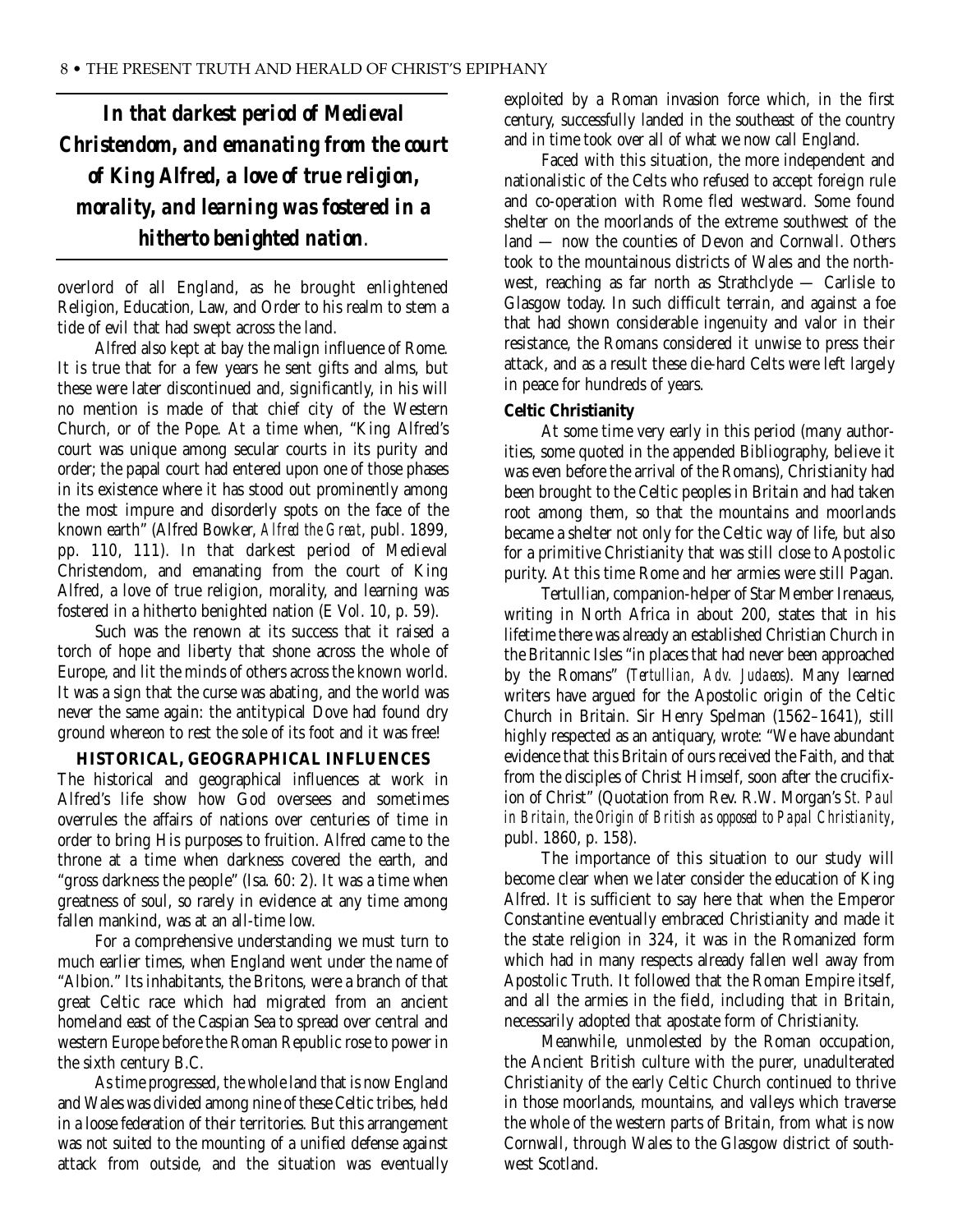And then, 400 years after they came, with the military and civil power of Rome disintegrating, the Romans departed from Britain.

### **Europe a melting pot**

In former years, *Pax Romana* — the "Peace of Rome" maintained by force of arms — had subdued the national ambitions of subject peoples under one ruthless regime. But with the decline and fall of the Roman Empire this enforced peace was shattered, leaving all of mainland Europe seething with trouble. In the fifth and sixth centuries northern barbarian tribes — especially Gothic and Herulian — swept down over the empire, their various incursions breaking up the old order (*The Holy Roman Empire*, Bryce, Chap. 3). The entire continent was caught up in massive ethnic migrations, widespread warfare, cessation of trade, and famine, so severe that it redistributed and significantly reduced the population across the whole of Europe. One historian calls it "The Age of Anarchy." Bro. Johnson refers to a number of these tribal attacks (E 10: 32–46). Out of this situation there emerged an entirely different arrangement of nations and boundaries in Europe; ". . . the lands which had formerly composed the Roman Empire in the West had taken on new forms in the shape of six large Teutonic kingdoms" (*The Dark Ages*, Oman, p. 5).

In spite of her surrounding seas, England was not spared. As Roman occupation of the land came to an end, the native Celts who had not fled westward became vulnerable to further pagan invasions, this time by Teutonic tribes from Northern Europe. These were the Angles, Saxons, and Jutes, referred to jointly in English history books as "Anglo-Saxons," who eventually overran and occupied the land.

This time, virtually all of the Celtic Britons were driven back into the mountains of the west where they were valiantly defended against a pursuing army of Saxons by that legendary Christian warrior, King Arthur. Suffering heavy defeat at the Battle of Badon Hill (*Short History of the English People;* J.R. Green, p. 10), the Saxons withdrew, leaving the Britons in peace. From that time, the Anglo-Saxons built up a new nation in what then became known as "Angle-land" or "England."

# **The spread of Christianity**

Anglo-Saxon paganism continued for about 150 years, but the time came when they, too, were converted to Christianity. This began with the evangelizing zeal of Celtic missionaries from Ireland and Scotland as they penetrated northern England with the teachings of the Celtic Church. Their conversions began to spread southward. The main body of Saxons, however, were converted by the work of the Papal missionary, Augustine, who landed in the south of England in 596. As his influence moved northward, and the Celtic Church spread to the south, representatives of the Celtic and Roman churches eventually met, and doctrinal differences between them gave rise to controversy, hinging upon the date of Easter. The matter was settled in 664 at the Synod of Whitby. This ancient town is a popular and picturesque northeastern seaside holiday resort today. It was the Roman influence that prevailed, and England was thereafter given over to Roman Catholicism.

The Christian beliefs and teachings of the British Celts in the West, however, were untouched by these events and remained unaffected by the influence of Rome.

In those days England was ruled by seven related Anglo-Saxon kingdoms known as the Saxon Heptarchy. With these kings, their neighbors the Celtic Britons in the west dwelt separately in an uneasy peace. In the eighth century, King Offa's Dyke, a great earthen rampart some 150 miles in length (a popular tourist attraction to this day) was dug along the borders of Wales by the Mercian Angles, the most powerful English kingdom at that time, to give physical expression to this division. In their separate cultures, the Christianity of the Anglo-Saxon people was that of apostate Rome, while the Christianity of the Celts, who still adhered to many of the apostolic truths, had remained comparatively unchanged since their first century conversion.

# **The Viking invasion**

The land had some respite from invaders for about 200 years, and it was in these more settled times that the work of the Venerable Bede (673–735), dubbed by many "the father of English learning," flourished in the northeast of England. Toward the end of the eighth century, however, new waves of Pagan raiders crossed the seas from the North European mainland. These were the Vikings, the dreaded Northmen, marauding Scandinavian warriors known collectively as "the Danes." For decades they were periodic invaders, landing, roving, pillaging, and destroying far inland. At first they attacked annually in Spring and Summer, leaving in the Autumn; but eventually, with Saxon resistance lowered in the face of these destructive raids, they came in greater force, and stayed. Roving bands of pagan warriors were now an ever-present threat and the land suffered as never before.

Such was the slaughter and devastation that the whole country was laid waste. All its former institutions — its towns, villages, and monasteries with their colleges and local churches, were destroyed, and the culture of former Anglo-Saxon times virtually disappeared. The people were destitute, continually harassed, living always in fear of attack, and many being made homeless. Most of the land to the north and east came completely under the control of the Danes, while the southern reaches were held with greatest difficulty by hard-pressed Saxon kings, their armies under constant threat, battle-weary, reduced in numbers and often too scattered to offer effective resistance.

Family life, trade, the arts, and the ethical standards of earlier Saxon culture all disappeared. It seemed as though they had gone forever. The common necessities of life were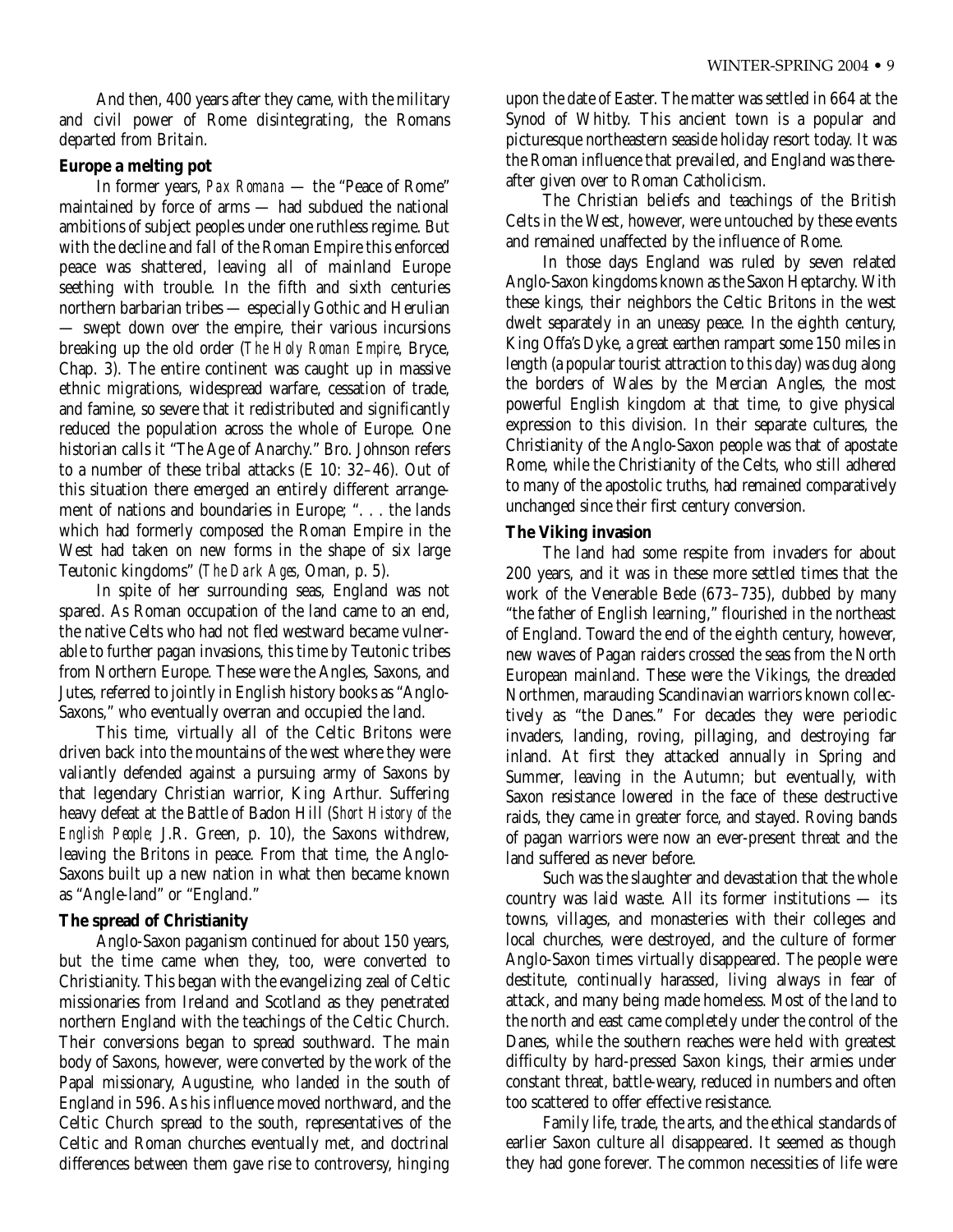*It was … in a time of virtual anarchy, a time of devastation, destitution, and cultural ignorance, amid a terrorized population that prevailed in all the Anglo-Saxon lands, that in 849 … Alfred the future king was born.*

desperately hard to come by and the sheer struggle to survive became the main preoccupation of each day.

It was therefore in a time of virtual anarchy, a time of devastation, destitution, and cultural ignorance, amid a terrorized population that prevailed in all the Anglo-Saxon lands, that in 849 in the town of Wantage, about 40 miles west of London, Alfred the future king was born, the youngest of four sons, to Ethelwolf, King of the West Saxons and his first wife, Osburga.

#### **THE LIFE OF ALFRED**

Finally, we come to the story of Alfred's life — the boy, the youth, the man — and learn how his true greatness as a king came to the fore in as desperate a personal and national crisis as could be imagined.

It is interesting to note that from Alfred's day through to the 12th century, a period of some 300 years, scholars traced Alfred's male ancestry back to Adam through that line descending after the Flood from Shem — not from Japheth, who is normally the one credited with fathering the Northern peoples.

Alfred's mother, Osburga, comes down to us as a Christian lady, noble and pious, but not of Saxon blood. Her forebears were of the proud and ancient races of Goths and Jutes. This brings to mind that great, early missionary to the Goths, the Greek, Ulfilas (E 10: 28, 29; E 12: 132) who, 500 years before Osburga's days, had converted her pagan ancestors to Christ and, living among them (then in the Danube area), translated the Bible into the Gothic language. His spiritual legacy spans many centuries.

The matronly Osburga, a devout and intelligent woman, had a profound spiritual, moral, and intellectual influence on Alfred in those earliest, formative years of his life. His mental horizons were broadened when twice, as a young child, he visited (once with his father) the famed and fabled City of Rome. Even so, due to the desperate plight of all the Anglo-Saxon people at that time, at the age of 12 he was quite illiterate. Nevertheless, Bro. Johnson points out that in appearance and character he was like that other youth who became a great King — David of Israel (E 1: 198). Having a striking countenance, a grace and strength of body, and an early maturity of mind, he was marked as one capable of high achievement.

Although Alfred treasured a book of poems, his mother's gift, which became his constant companion, his early education was of the most rudimentary kind, more related to the hunt and to battle as necessary to survival, than to letters. Even in times of peace, in that dark-age period under the Roman Church's influence, no works of learning — and much less the Bible — had been allowed in the common language of the people, Latin alone being used as the vehicle and repository of knowledge. In such an environment the young Alfred, with his bright, perceptive mind alert to the pressing needs of his country and his people, could find but little help.

Such was the devastation wrought by the Danes that the greatest ignorance and barbarism prevailed in England at that time. There were no schools, no teachers, no avenues of learning. Not even as a prince could Alfred find a teacher who could open up a way to intellectual development and to an understanding of that wider world of which he had become acutely aware on his earlier travels to Rome.

The most celebrated Anglo-Saxon scholar had been the Venerable Bede, who had written on virtually every branch of learning in his day. But that was 150 years earlier in more settled times, when monasteries with their schools had flourished. Moreover, Bede's writings had been in Latin, the language of the cloister, while in Alfred's day, the land ravaged by pillage and destruction, monasteries with their schools had perished and all the scholars, teachers, and skilled administrators who survived were silenced. In eastern regions especially, there was scarcely even a rustic country church to be found standing.

#### **The Tender Conscience of a Christlike Character**

Another aspect of Alfred's character (E 12: 132; PT QB [1918–2000] p. 14), was his tender conscience. Before his marriage, in the ardency of his youth, and clashing with his deep religious fervor, Alfred felt the strong pull of carnal desire. Fearing greatly to offend God, he prayed that God would send him some infirmity that might keep him from such fleshly sin. We read that shortly thereafter, he was visited by a malady which, although common (believed to be hemorrhoids), was of such severity as to render him unable to perform the duties of a Prince and future King.

He approached God yet again in prayer, this time asking for such relief from his affliction as would at least allow him to fulfill his duties of state. The record of his life tells us that this first illness passed away. In its place, however, there came a mystery disease that not only confounded all the rudimentary medicine of his day, but has puzzled medical opinion ever since. The first attack came on the night of his marriage to Ealhswith, a Mercian princess of high repute (see Asser's *Life of Alfred*, chaps. 29 and 73), and although it subsequently allowed him at most times to be fully active, from time to time it struck him down suddenly and without warning, with such pain and suffering that he was prostrated. He lived in fear of this for the rest of his life. The Lord had answered his prayer.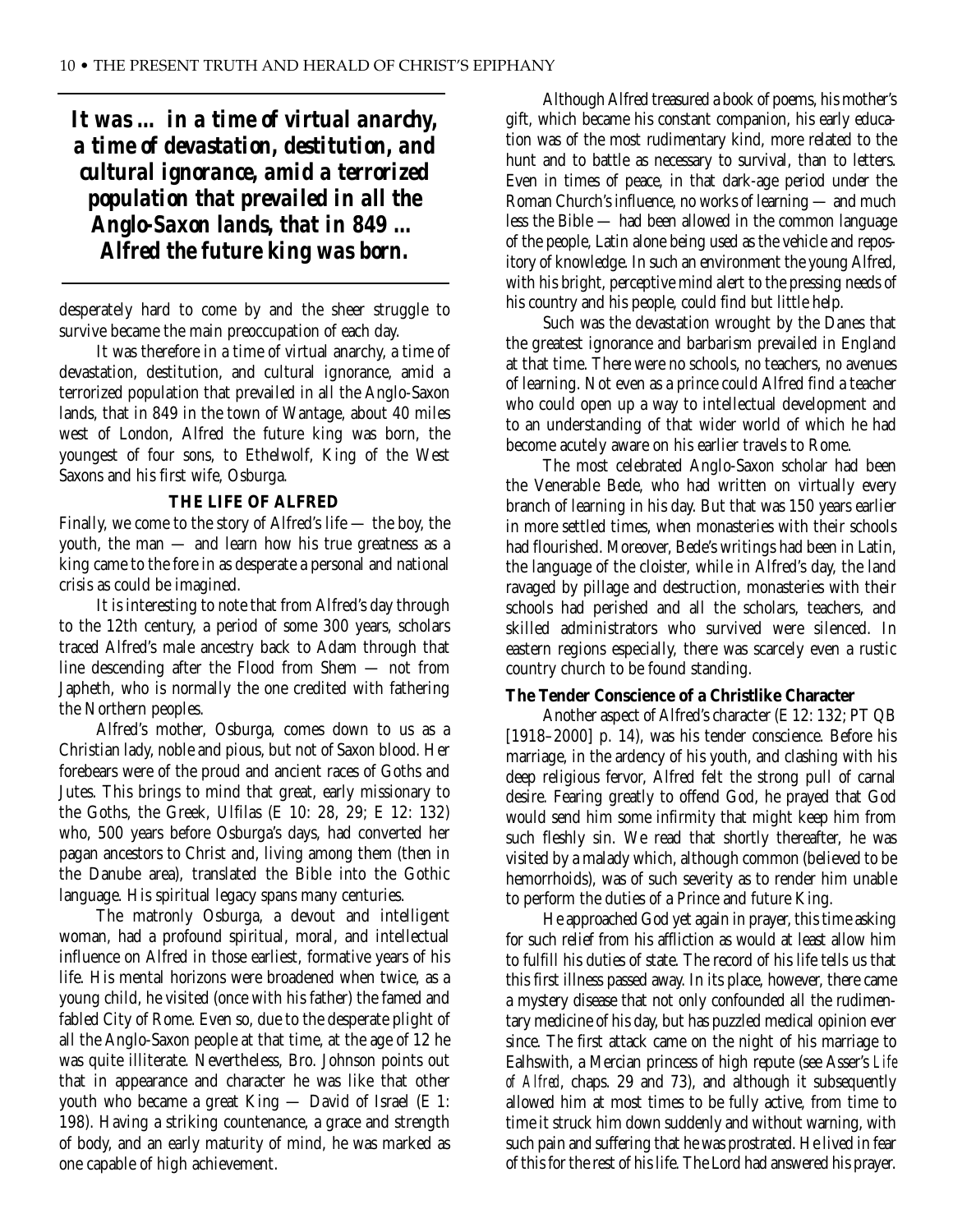"Fear?"— one might ask — "in such as Alfred?" Yes, indeed! True courage is not to be without fear, but to know it, and to overcome it by faith. It is also known that — and mostly for the same reasons — he feared leprosy and blindness, neither of these afflictions being uncommon in the Britain of those days. More than any other thing, he feared whatever might keep him from fulfilling his heart's desire. He longed to put an end to the warfare that racked his country. His burning desire was to bring peace, to rule with energy, justice, and wisdom, and to raise in every way the standards of his benighted people.

# **ALFRED BECOMES KING**

When Alfred was in his teens his father died. This event was followed by a short reign and early demise of each of his three older brothers. In 871 at the age of 22 years, Alfred succeeded to the crown of Wessex, the land of the West Saxons, which lay to the South of London and westward to the borders of Cornwall. Incessant warfare with the Danes continued. Lawlessness, ignorance, and virtual anarchy prevailed not only in the south, but throughout the whole land as far north as the borders of Scotland.

In the first year of his reign, and at a time when all other monarchies around him had been subdued, nine times he faced the pagan Danes in battle. It is neither fair nor reasonable to judge Alfred's years of war-filled life from the enlightened religious standpoint of the consecrated of today. The world was then in its darkest hour, and in that respect he was a product of his times. This was not so much a war with a recognizable front line, as a desperate struggle for survival against the marauding bands of an enemy that struck unpredictably, savagely, and continually by day or night, their battle-depleted numbers being continually replenished by further sea-borne raiders arriving from their Viking homeland.

In due time, however, unable to prevail decisively against the courageous, astute, and resourceful Alfred, the Danes left Wessex to occupy London, and from there they struck northward. Subduing and occupying the whole of Lincolnshire and the Midlands, they made plundering forays among the still more northerly peoples of Northumbria and Strathclyde, even raiding the Picts of eastern Scotland.

#### **The Vikings subdued**

It was from this disastrous situation that Alfred as King, over the next few years was to overcome the Danes, subdue their savagery, convert them through their leader, Guthrum, to Christianity, and by the Treaty of Wedmore (878) settle their marauding armies quietly on that part of the land they had earlier ravaged. There, allowed to live under their own law, they were obliged to cultivate the land if they would eat. This territory, to the north and east of England, became known as the Danelaw. Traces of Scandinavian names, places, language, and customs are still to be found there.



From that time, seizing the opportunity arising out of this hard-won peace, Alfred set about introducing a completely new way of life, an enduring national culture that brought stability, prosperity, and learning to every part of the land. To achieve this, he not only raised and trained defensive armies and built a navy to protect the surrounding seas — the beginning of maritime England, but he also set in place a program of nation-wide education. He made much of the Bible (E 9: 187) and other works of the finest literature of the day freely accessible to all in the Anglo-Saxon language, bringing in men of learning from all across the known world. Thus was founded the culture of an English nation, the principles of which, in spite of centuries of varying fortunes, are still intact today.

Furthermore, a much wider effect stemmed from that uplifting reform which was achieved in England. The deeds of Alfred, being free from Papal influence and emanating solely from the will of the King, were eulogized in many lands. They lit a torch of liberty and raised hopes of escape from ignorance, especially in nations of continental Europe that were still religiously and intellectually enslaved under the yoke of total Papal civil and religious supremacy — absolutism.

#### **The dove finds a resting place**

Turning our minds back to the Biblical account of the abating Flood, we remember that the Dove on its third release did not return to the Ark, but remained free to wing its way over a drying and reviving earth. So it was that, through Alfred and this great uplift of the human spirit, the holy spirit in truth and love, pictured in the dove, found a place to rest. It spread its symbolic wings over the earth in a clear demonstration that the malign influences of the curse — the symbolic floodwaters — had at last begun to subside. Although unseen by mankind at that time, this was the great turning point in the affairs of "this present evil world" (Gal. 1: 4).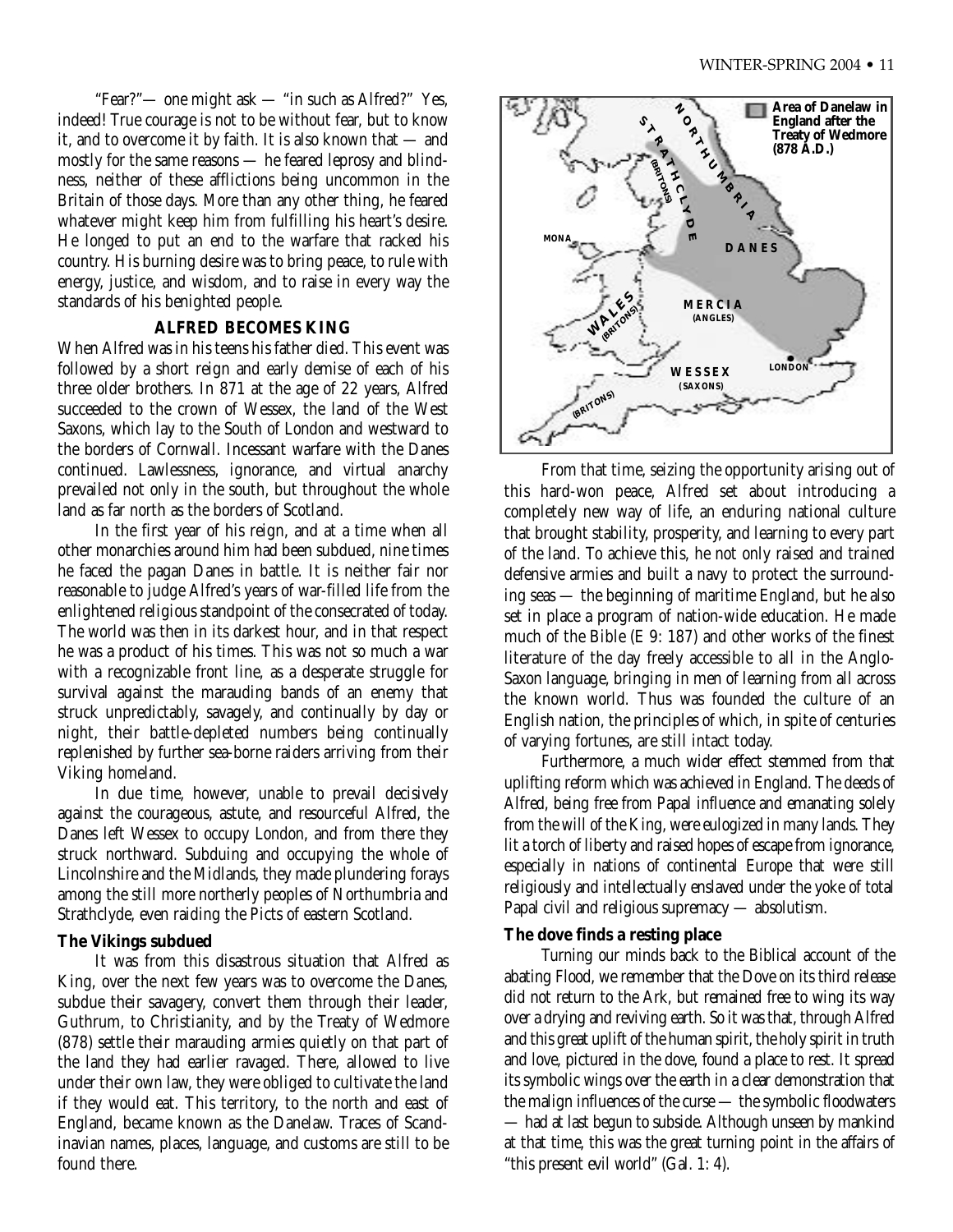Here, questions may have arisen in the reader's mind. Since there were no educational facilities in the land, no teachers, schools or churches, no stable culture, how was Alfred able to acquire the education he craved, either for himself or for the nation? From whence came his ability to put his expansive ideals, his high purposes, his vision of a better way of life into practical effect? And how is it that we know so much of his life in detail?

We are helped in our understanding by the historical and geographical influences (mentioned earlier) that had providentially been at work long before Alfred's days.

The most ancient of records tell of a wealth of learning and culture among the very early Celts, going back even before the time of early Greek culture. This learning had been traditionally retained, not in writing, but in the spoken word (commented on by Julius Caesar, *De Bello Gallico*: lib. vi., cap. 13). It was a deep reservoir of unwritten knowledge, held for centuries by a Druidic caste of priestly judges (*The Religion of Ancient Britain*: Smith, 1865, pp. 449–450) and believed to have been committed to memorized verse: the *Druidic Triads*. Expert opinions vary, but it seems that the Celtic Bards — poets and minstrels closely associated with the Druids — were probably responsible for memorizing and transposing some of this versified learning into the less ancient Welsh Triads that are preserved to this day.

Much of this learning was lost in A.D. 61 when the Druids of Britain, the main repositories of this learning, were hunted by an invading Roman army, herded onto the Isle of Mona (now Anglesey), the main Druidic center, and slaughtered there. Many put this down to the pride and jealousy of Rome, for that proud seat of empire could countenance no culture reputed to be superior to its own.

#### **Ireland**

However, another great repository of Celtic learning arose, not this time Druidic, but in the context of the Christian faith. Following the fifth century conversion of the Irish by the missionary zeal of Patrick, a Briton, there arose in Ireland a Golden Age of religious and secular learning which flourished for 300 years from the sixth to the ninth century. As a result, Ireland became the center of learning for the whole of Western Europe, which explains the Irish connection of those involved in the first release of the antitypical Dove (PT '40: 18). Scholars and students flocked from many lands to live the hard, primitive life imposed by Celtic teachers as an integral part of the learning process on all who would study or teach there.

Over many years of development this learning was spread by hardy Celtic missionaries, much admired by the Venerable Bede, first to the islands off the west coast of Scotland, centered on the Isle of Iona. From there it was taken to Scotland, all across the north of Britain, where Lindisfarne, the "Holy Island," was founded in 634 by the

Irish monks of Iona, and on to the Germanic tribes of Continental Europe. In the next century Adalbert, Virgilius, and Clement (mentioned above, see E5: 69, 70), three such missionaries who owed their learning to the Irish schools, were to play their part in fulfillment of the antitypical year of the Flood.

In a later century, when Alfred ruled in England, and in spite of the appalling conditions in his own country, the afterglow of that Golden Age still shone here and there in those lands where its teachings had taken root, including his own close neighbor, Celtic Christian Wales.

Seeking help in this hard-won period of peace, he first gleaned what he could from among his own people. Four learned men, from the midland kingdom of Mercia, which had suffered less than eastern coastal lands, were summoned to his court (Asser's *Life of Alfred*, chap. 77).

Next, he turned his attention to Celtic scholars in the mountains of Wales, a people with whom the Saxons were still more or less at enmity. There, he addressed a strong appeal to one renowned for his learning, a Bishop of the historic Celtic Church, who went by the name of Asser.

#### **The Great Reformer**

Asser, though reluctant to leave his homeland, was greatly impressed by the ardency and intellect of the young king, and agreed to spend half of each year with Alfred, as his teacher and companion (Asser's *Life of Alfred*, chap. 79). It was from this position of intimate association that he became Alfred's life-long friend, his mentor and, crucially, his biographer. It is mostly from Asser's biography (translations are available), that we have so much first-hand knowledge of our noble subject.

From that time, capable and learned men from other lands were brought to the court of the king, which came to be renowned among the nations for its luminaries. By them, Alfred was introduced to all branches of learning then available, and a whole new world of opportunity and enterprise was opened up to him. With this learning added to his great natural abilities, he set about the work of developing a sound system of civil administration. At the same time he began the Herculean task of uplifting his people from their degraded state to a comparatively high level of moral and religious living, and of educating them in every branch of learning that the world could offer at that time.

Not only was this done for his own people, but these privileges were extended to his one-time enemies, the Danes living in the Danelaw, now converted to Christianity.

Alfred's influence spread far beyond his own country. One account tells of his sending an expedition as far afield as Coromandel in Eastern India, bearing gifts to Christians there. Another speaks of his sending his nobles bearing gifts to Christians in India and the East Indies, lands reputed to have been evangelized by the Apostles Thomas and Bartholomew (Giles, *Life of Alfred,* p. 328).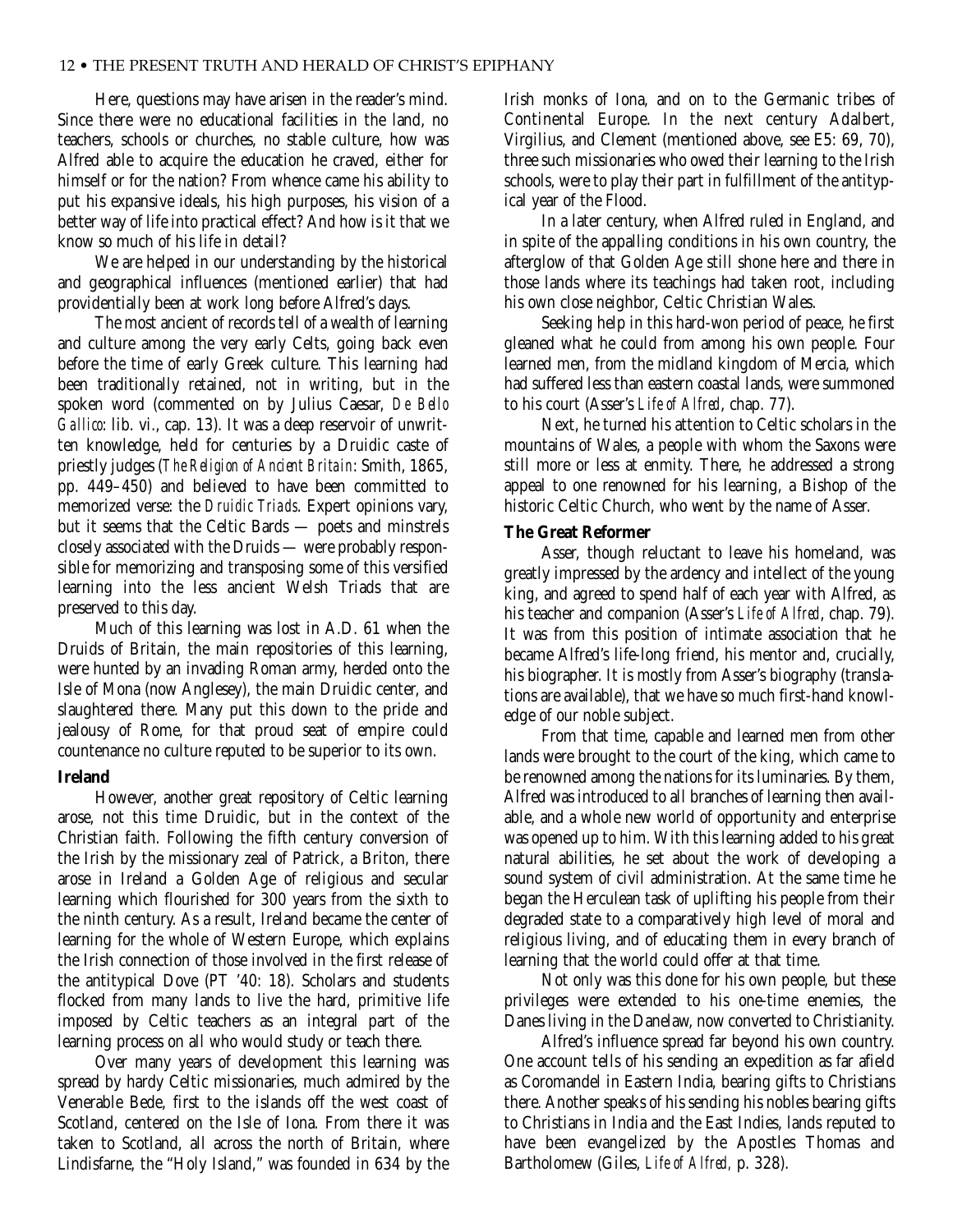Having learned new languages — especially Latin, Alfred translated many of the world's finest works, among which were the *Ecclesiastical History of the Venerable Bede*, the *World History of Orosius*, the celebrated *Aesop's Fables*, and *The Consolation of Philosophy*, an idealistic, philosophical allegory by Boetius. He also translated a large part of the Bible into the Saxon language (E 12: 26), and all of these he commanded to be made freely available to all in the land.

Alfred also produced his own original ethical works, philosophical treatises, poems, maxims, a Book of Martyrs, and the like, endeavoring to build up a sense of social and religious awareness and civic responsibility among his people. Thus he put in place a sound basis for the lawabiding society that he was to introduce among those who, hitherto, had cared for little other than personal survival.

In times of peace, each of his days was divided into three set periods: one for study and worship, one for the affairs of state, and one for rest and recreation. To achieve this, he developed a "clock" using calibrated candles that burned steadily for set periods of time in the shelter of a box made from white ox-horn planed so thin as to be like glass — a "lanthorn" or lantern (*Alfred the Great* ed. by Bowker, 1899).

Ships were built to a new design and a navy was founded which defeated the maritime Danes on those very seas where they had previously been unchallenged. Alfred set up a system of militia for defense of the whole country. He had schools, colleges, and churches built all across the land, trained teachers, developed a legal system, personally designed stronger, more advanced housing for the people and encouraged a new layout for villages that would promote a healthy, integrated, and prosperous society.

Alfred gave substance and form to the existing meager history of English kings, supplemented this with translated excerpts from Bede's *Historia Ecclesiatica Gentis Anglorum*, and added to it an account of current events. In doing this he founded English history in the *Anglo Saxon Chronicle*, which carried on long after Alfred, recording history as it happened. He caused a Survey of all England to be made and from this produced the *Book of Winchester*, a descriptive record of all the land and by whom it was held, which was a model for the *Domesday Book* of William the Conqueror some 200 years later. As a geographer he promoted navigational expeditions into many hitherto unknown waters, producing a credible atlas extending the fringes of the known world. All of this knowledge he made available to churchman and layman alike.

In short, within a few brief years he completely changed and lifted up the whole outlook, life, and culture of his countrymen the Saxons, his ethnic cousins the Angles and Jutes and, to some degree, his former enemies, the Danes of the Danelaw. All of these, with statesmanship unsurpassed (E2: 580), he settled peacefully together in the one land to build a new nation, and this was done without help, sanction, or influence from Rome.

*He set about the work of developing a sound system of civil administration … he began the Herculean task of uplifting his people from their degraded state to a comparatively high level of moral and religious living . . .* 

### **England's Darling**

Meanwhile, conditions in continental Europe were at their worst. Charlemagne had died, and the Holy Roman Empire had fragmented into a feudal system in which the power and lands of kings had largely been taken over by local aristocracies and the clergy, who quarrelled incessantly. Thus, Alfred warded off the worst influence of the Papacy. He declined to pay the heavy tolls imposed by Rome, saying that English resources were needed to restore prosperity to the English people and that, as their King, it was his duty to see that this was done.

All of these remarkable achievements were secured in conditions of greatest difficulty. During his reign in defense of his land he fought 56 major battles and countless minor skirmishes, all the while suffering bouts of his painful and mysterious disease. It is said that the first lesson he taught the English people was a negative virtue — that of not knowing, in spite of all adversities, when they are beaten (*Alfred the Great*, edited by Alfred Bowker, p. 243). His reputation shone as a gleam of light all across that dark-age world, causing him to become known abroad as "England's Shepherd and England's Darling."

King Alfred died on 26th October, 901. In his lifetime and against all odds, not only had he launched the free and independent nation of England, but by his deeds he had also sown the seeds of hope and a new resolve in all of dark-age Europe, for here was proof positive that, in spite of papal claims to absolute supremacy and attempts to stifle all reform, the world could be changed! And from that time forward it slowly, sporadically, and painfully, was changed. The effects of the curse that had flooded over mankind, had at long, long last begun to abate (Hab. 2: 3).

And there we leave our account of King Alfred the Great, Star Member of that darkest of all ages, the Thyatira period of the Gospel Age Church.

Here was a King, in whose work for reform the holy spirit was released from the Abrahamic Covenant as a dove released from out of the Ark to wing its way across the earth, bringing Liberty and Light to the people, in days when, all unknown to mankind at that time, the dreadful Curse that had spread across the world from Eden's guarded gate at last began to subside from the earth.

It was the great turning point in human history.

May God be praised for this Epiphany light and bless to us the memory of Alfred, the saintly king.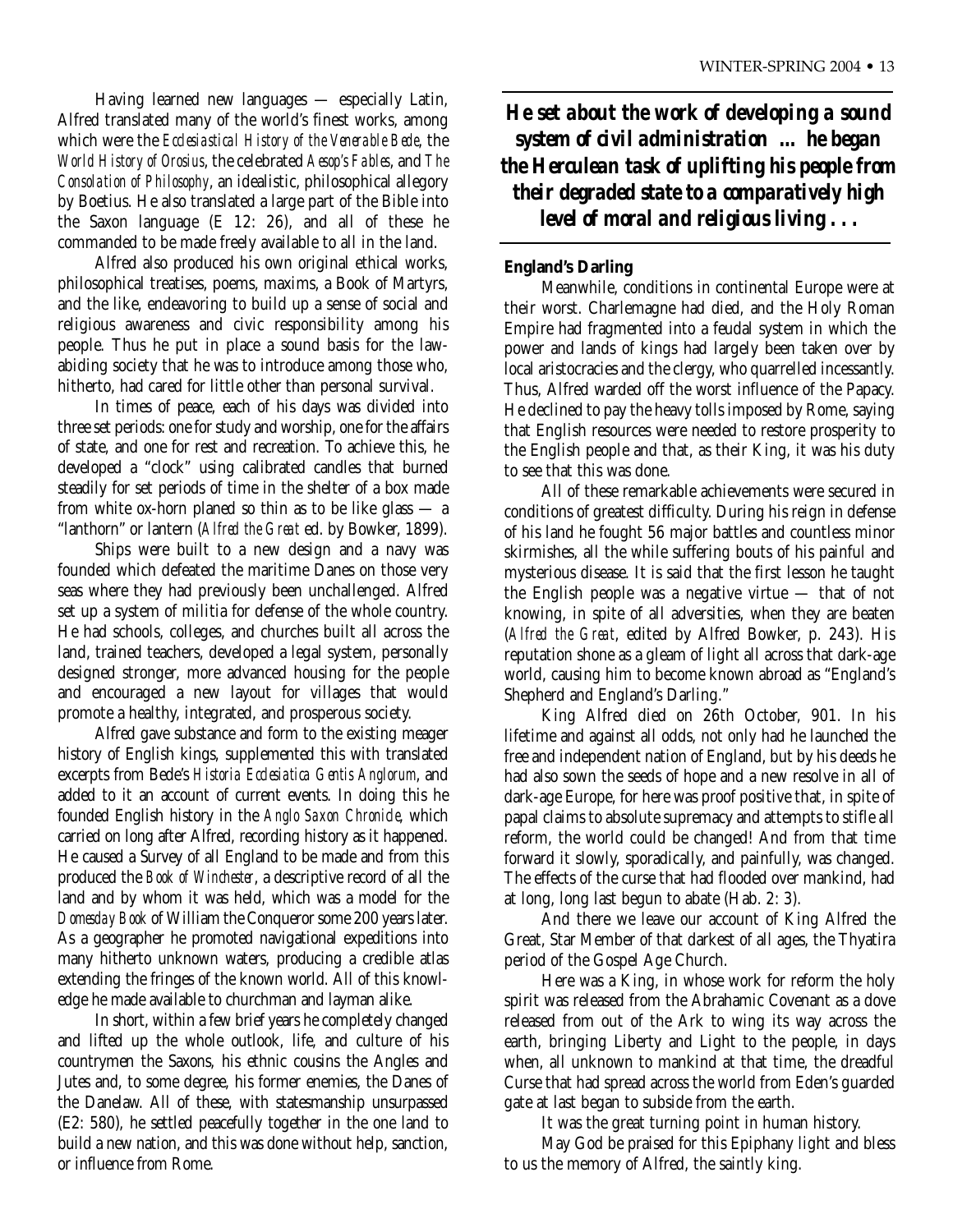#### **THE DOVE**

A gentle dove 'Scaped from the casement of the Ark, and spread Her lonely pinions o'er that boundless wave.

All, all was desolation. . . .

Nor found her weary foot a place of rest....

With drooping wing the peaceful Ark she sought. The righteous man that wandering dove received, And to her mate restored, who, with sad moans, Had wondered at her absence....

Then the waters dried, And the green branches waved, and the sweet buds Came up in loveliness, and the meek dove Went forth to build her nest, while a thousand birds Awoke their songs of praise, and the tired Ark Upon the breezy breast of Ararat Reposed; and Noah with glad spirit, reared An altar to his God.

*(E Vol. 5, p. 96)*

**Bibliography** (most are out of print) Primary sources: *The Life and Times of Alfred the Great*, Giles, 1884 *Alfred the Great*, various authors, edited by Alfred Bowker, 1899 *Asser's "Life of King Alfred" translated with comments*. Keynes & Lapidge, 1983 Penguin, ISBN 0-14-044409-2 *Welsh Sketches to the Close of the Twelfth Century*, E.S.A. 1853 Secondary sources: *The History of the Religion of Ancient Britain*, George Smith, 1865 *A History of the English Church*, G.G. Perry, 1903 *A Short History of the English People*, J.R. Green, 1874 *The Dark Ages 476–918*, Sir Charles Oman, 1942 *Ecclesiastical History of the Britons and Saxons*, Daniel, 1823 *Manual of Church History*, Henry Guericke, 1857 *Celt, Druid and Culdee*, Isabel Hill Elder (Merch O Lundain Derri), 1962 *The Church Defies the Dark Ages*, Diana Leatham, 1965 *King Arthur in History and Legend*, W. Lewis Jones, 1911 Several Biographical and Ecclesiastical Dictionaries Various internet downloads

\*\*\*

# A BIBLE READING

| Perfection<br>Graves to be opened $-$<br>Gen. 1: 27<br>Man formed by God -<br>Grave to be destroyed $-$<br>In God's likeness —<br>Gen. 1: 26<br>Death to be swallowed up -<br>Gen. 1: 29<br>With all wants supplied -<br><b>Deliverance</b><br>With dominion over all earthly things -<br>Gen. 1: 28<br>Isa. 63: 5<br>Brought by God's own arm -<br>Gen. 1: 31<br>Pronounced very good -<br>A Savior. Glad tidings to all -<br>Luke 2: 10, 11<br>Eccles. 7: 29<br>Made upright $-$<br>Christ redeems from the curse $-$<br>Gal. 3: 13<br>Gen. 2: 17<br>Under law $-$<br>Christ's blood cleanseth from all sin -<br>1 John 1: 7<br><b>Disobedience</b><br>Rom. 5: 18<br>A free gift to all men $-$<br>Hearkened to another rather than God —<br>Gen. 3: 17<br>John 1: 9<br>Christ lighteth every man - |                                 |           |                                       |                |
|-------------------------------------------------------------------------------------------------------------------------------------------------------------------------------------------------------------------------------------------------------------------------------------------------------------------------------------------------------------------------------------------------------------------------------------------------------------------------------------------------------------------------------------------------------------------------------------------------------------------------------------------------------------------------------------------------------------------------------------------------------------------------------------------------------|---------------------------------|-----------|---------------------------------------|----------------|
|                                                                                                                                                                                                                                                                                                                                                                                                                                                                                                                                                                                                                                                                                                                                                                                                       |                                 |           |                                       | Ezek. 37: 12   |
|                                                                                                                                                                                                                                                                                                                                                                                                                                                                                                                                                                                                                                                                                                                                                                                                       |                                 |           |                                       | Hosea 13: 14   |
|                                                                                                                                                                                                                                                                                                                                                                                                                                                                                                                                                                                                                                                                                                                                                                                                       |                                 |           |                                       | Isa. 25: 8     |
|                                                                                                                                                                                                                                                                                                                                                                                                                                                                                                                                                                                                                                                                                                                                                                                                       |                                 |           |                                       |                |
|                                                                                                                                                                                                                                                                                                                                                                                                                                                                                                                                                                                                                                                                                                                                                                                                       |                                 |           |                                       |                |
|                                                                                                                                                                                                                                                                                                                                                                                                                                                                                                                                                                                                                                                                                                                                                                                                       |                                 |           |                                       |                |
|                                                                                                                                                                                                                                                                                                                                                                                                                                                                                                                                                                                                                                                                                                                                                                                                       |                                 |           |                                       |                |
|                                                                                                                                                                                                                                                                                                                                                                                                                                                                                                                                                                                                                                                                                                                                                                                                       |                                 |           |                                       |                |
|                                                                                                                                                                                                                                                                                                                                                                                                                                                                                                                                                                                                                                                                                                                                                                                                       |                                 |           |                                       |                |
|                                                                                                                                                                                                                                                                                                                                                                                                                                                                                                                                                                                                                                                                                                                                                                                                       |                                 |           |                                       |                |
|                                                                                                                                                                                                                                                                                                                                                                                                                                                                                                                                                                                                                                                                                                                                                                                                       | Brake God's command by eating - | Gen. 3: 6 | God in Christ reconciling the world - | 2 Cor. 5:19    |
| 1 John 3: 4<br>Transgression of law is $sin$ -                                                                                                                                                                                                                                                                                                                                                                                                                                                                                                                                                                                                                                                                                                                                                        |                                 |           |                                       |                |
| Consecration<br>Sin by Adam entered the world $-$<br>Rom. 5: 12                                                                                                                                                                                                                                                                                                                                                                                                                                                                                                                                                                                                                                                                                                                                       |                                 |           |                                       |                |
| Of body $-$<br>Gen. 5: 3<br>Adam's posterity in his likeness —                                                                                                                                                                                                                                                                                                                                                                                                                                                                                                                                                                                                                                                                                                                                        |                                 |           |                                       | Rom. 12: 1     |
| Many dead by the offense of one -<br>Of $mind$ —<br>Rom. 5: 15                                                                                                                                                                                                                                                                                                                                                                                                                                                                                                                                                                                                                                                                                                                                        |                                 |           |                                       | Rom. 8: 9      |
| Gal. 3: 22<br>Scripture concludes all under sin -<br>Of influence -                                                                                                                                                                                                                                                                                                                                                                                                                                                                                                                                                                                                                                                                                                                                   |                                 |           |                                       | Phil. 3: 7     |
| Of reputation $-$<br>Imprisonment                                                                                                                                                                                                                                                                                                                                                                                                                                                                                                                                                                                                                                                                                                                                                                     |                                 |           |                                       | Luke 6: 22     |
| Of time $-$<br>The wages of sin is death $-$<br>Rom. 6: 23                                                                                                                                                                                                                                                                                                                                                                                                                                                                                                                                                                                                                                                                                                                                            |                                 |           |                                       | 1 Peter 4: 2   |
| Of talents $-$<br>Adam driven from the tree of life -<br>Gen. 3: 24                                                                                                                                                                                                                                                                                                                                                                                                                                                                                                                                                                                                                                                                                                                                   |                                 |           |                                       | Rom. 12:6      |
| Of substance —<br>Completed his death in 930 years -<br>Gen. 5: 5                                                                                                                                                                                                                                                                                                                                                                                                                                                                                                                                                                                                                                                                                                                                     |                                 |           |                                       | 1 Cor. 16: 2   |
| 1 Cor. 15:22<br>All die in Adam —<br>Exaltation                                                                                                                                                                                                                                                                                                                                                                                                                                                                                                                                                                                                                                                                                                                                                       |                                 |           |                                       |                |
| 1 Pet. 3: 19<br>Death as a jailer $-$<br>In name $-$                                                                                                                                                                                                                                                                                                                                                                                                                                                                                                                                                                                                                                                                                                                                                  |                                 |           |                                       | Acts 15: 14    |
| Jer. 31: 16<br>Death an enemy $-$<br>In power $-$                                                                                                                                                                                                                                                                                                                                                                                                                                                                                                                                                                                                                                                                                                                                                     |                                 |           |                                       | 2 Tim. 2: 12   |
| Heb. 2: 14<br>Death controlled by Satan -<br>In position $-$                                                                                                                                                                                                                                                                                                                                                                                                                                                                                                                                                                                                                                                                                                                                          |                                 |           |                                       | Rev. 3: 21     |
| In influence $-$<br>Hope                                                                                                                                                                                                                                                                                                                                                                                                                                                                                                                                                                                                                                                                                                                                                                              |                                 |           |                                       | Rev. 3: 12     |
| In privilege $-$<br>Help from the Lord $-$<br>Isa. 41: 14                                                                                                                                                                                                                                                                                                                                                                                                                                                                                                                                                                                                                                                                                                                                             |                                 |           |                                       | Rev. 2: 7      |
| In honor $-$<br>God will come to save -<br>Isa. 35: 4                                                                                                                                                                                                                                                                                                                                                                                                                                                                                                                                                                                                                                                                                                                                                 |                                 |           |                                       | 2 Thess. 2: 14 |
| In condition $-$<br>Redeemer shall come -<br>Isa. 59: 20                                                                                                                                                                                                                                                                                                                                                                                                                                                                                                                                                                                                                                                                                                                                              |                                 |           |                                       | 1 John 3: 2    |
| He shall redeem Israel -<br>Ps. 130: 8                                                                                                                                                                                                                                                                                                                                                                                                                                                                                                                                                                                                                                                                                                                                                                |                                 |           |                                       |                |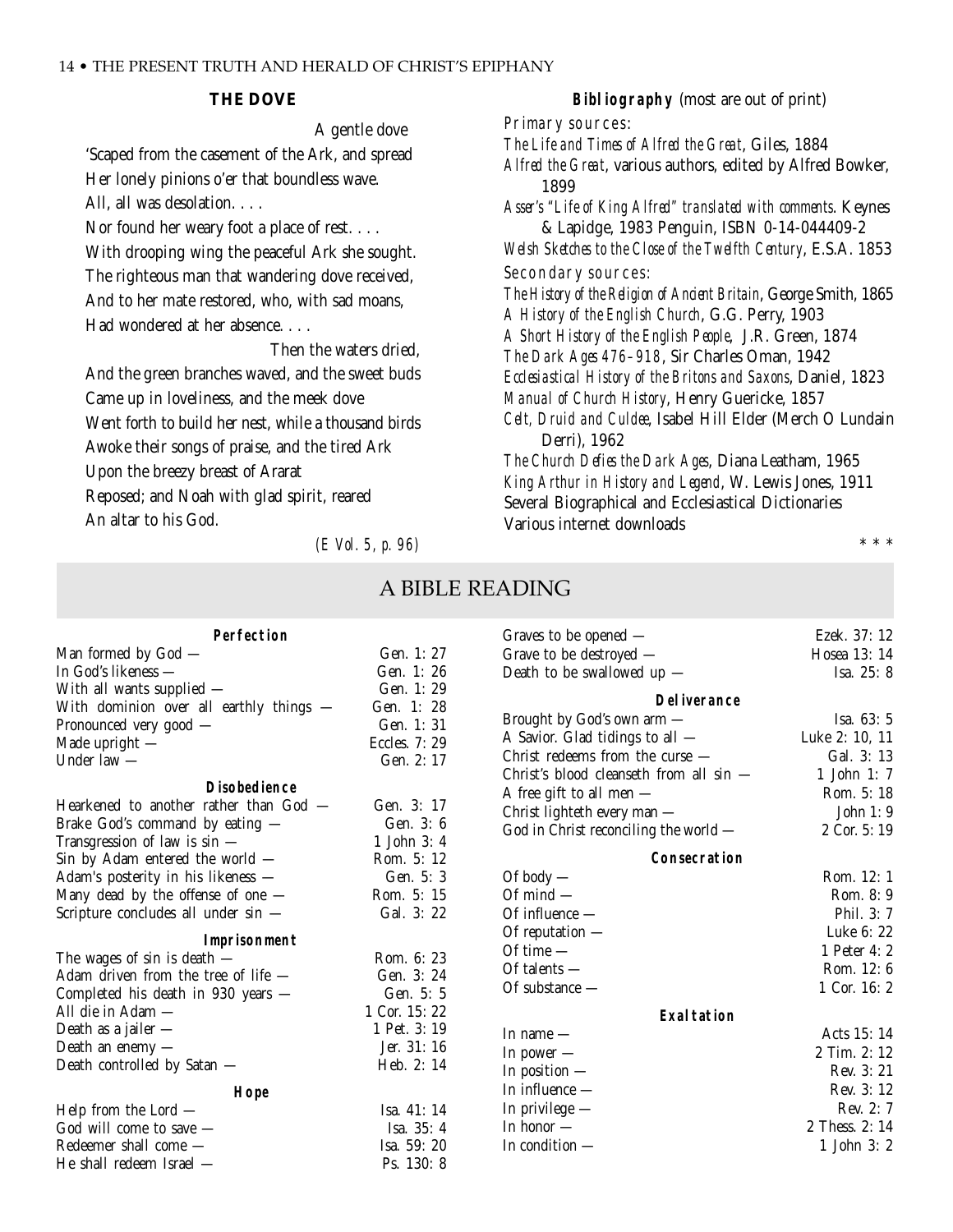**BERNARD WILLIAM HEDMAN** was born October 23, 1924, in Republic, Michigan. "Bernie" was the youngest of the 10 children of William and Aina (Perttunen) Hedmannen, who had immigrated separately from Finland. Republic was a small mining town where his father worked as a carpenter.

When Bro. Hedman was seven his father died from pneumonia, leaving his mother and older sisters to support the family. Despite losses and difficulties they arranged for him to learn the clarinet. He enjoyed the ice skating and games of a "country boy" — just watching the trains come into town was an exciting event.

Bernard was baptized and confirmed in the Lutheran church. His mother was a strong Lutheran and involved in the community; later, when Bernard left the Lutheran Church she would say, "What will I tell Jesus when He asks about my youngest child?"

#### **He Meets His Future Wife**

After graduating from high school in 1942 he moved to Chicago to find work. He lived with his brother Arnie, who served and died in the Second World War. While employed as what was then called a "soda jerk," at an officebuilding restaurant, Bernard met Betty Ann Granley. In later years they would tell the story of getting acquainted over especially good hot fudge sundaes!

Betty had been attending the Chicago class with her father, Thomas Granley (from Norway). Bernard asked about her church and expressed his interest in attending. The class was studying "Calls–Siftings–Slaughter Weapons" (in E Volume 5). Despite the difficult subject matter he was not deterred, but enjoyed the round-table style of the Berean method, and was an enthusiastic student from the start.

He consecrated his life to God in 1943 and was baptized at the 1944 Chicago convention. He and Betty were married on May 12, 1944. Because Illinois state law required that Bernard have parental permission at age 19, the couple eloped to Michigan. Afterward they lived in Chicago, both gaining experience in office work.

#### **Life at Bro. Johnson's Bible House As Related by Sr. Betty Hedman**

"In 1948 Bernard and I were living in Chicago and we decided to travel to Philadelphia to attend the September Convention. We noted that Bro. Johnson was not very strong, although everyone very much enjoyed his speaking from the platform.

"His next convention was to be at Chicago, in October, and we, of course, were happy to see that he did not fail to come, even though he seemed rather ill at that time.

"On Sunday we had a discussion at the restaurant meal with Bro. Jolly and expressed our willingness to come to help Bro. Johnson at the Bible House, if he was agreeable. Bro. Jolly jumped up and said he would go upstairs where Bro. Johnson had his private hotel room and let him know of our offer.

"Very soon Bro. Jolly returned to our table and said that Bro. Johnson wanted to see us. He was in bed and there were two or three brothers we knew standing near. He seemed pleased by our offer of help, and said, 'Can you come next Sunday?'

"Since that was just a week away, Bernard and I looked at each other, wondering whether it was possible to say 'yes.' But we did agree to it and said we would be glad to be of any help to him that we could.

"The main difficulty was that Bernard had a severe eye problem (*kerataconus*), and the day before we were to take the train trip — one of his corneas ruptured. He made a rush appointment with a doctor who bandaged his head and advised him to see a specialist when he reached Philadelphia.

"I remember very well our going up the stairs to Bro. Johnson's office as soon as we arrived. Immediately I said to him, 'Look at what Satan has done to Bro. Bernard.' Since Bernard's head was wrapped in bandages I felt sad and worried. Bro. Johnson responded, 'You are in God's hands, not Satan's.'

"I thought Bro. Johnson might become worried or discouraged, but instead he seemed to be cheerful and pleasant at all times, and Bernard devoted as much time and helpful attention to Bro. Johnson's needs as he could. Gradually the doctor saw that his eye was getting better, and Bernard and Bro. Johnson began taking long walks together.

"Bernard was only 24 years old when we came in 1948 and he had 55 more years to serve the Truth. In October 1950 dear Bro. Johnson died, and Bro. Jolly came to Philadelphia and served the brethren for many years, followed by Bro. August Gohlke, another fine brother."

Bro. Hedman was one of Bro. Johnson's main assistants in the correspondence work and the preparation of his writings for publication. The walks with Bro. Johnson allowed opportunities for questions and conferences, as well as expanded service. **\*\*\***

In 1953, Bradley, their first son was born. While expecting Mark in 1955 they moved from the Bible House. Deborah was born in 1958. As a provider for his family Bernard was responsible and hardworking. He and Sr. Betty made Bible stories and music a staple of the household.

After the relocation of the headquarters to Chester Springs in 1967 Bro. Hedman moved his family to the nearby suburbs. He commuted the long distance to his job in Philadelphia, but remained active in headquarters work and in the ecclesia.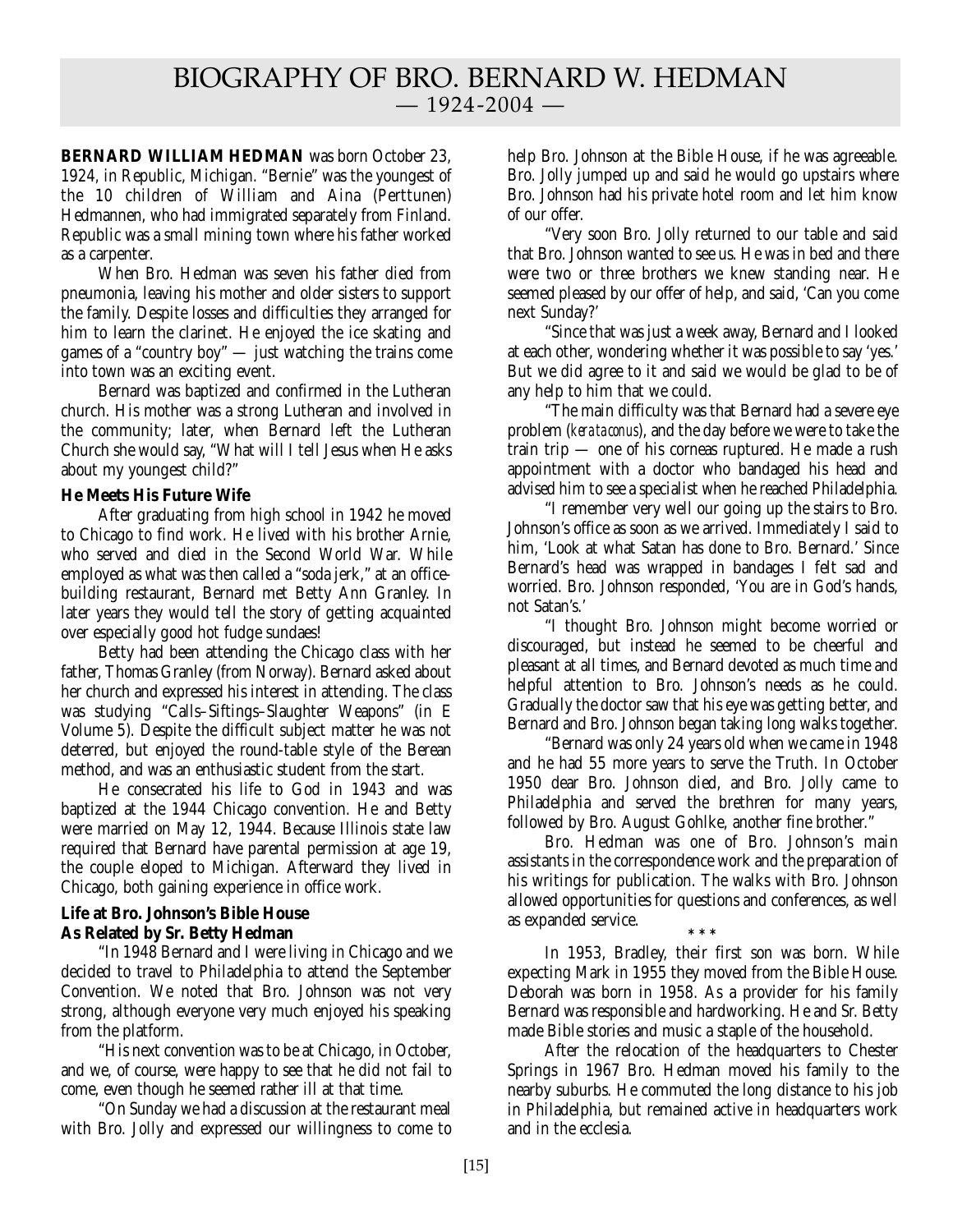#### **Printing and Purchasing**

The experiences Bro. Hedman had in his secular employment fitted him for various tasks at the Bible House. Working for Cuneo Press allowed him to give valuable assistance in the publishing work — arranging the most economical layouts for printing orders and use of color. Employed as a purchasing agent with the General Accident Insurance Company, he gained a sense of business he would later use to fulfill his role as Executive Trustee.

In 1985 he accepted an offer of early retirement from his employer and relocated next door to the Bible House where he provided much-needed assistance to Bro. August Gohlke in his final months. Bro. Hedman succeeded Bro. Gohlke as Executive Trustee after the latter's death in December of that year.

For the next eighteen years Brother edited the magazines, oversaw conventions and pilgrim visits, and corresponded with U.S. and foreign brethren. As supervisor of the Bible House he went on rounds to see how everyone was doing and spoke his appreciation often. He regularly served at U.S. conventions.

Bro. Hedman had an excellent understanding of God's Word and a working knowledge of Parousia and Epiphany writings. Not only did he recall what was stated on a given subject, but he could often point out the reference. He demonstrated this at community meals, meetings, and conventions. He also had a good understanding of the brethren's situations and their efforts in the Lord's work.

Stories tell how he gave support by "standing up for them" when the principle was right, by sharing his own experiences or giving helpful advice. Others in business say he was very sharp, but willing to "give them a break." He showed concern for others as to their walk with Christ.

#### **Health Problems**

For much of his early life Bro. Hedman wore large contact lenses ("like rocks"). Almost legally blind from scarring he could not drive and 50 years passed before he received donor corneas. Experiencing the wonder of new eyesight he exclaimed, "What a blessing to see everything so clearly!"

After hospital treatment for sarcoidosis he announced, "I've been given a new lease on life!"

In November of 1999 he suffered a heart attack, and had a quadruple bypass and valve replacement surgery. Bro. Hedman's energy diminished but he tried to maintain his schedule and his determination to do God's work. In the last few months, no matter how poorly he felt, he pushed himself to the office each day.

During his last days at the hospital he was cared for by several specialists, but his condition did not improve. Multiorgan failure explained his poor prognosis, even with the help of kidney dialysis. Family closely attended him and brethren

worldwide prayed for him. Bro. Hedman breathed his last on January 30 at 79 years of age.

#### **His Last Discourse**

Bro. Hedman served the Chester Springs brethren with a discourse entitled "The Four Gospels" three weeks before his death. The memory of his life dedicated to God and His service, and his many fine qualities of character will surely live on, not only in the printed word, but also in the hearts of all whose lives were touched by his.

#### **Postscript: Some Accomplishments**

Bro. Hedman was actively engaged in placing advertisements in magazines and newspapers, and he accepted new methods of preaching the Gospel. Not himself a computer user, he saw his way clear to approve projects that spread the Truth electronically. In 2000, the development of *The Bible Standard* web site began. In 2002 he set in motion new digitally recorded *Bible Standard* radio programs. These half-hour programs are now available for listening on our web site.

During his administration *The Bible Standard* magazine increased from 8 to 16 pages, and color and many new features were added. *The Present Truth* magazine was expanded by the addition of the supplement, *Afterglow*.

The buildings and grounds at the headquarters were improved and modernized, the number of staff increased, and brethren from around the country and overseas were enlisted to participate in the work.

Though many of Bro. Hedman's accomplishments, consisting in over 60 years of consecrated service, have been mentioned previously, we include his assistance in publishing E Volume 16 (*The Chart of God's Plan*) and E 17 (*The Millennium*).

An important work and legacy, especially in his later years, was his oversight and publishing of the Star Member series in *The Present Truth*. Many have expressed appreciation for that series of articles. He compiled and explained "The Lord's Eye, Hand, and Mouth."

Bro. Hedman often spoke of truths about the coming earthly Kingdom — by a gradual takeover — "the kingdoms of this world are become the kingdoms of our Lord." He gladly told of his Savior. At the hospital, one nurse related how he shared his faith with her, in his questioning style: "Do you know Abraham? Do you know Moses? Do you know Jesus Christ?" She had answered yes to each. With that said, she reassured his family: "Your father knows Jesus and Jesus will take care of him."

May God bless his memory to us.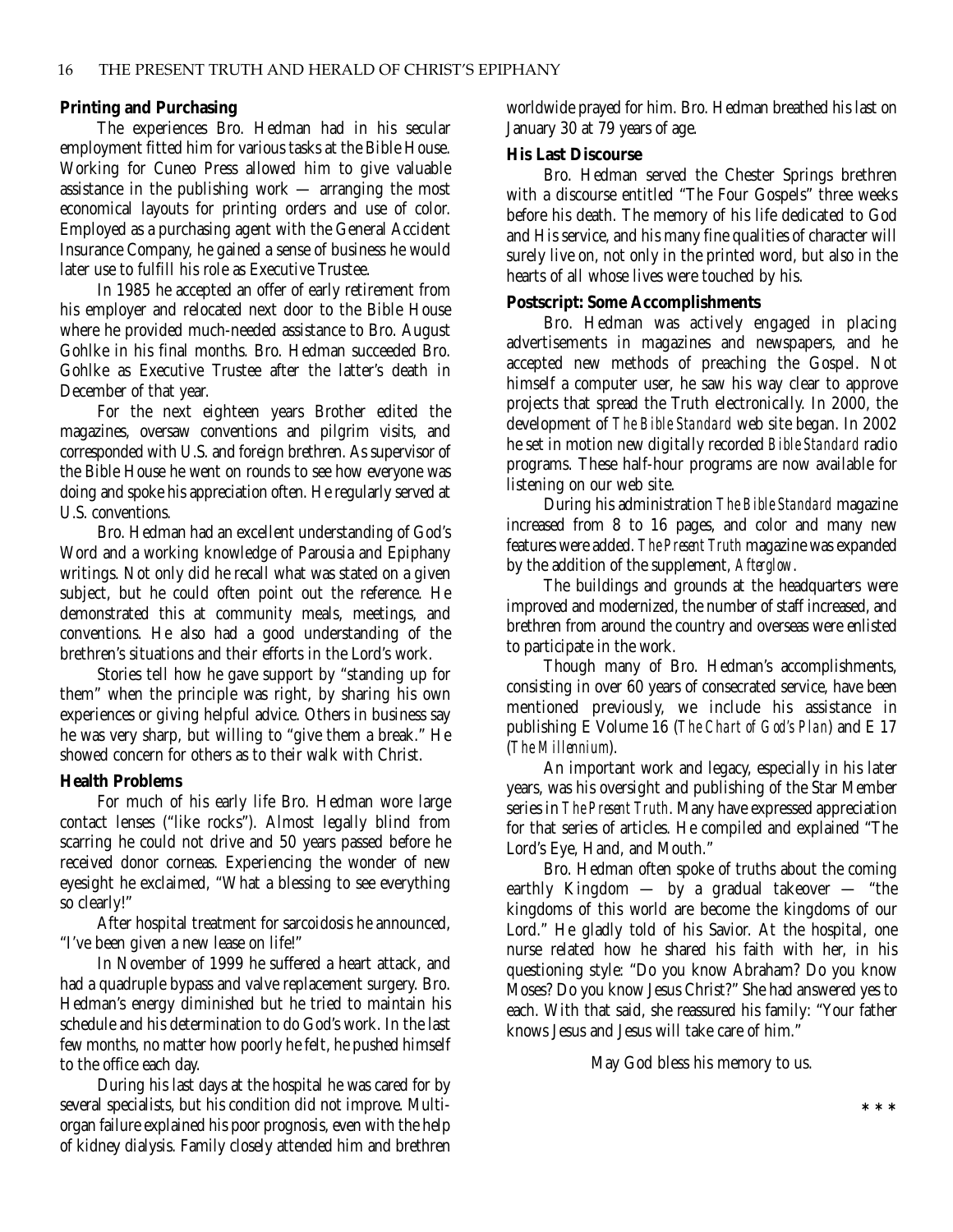# TRIBUTES TO BRO. HEDMAN

We have fond memories of the days gone by, and our many times we were with him and you [Sr. Betty] in many places. Bro. Bernard will really be very much missed, not only by me but also by many others — his kindness and consideration of me is a precious memory indeed! The world is a poorer place with his passing.

— Bro. Carl Seebald (Michigan)

We all unite in kindest love to you Sr. Betty and every member of your family. — Araucaria Ecclesia of Brazil

We remember each time we were in Bible House (I worked there nine times and Gosia eight). Those periods were very blessed for us, and I can say they were the best experiences of my life. He was during our stay our director and pastor, giving us some advice and answering our Bible questions. He had also much patience for us.

He also prepared me for the service of the representative of the LHMM in Germany — without his advice it would be difficult. — Bro. Janusz Puzdrowski (Germany)

A sad day. Please convey to our dear Sr. Betty and members of his close family, the heartfelt sympathy with the assurance of the special prayers of Sr. Sara and myself. Indeed of all the British brethren. We are grateful for the life of our dear Bro. Hedman who faithfully fulfilled a most difficult office for over 18 years.

— Bro. Bill Roberts (England)

Those of us in this part of the world who have known and dealt with Bro. Hedman, know we have lost a "gem," and would like you to know that you have our sincere sympathy in the bereavement.

— Lagos Ecclesia of Nigeria

Pastor Hedman will remain in our hearts as a very loving person who was able to direct the work of the LHMM for over 18 years. To me he was an elder brother (though not in years), always ready to help. He made a suggestion several years ago that has been invaluable: "make it simple" if you want to be understood. God bless his memory. — Bro. James Shaw (Oklahoma)

At this home of sorrow I wish to share with you, family, and Bible House members, the agony caused by the demise of Bro. Hedman. We all feel the grief, yet we rejoice that he has finished his course successfully. His thoughts will ever remain green in our minds and we will emulate him especially in the footprints left behind from his spiritual walk of life. — Bro. Lambert (India)

Brethren from Poland and Eastern Europe asked me to assure you that we are sympathizing with you in these sorrowful days because of the loss of our dear Lord's special servant and leader, used until now for our blessing and spiritual development. However, we always respect God's will and we know that His will is the best for all.

— Bro. Piotr Woznicki (Poland)

Especially Sr. Betty and family, I deeply wanted to be with you physically, in these days of separation and sorrow; but I am with you in thought, probably as all the French brethren are.

I read again the 1986 *Present Truth* articles that told of his labor of love beside Bros. Johnson, Jolly, and Gohlke. I felt this reading in itself was a tribute of gratitude to Bro. Hedman's memory and an appreciation for the support given him by his spouse and other helpers set up by the Lord.

Sr. Emilienne and myself remember the fruitful contacts we had with him in 1986 during our trip to the U.S.A. We had been touched by the difficulties he had with his eyes, which largely increased his weariness, of which he did not complain. Through *The Present Truth* we have been able to notice how he had a care for managing the Lord's goods as faithfully as possible. The annual reports have shown us also how much our Brother recognized and appreciated the help of the brethren.

The greatest frankness and concern for the spiritual prosperity of the brethren always predominated in the correspondence we had for 17 years. Yet, for some time his handwriting let us think that he was very tired. We think that our brother "did what he could" and remained faithful until the end of his course.

— Bro. Gilbert Hermetz (France)

We deeply mourn the demise of our beloved Pastor Hedman, who has faithfully served us for so many years. The sad news is now being spread in India. How sorrowful it is to be separated from one we love so dearly!

— Changanacherry Ecclesia of India

Please convey our sympathies to Sr. Hedman and the children as well, assuring them of our prayers and remembering the many fine periods of fellowship we had with Bro. Bernard. I always appreciated his spirit that bridged our differences in thinking in the most loving manner. He will be missed by us all.

— Bro. C. H. (Illinois)

\*\*\*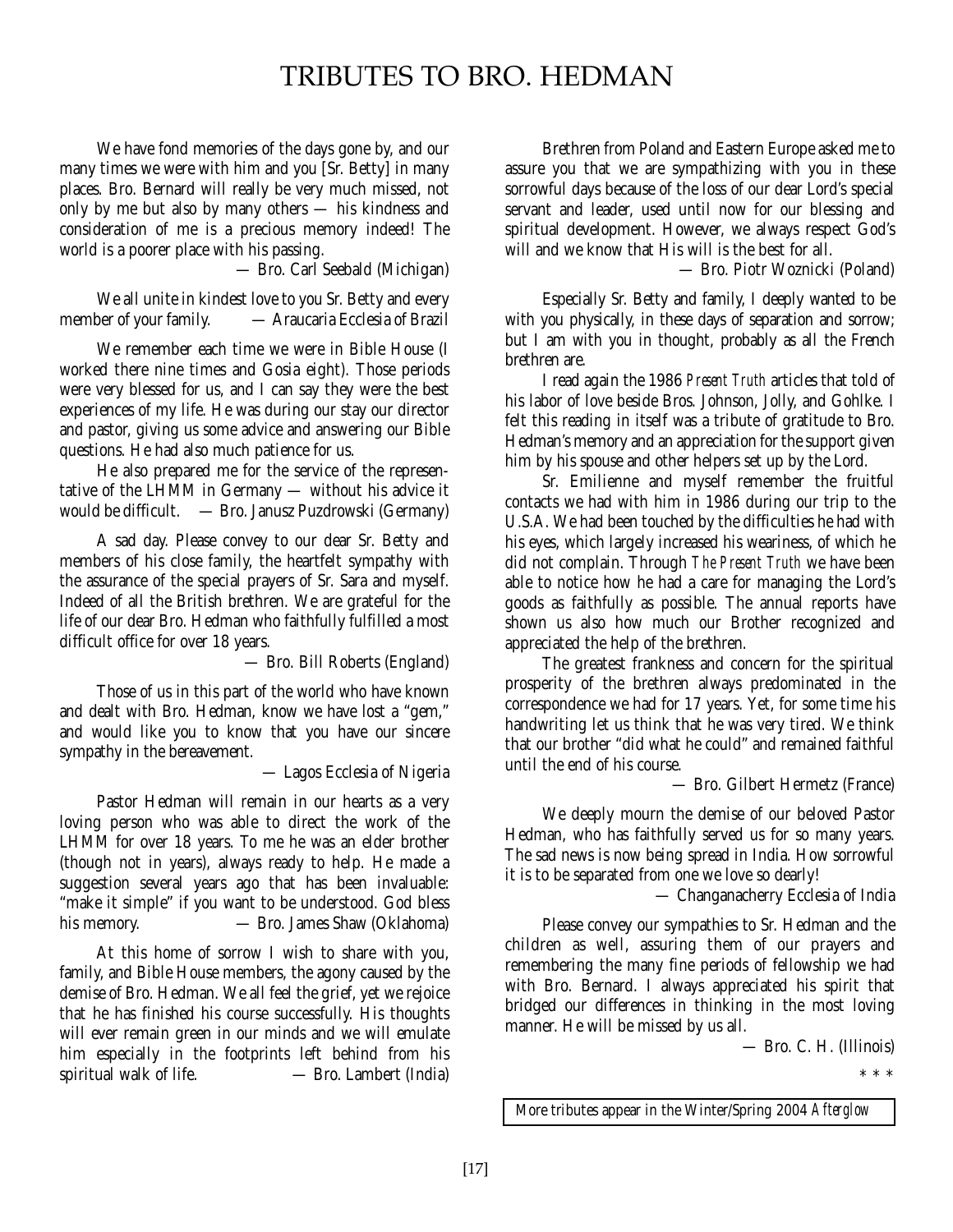### 18 THE PRESENT TRUTH AND HERALD OF CHRIST'S EPIPHANY





















May the Lord bless the memory of our dear Bro. Hedman, and his outstanding life of service on behalf of the brethren and the Truth.







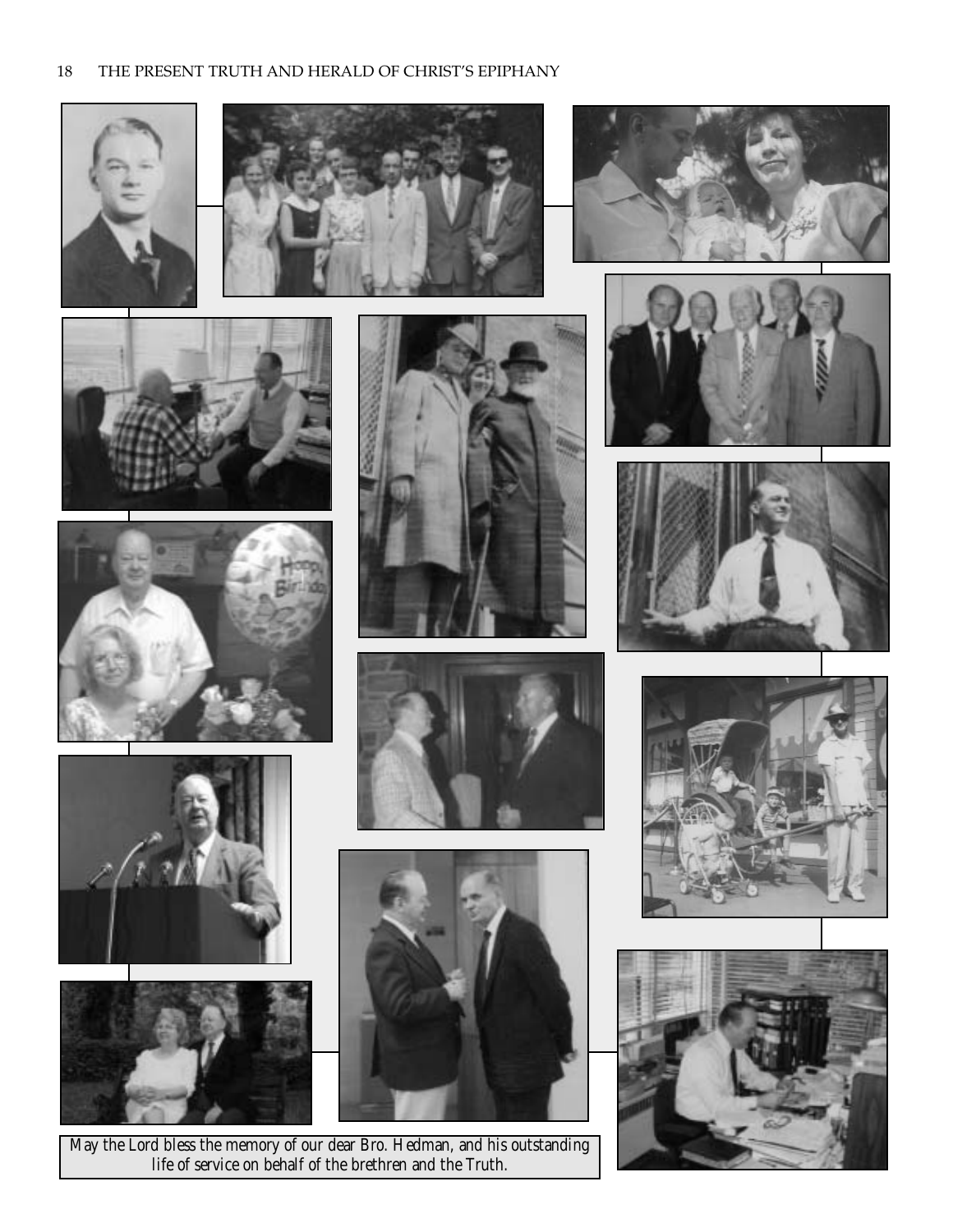# Minutes of the Florida Convention Business Meeting March 12, 2004

**DUE TO THE** death of Bernard W. Hedman on January 30, 2004, the Jacksonville Florida Convention Business Meeting was convened at 3:00 p.m. on March 12, 2004 to elect a new Executive Trustee of the Laymen's Home Missionary Movement. The chairman for this meeting was Bro. Leon Snyder of Grand Rapids, Michigan, and Bro. Thomas Cimbura of Lino Lakes, Minnesota was acting secretary.

Bro. Snyder gave an opening statement, which included an introduction and background information. In addition he gave a report of a Special Business Meeting that was held on February 8, 2004 at the Inn at Chester Springs in Lionville, Pennsylvania. This meeting was held the day after the Memorial Service for Bernard W. Hedman. Attendees at this meeting included three (3) Pilgrims and eight (8) Auxiliary Pilgrims from the United States; and one (1) representative each from Germany, Poland, and the United Kingdom. Also in attendance were three (3) nonvoting sisters as observers.

Bro. Snyder stated the purpose of this meeting was to examine documents left by Bro. Hedman as to succession to the Executive Trusteeship of the L.H.M.M. In his comments, Bro. Snyder discussed Hebrews 7: 7 and read a portion of *Present Truth* articles applicable to the topic of selecting an Executive Trustee and Director. Next Bro. Snyder read Bro. Hedman's 1996 document, "Power of Attorney" and the undated "Addition" to the "Power of Attorney." It is noted that in both of these documents Bro. Ralph Herzig was named by Bro. Hedman as Temporary Executive Trustee and that Bro. John Davis was named as Alternate Temporary Executive Trustee. It was also noted that the "Power of Attorney" was to be used in the event of the disability, incompetence, or illness of Bro. Hedman and the "Addition" was to come into effect only at the death of Bro. Hedman.

Next, Bro. Cimbura read a non-binding resolution from the brothers in attendance at the Special Business Meeting held on February 8, 2004. That resolution is as follows: "That Bro. Ralph Herzig be recommended to the General Church as the Executive Trustee and Director of the Laymen's Home Missionary Movement with all the powers held by the previous Executive Trustee and Director. (See *The Present Truth,* January-February, 1986, page 13, column 2, (1) to page 14, column 1, top two paragraphs.)"

In harmony with the above resolution, Bro. Cimbura read the following specific Resolution (note with some corrections) to name Bro. Ralph Herzig as the new Executive Trustee of the L.H.M.M.

# **APPOINTMENT OF RALPH M. HERZIG**

BE IT RESOLVED by this General Convention of the Laymen's Home Missionary Movement held in Jacksonville Beach, Florida, on March 12, 2004 with all delegates

thereto in convention assembled, that, due to the demise of Pastor Bernard W. Hedman while acting as Executive Trustee of the L.H.M.M., Pastor Ralph M. Herzig, of Pittsfield, Massachusetts, be appointed as Pastor Bernard W. Hedman's successor as Executive Trustee of the L.H.M.M., with the following powers:

(1) To continue, manage and conduct in the name and on behalf of said L.H.M.M., its business and affairs, as he may deem to be appropriate, requisite or advisable to be done or performed;

(2) To receive, hold in charge and expend, for the objects and purposes of said L.H.M.M., any and all monies and other assets thereof;

(3) To borrow from time to time on behalf of and for the purposes of said L.H.M.M., any sums of money he may deem advisable upon the monies or other assets of said L.H.M.M., including its real estate;

(4) To invest or reinvest any monies, assets or property of said L.H.M.M. as he may deem advisable and proper;

(5) For and in the name of said L.H.M.M., to buy, sell and convey real estate in fee simple to any person or persons and for such sum or sums as he shall deem proper, without any liability on the part of the purchaser to see to the disposition of the purchase money, and further with power to mortgage the whole or any part of any real estate owned or subsequently acquired by said L.H.M.M.

(6) To grant, bargain and sell any messuages, tenements, hereditaments and real estate whatsoever, or any part or parcel thereof, for any sum or price as to him shall seem proper;

(7) To manage all lands, messuages, tenements or hereditaments freehold or leasehold or otherwise, owned and/or occupied by said L.H.M.M.;

(8) To enter into, accept, terminate and vary leases or tenancies thereof; and

(9) To grant, accept, terminate and vary leases and tenancies thereof, and to demand and receive all rents due or to become due to said L.H.M.M. from any person, persons, partnership or corporation; and

BE IT FURTHER RESOLVED, that Pastor Ralph M. Herzig shall have the power to designate an attorney, agent or representative, with full power to do everything requisite and necessary in furtherance of the L.H.M.M.'s activities, and with full power of substitution and revocation in such duties or actions as Pastor Ralph M. Herzig shall deem necessary; and

BE IT FURTHER RESOLVED, that Pastor Ralph M. Herzig shall have the power to delegate certain of his duties to such person or persons as he may designate; and

BE IT FURTHER RESOLVED, for effectually removing any possible doubt which may arise as to the true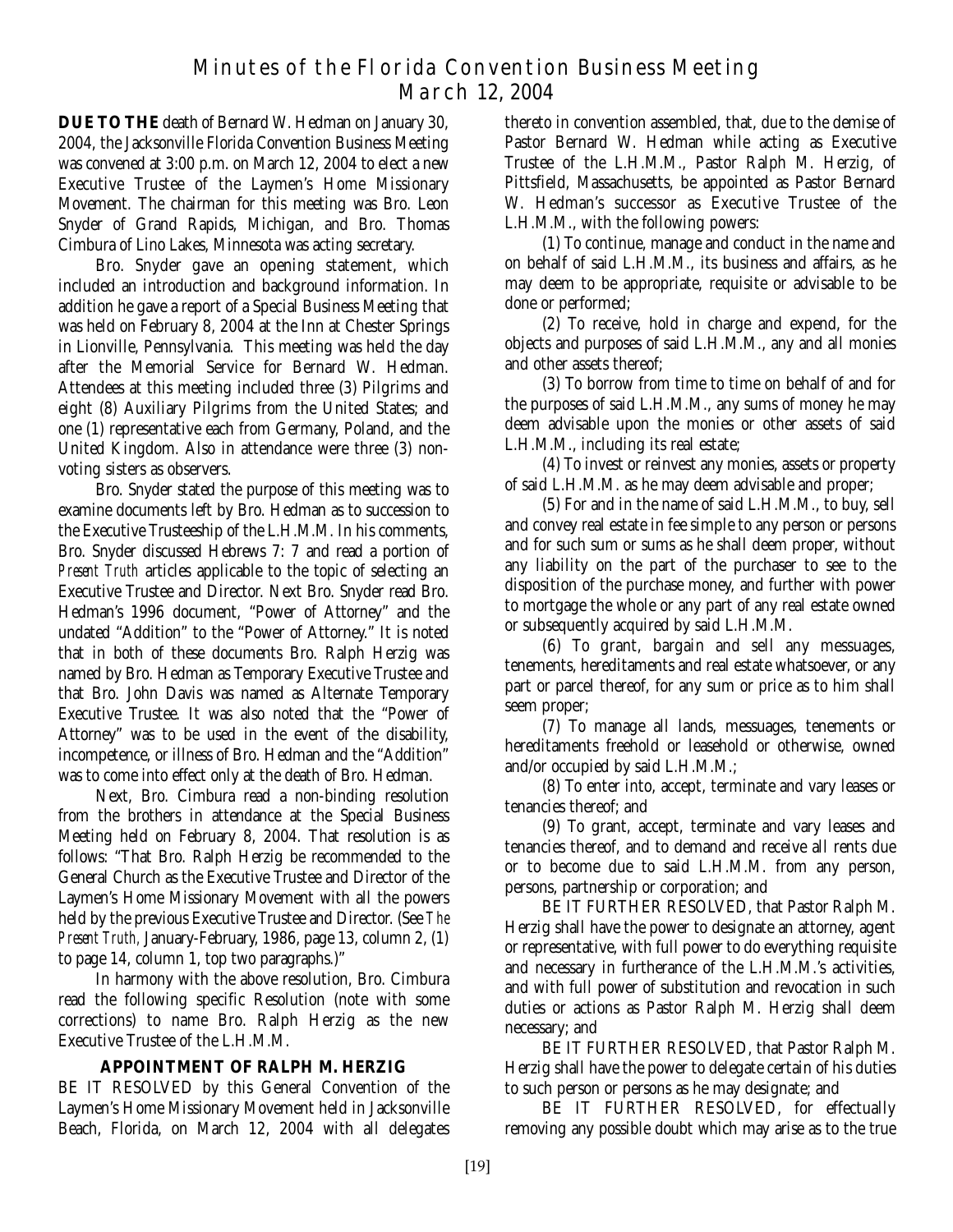meaning or as to the construction or application of the powers aforementioned, that the L.H.M.M. hereby declares that the same are intended to extend and shall in all cases extend to any other matters or transactions not previously mentioned or defined which in the course of the general business of said L.H.M.M. as aforesaid may by Pastor Ralph M. Herzig be deemed to be requisite or advisable to be done or performed.

#### **RESOLUTIONS FOR TEMPORARY SUCCESSION**

WHEREAS, Ralph M. Herzig, the incumbent Executive Trustee of the L.H.M.M. does not deem it advisable at the present time to propose anyone to be duly elected to succeed him as Executive Trustee of the L.H.M.M. at the time of his demise, and

WHEREAS, it is deemed advisable to make a provision for the temporary carrying on of the normal functions of the L.H.M.M. without interruption in the event of said incumbent Executive Trustee's demise at a time when no succeeding Executive Trustee of the L.H.M.M. shall have yet been duly elected and is then capable of serving in that capacity,

NOW, THEREFORE, BE IT RESOLVED, that Pastor Ralph M. Herzig shall have the power, and is hereby invested so to do, to designate in writing, a Pilgrim or an Auxiliary Pilgrim of the L.H.M.M. to act as Temporary Executive Trustee with the powers hereinafter enumerated until a succeeding Executive Trustee of the L.H.M.M. is duly elected, and qualified, and it is

FURTHER RESOLVED, that Ralph M. Herzig shall have the power and is hereby invested so to do, to designate in writing, a Pilgrim or an Auxiliary Pilgrim of the L.H.M.M. to act as alternate Temporary Executive Trustee with the same powers as the Temporary Executive Trustee in the event that the person designated as Temporary Executive Trustee is unable or incapable of acting as Temporary Executive Trustee for any reason whatsoever, and it is

FURTHER RESOLVED that the following shall be the powers and duties of the Temporary Executive Trustee:

FIRST: To announce the death of the incumbent Executive Trustee and to assist his family to arrange for his funeral.

SECOND: To arrange for the election of a succeeding Executive Trustee, which election shall take place within four months from the date of the death of the incumbent Executive Trustee, and which election shall be held either at:

(a) A special business meeting called for the purpose of electing a succeeding Executive Trustee at a general convention which had already been scheduled before the demise of the incumbent Executive Trustee, if in the opinion of the Temporary Executive Trustee there is adequate time to provide for an election at such general convention.

(b) A special business meeting of a special general convention called and arranged for by the Temporary Executive Trustee.

THIRD: In the interim between the demise of the incumbent Executive Trustee and the election of a succeeding Executive Trustee, the Temporary Executive Trustee shall exercise all the necessary powers to carry on the work of the L.H.M.M. without interruption; provided, however, that the expenditures of money by the Temporary Executive Trustee shall not exceed \$150,000.00.

FOURTH: That otherwise the powers of the Temporary Executive Trustee shall be the same as the powers as those of the Executive Trustee as enumerated under paragraphs (1) through (9) above and the three additional resolutions immediately following paragraph (9) above.

\*\*\*

After the reading of the above resolution, Bro. Snyder read the condensed minutes of the Special Business Meeting that was held on February 8, 2004.

Next, Bro. James Shaw of Oklahoma moved to accept the resolution "Appointment of Ralph M. Herzig." This motion was seconded by Brothers Jon Hanning of Ohio, Larry Williams of Ohio, John Wojnar of New Jersey, James Plankey of Illinois, Harry Hammer of Illinois, and Steve Lemanski of Colorado.

Following the motion and six (6) seconds, considerable time was provided for discussion and questions relating to the motion. In all, thirteen brothers/sisters came forward to ask questions or express support for the motion. When there were no further comments or questions from those in attendance, the discussion was closed. Next, Bro. Cimbura reread the Resolution (Appointment of Ralph M. Herzig) to assure that those in attendance knew exactly what was to be voted on. A vote on the resolution was then taken. Bro. David Lounsbury Jr. of Pennsylvania was the official counter. The resolution passed with 83 voting in favor and zero against.

Next, Bro. David Lounsbury, Jr. moved that those brothers taking part in the Special Business Meeting on February 8, 2004 be thanked for their work. This motion was seconded by Bro. Dan Herzig of Florida. The motion was unanimously passed.

Bro. Snyder asked Bro. Ralph M. Herzig, the new Executive Trustee of the L.H.M.M., to give a few thoughts on acceptance and acknowledgment of his new position. In part he stated: "It all comes down to one word — HELP! It is an overpowering responsibility."

Bro. Snyder read some thoughts from national representatives from Germany, Poland, Brazil, and Denmark in support of Bro. Ralph Herzig.

After a closing prayer by Bro. Donald Lewis of Minnesota, the meeting was adjourned at 5:15 p.m.

Respectfully submitted by Bro. Thomas Cimbura, Secretary Business Chairman: Bro. Leon Snyder Convention Chairman: Bro. Richard Blaine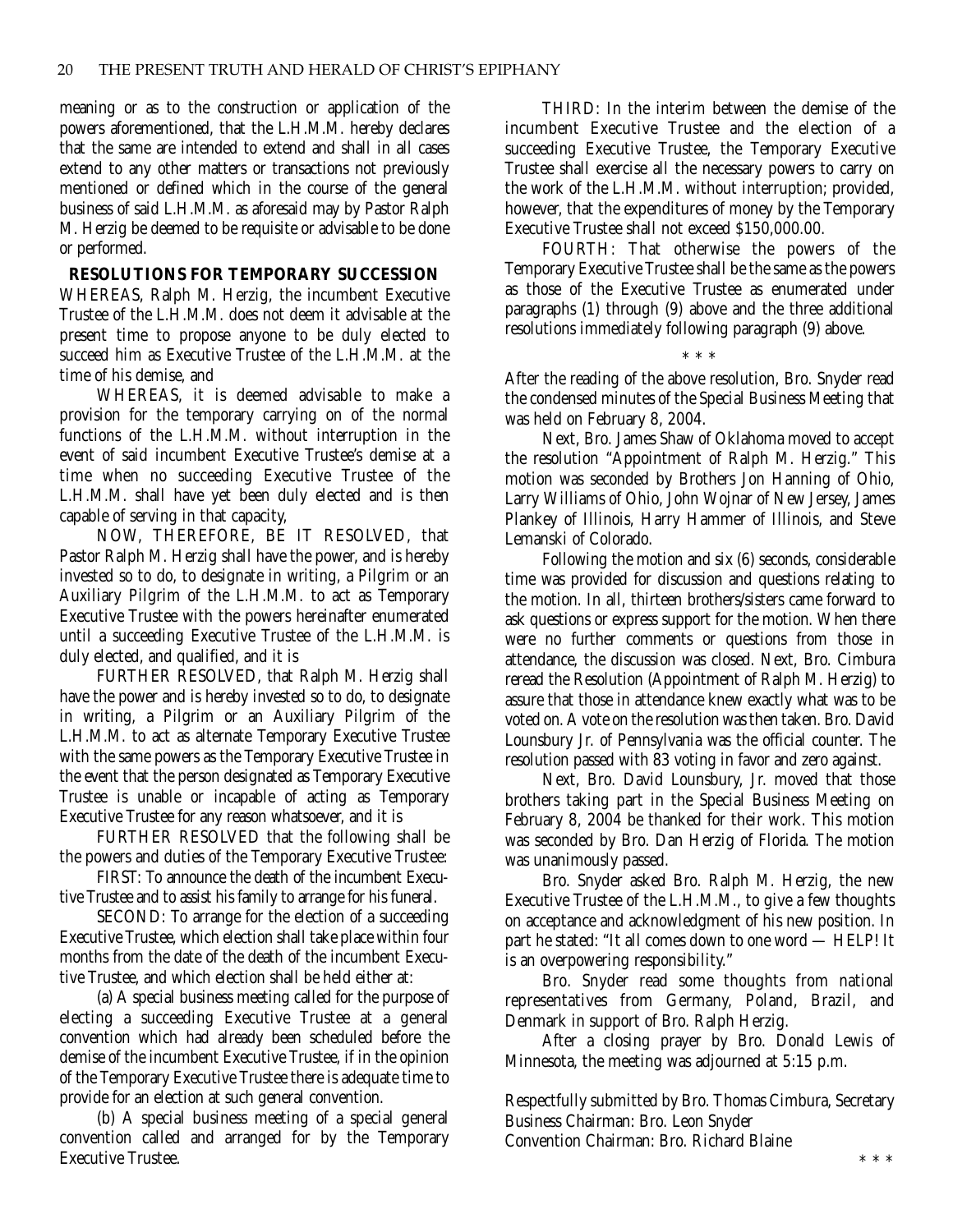

# New LHMM Executive Trustee: Bro. Ralph Herzig

Bro. Ralph M. Herzig was born on Oct. 29, 1924 in Pittsfield, Massachusetts. At an early age Ralph, along with his four older brothers, was brought along the way of the Lord. His dear mother, Sr. Grace Herzig, became associated with the Truth when in 1913 she attended the Springfield, Massachusetts convention and heard Pastor Russell speak. His parents from then onward became associated with the Truth, attending some local meetings. After Bro. Russell died they became aligned with Bro. Johnson and the Epiphany Truth. Many of the Pilgrims and Evangelists served with the good Word of God at the family home in Lenox, Massachusetts. After a while (much longer than his dear mother desired), and with the help of his older brothers who had already made considerable progress, young Ralph seemed to take some interest in the talks and studies.

# **Consecration to God**

Bro. Ralph consecrated his life to God in August of 1942, during a visit from Pilgrim Bro. William Eschrich who was serving the home class in Pittsfield, Massachusetts. Bro. Ralph remembers that as he was helping Bro. Eschrich load his suitcases into his car, he silently asked himself, "Ralph are you consecrated?" He answered his own question, "Yes, I am consecrated."

In 1943, Bro. Ralph entered the United States military, registering as a conscientious objector. He was assigned to the Army Medical Corp and served for two and a half years in the United States and overseas in the European theater before being honorably discharged in December of 1945.

# **Secular Employment**

Following his military service Bro. Ralph gained employment in the construction industry where he worked for 32 years. In 1949, during a convention at the LHMM's Tabernacle church building at 2111 South 11th Street,

Philadelphia, he met Sr. Norma Bruhjell of Minneapolis, Minnesota. In 1953, they were married by Bro. Alex Wayne. Both Bro. Ralph and Sr. Norma were raised in Truth homes and as a result they have had a blessed and happy relationship for over 50 years.

Bro. and Sr. Herzig both lived and served at the Bible House between 1955 and 1956, assisting Bro. Jolly with various tasks.

In the years 1975 and 1976 carpentry work became hard to find, so Bro. Ralph went to Westfield State College where he earned a bachelor's degree in Education. He taught the 9th-12th grades at a Vocational Technical high school for 16 years, and retired in 1993.

#### **Spiritual Preparation for Service**

Bro. Ralph was appointed an Evangelist in 1958, an Auxiliary Pilgrim in 1993, and a Pilgrim in 1997. He has served as an elder in the Pittsfield, Massachusetts ecclesia, and has been active serving the brethren on the New England circuit. In the spring of 1994 Bro. Ralph had the privilege of serving the brethren in the Caribbean Islands. In recent years he has served as the chairman at many United States conventions.

\*\*\*



Bro. Ralph Herzig and wife, Sr. Norma

We desire to express our appreciation to the brethren for their prayers and support during this period of transition which began following the death of our former General Editor, Bro. Bernard Hedman. Despite various changes at the Bible House and other difficulties, the Bible House staff is committed to continuing all operations as efficiently as possible. We believe it to be the Lord's will to continue the work of the Laymen's Home Missionary Movement along the same general lines as in the past, and, trusting in His assisting grace, we are dedicated to this end. — *Bro. Ralph Herzig, General Editor*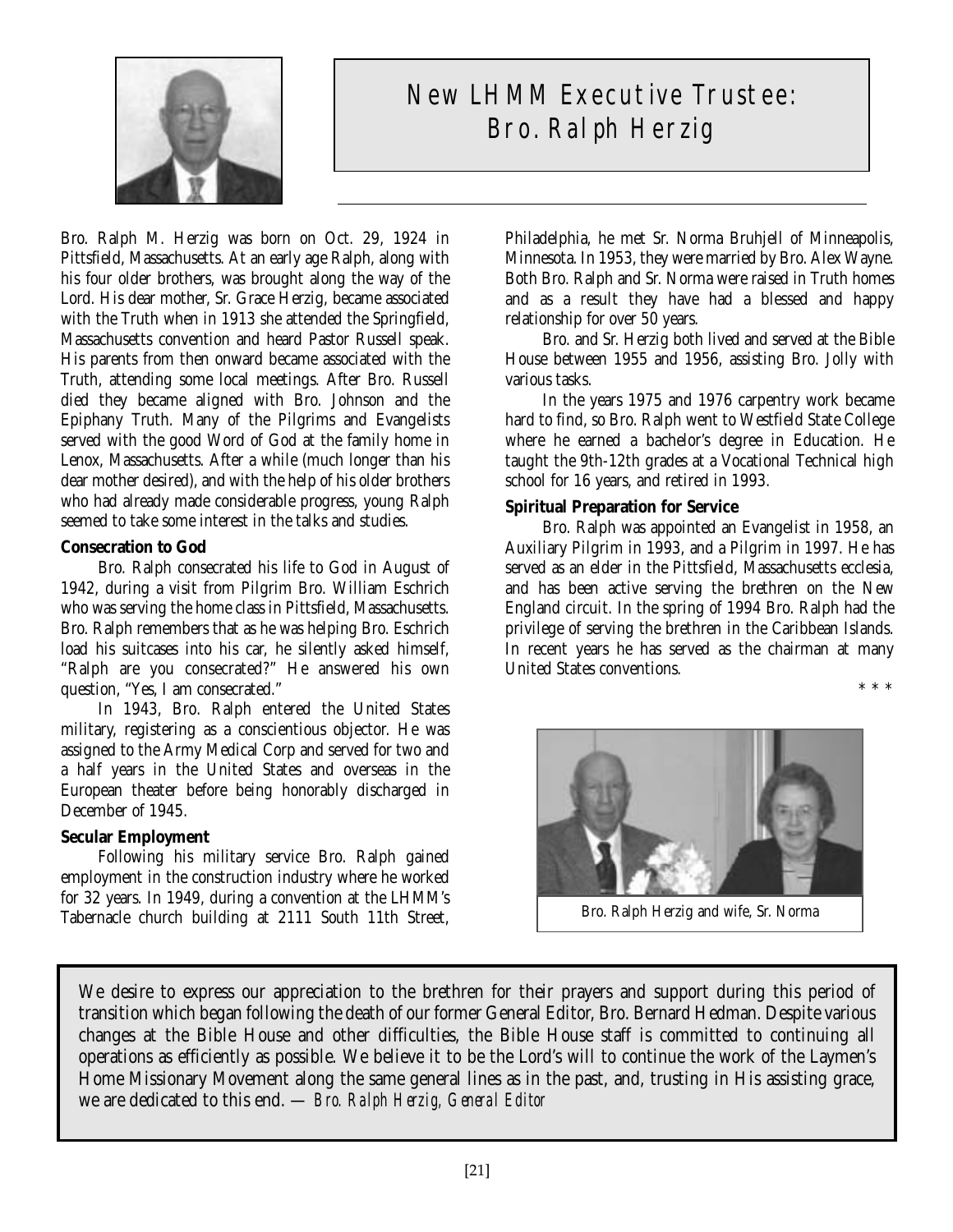# JESUS CHRIST AND PRAYER

*Reprinted from Bro. Johnson's E 15 chapter on Christ and His narrow way — pp. 116-125*

The sixth kind of step that Jesus took in walking the narrow way was prayer. His prayers were His uttered or unuttered heart's sincere desires going out to God for good things. Thus He had the heart of real prayer: sincere desires going out to God for good things. His prayers were sometimes uttered in words, sometimes unuttered. Yea, His heart always prayed, for it always desired the good things that God was pleased for Him to have. And they were utterly sincere, in that He desired only to have what God's will was for Him to have for God's glory. The good things that He desired were almost entirely spiritual, though they included such earthly things as He knew God desired Him to have.

His prayers had all the elements of true prayer. These are seven in number: Invocation, praise, thanksgiving, acknowledgment of dependence on God, petition, communion and assurance. There was no confession of sin in His prayers, as there is in our prayers, because He had no sins to confess. Nor do we find all of the seven abovementioned parts of prayer in every one of His prayers, *e.g.,* in some of His prayers there are only invocation, thanksgiving and assurance, as can be seen in His prayer in Matt. 11: 25, 26, wherein He thanked God with assurance that the plan was for the understanding of the humble and meek and not for that of those wise in their own esteem the proud and the heady; and at Lazarus' tomb (John 11: 41, 42) we see only these three elements, though the latter prayer implies that He had previously asked God for Lazarus' resuscitation. In His High-Priestly prayer in John 17, while there are invocation, petition and assurance present, the largest part of it is communion with God. In all His prayers there was the spirit of submission, which we can see especially in His Gethsemane prayers. His oneness of spirit with God made it the most appropriate and natural thing for Him to pray. We may be sure that He prayed regularly mornings and evenings, at meals and at every other appropriate time; for always did His heart's desires go out to God; and, as called for, they expressed themselves in words privately and publicly in ways appropriate to God and Christ.

The needs of His New Creature, especially for knowledge and strength to take the steps of the narrow way, impelled Him to pray. He was encouraged thereto by the Father's bounty toward Him. God's invitations to Him to approach the Throne of Grace greatly influenced Him to come near to it for help in time of need. Then God's many promises to Him, especially to be found in the Psalms and the Prophets, particularly in Isaiah, emboldened Him to

plead those promises as His to claim in believing prayer. God's willingness to hear Him was a mighty inducement for Him to pour out His heart's needs and desires to His Heavenly Father. And as He progressed in the narrow way and with that progress the answers to His prayers, ever increasing in number, were so many more encouragements to Him to lay His petitions before God; His sense of oneness with God in spirit greatly influenced Him to supplicate the God of all grace and goodness. Accordingly, Jesus had many inducements to approach God in prayer.

# **THE LORD'S PRAYER**

The burden of His petitions for Himself were doubtless those contained in the Lord's Prayer, except the fifth petition, "Forgive us our debts as we forgive our debtors," the reason for this omission being that He had no sin, for which to ask forgiveness. In the first petition, "Hallowed be Thy name," He prayed that He and the faithful might make their calling and election sure; for by so doing do they hallow, reflect glory upon God's name in all seven senses of the word *name.* In the second petition He prayed for the establishment of the Kingdom in its two phases, for each of the two sets of two classes belonging to each phase, to work restitution for the obedient. In the third petition He prayed that ultimately everlasting righteousness may be established for the Ages of Glory following the Millennium. Thus in these three petitions He prayed that the plan of God may be accomplished successfully in all its parts. In the fourth petition He asked God to supply Him the Truth as spiritual food, as well as the needs of His body. In the sixth petition He prayed that God stand by Him in His temptations with needed helps of His Spirit, Word and providences; and in the seventh petition He prayed for grace to overcome Satan in his direct evil attacks and in his indirect evil attacks — through the world and His flesh, and to give Him victory throughout His course. As we consider these requests we recognize that they covered all His personal needs and, by adding the forgiveness of sins, the needs of the Church and the world in their relation to the Divine Plan of the Ages.

The answers to His prayers were conditional on His humanity's obedience to the natural law written in His heart and to the Mosaic Law, and upon His New Creature's obedience to His covenant of sacrifice, which implied faithfulness in all seven kinds of steps of His narrow way. And He yielded as a human being perfect obedience to the natural law written in His heart and to the Mosaic Law, which continued to make His humanity as a man and as a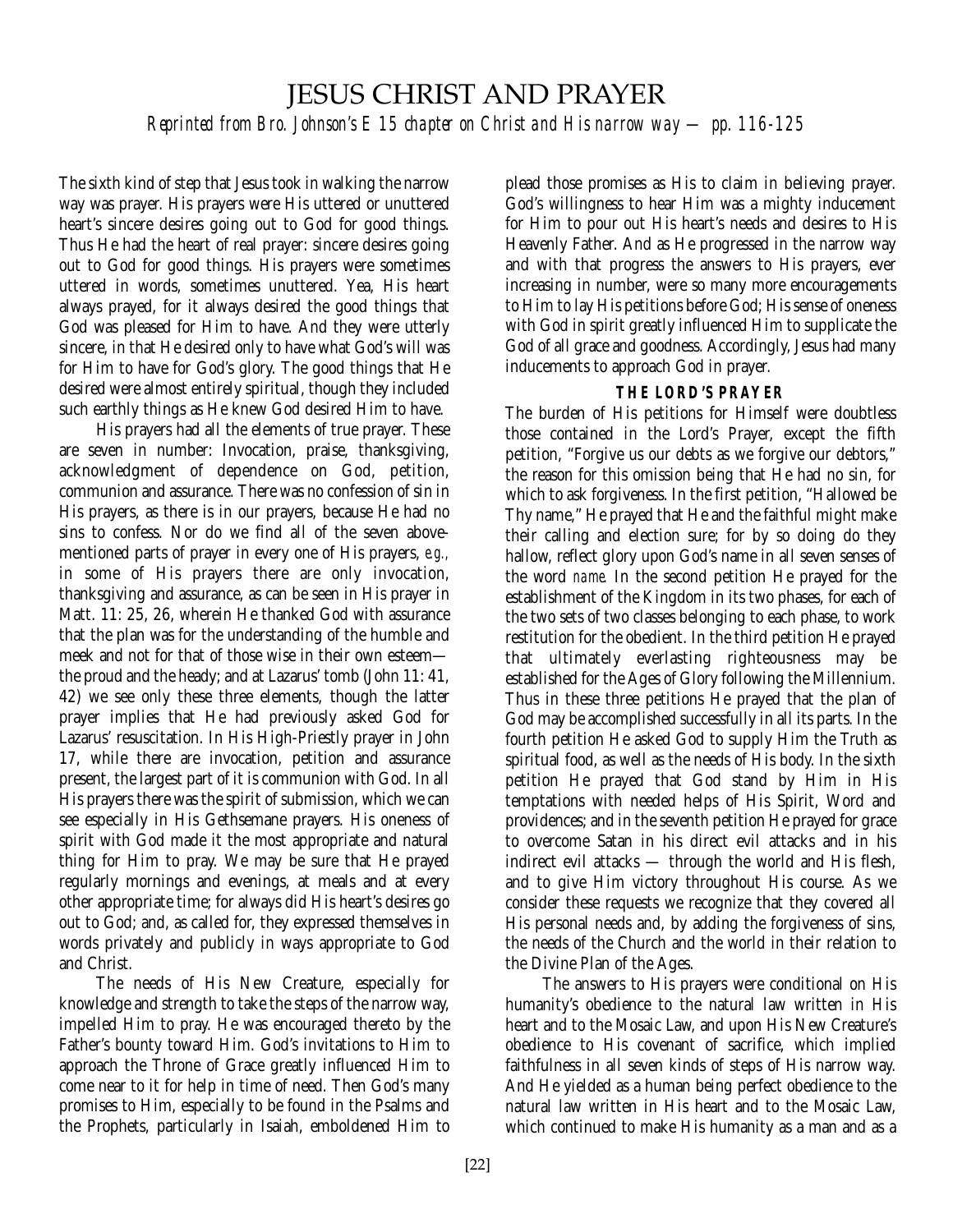Jew acceptable to God as a sacrifice, with the result that anything that His humanity desired compatibly with its being sacrificed was granted it — food, shelter, raiment, as needed. And His fulfilling His covenant of sacrifice progressively in each one of the seven kinds of steps of His narrow way was rewarded by God in His having access to the Throne of Grace for the supply of every one of His newcreaturely needs. And always were His prayers for their supply answered (John 11: 41). To Him especially, as the Head, and to the Church, as the Body, did the promise apply, "Call upon me in the day of trouble; and I will deliver thee; and thou shalt glorify me" (Ps. 50: 15). His prayers, therefore, came before God as incense — most pleasingly acceptable, because they were surcharged with the graces, particularly those graces that were active amid His trials, temptations and tribulations. What assurance of Divine acceptableness must He have experienced in His prayers! And what joy and love must have been His when He could speak to and with His Father; for He always knew in His heart of hearts that He was the Father's delight; and this was the fullest satisfaction to Him. From Jesus let us learn to use in His Spirit our privileges of access to the throne of grace; and then we will ever find a most Fatherly welcome there making for true communion!

It will be profitable for our study for us to consider briefly some of Jesus' prayers. We have already briefly called attention to those of the petitions of the Lord's Prayer adapted to His use, and now will consider some others. He prayed at His baptism (Luke 3: 21), privately while on a preaching tour (Mark 1: 35; Luke 5: 16), preparatory to choosing the Twelve (Luke 6: 12), as to experiencing the transfiguration (Luke 9: 28, 29), and for Peter (Luke 22: 32), and publicly when feeding the 5,000 and the 4,000 men, besides women and children (Matt. 14: 19, 23; Mark 8: 6), over the bread and wine in the Lord's supper (Matt. 26: 26, 27; Mark 14: 22, 23; Luke 22: 17, 19, 32; 1 Cor. 11: 23-25), on receiving the report of the Seventy (Luke 10: 21), on blessing the children, in Jerusalem (John 12: 27, 28) and in Gethsemane (Matt. 26: 36-44; Mark 14: 32-39; Luke 22: 41-44), explained above. In none of the foregoing cases, except on receiving the report of the Seventy, in John 12: 27, 28 and in Gethsemane, are the words of His prayers given. It is to those that give the words of His prayers that we desire to add a few comments. When the Seventy returned and showed the various features of blessing wrought by their ministry, we gather from Jesus' prayer (Luke 10: 21) that they reported that the meek and humble heard them gladly, but that the Pharisees and scribes did not make a favorable response. And this feature of their report moved Him to rejoice in spirit and pray, "I thank thee, O Father, Lord of heaven and earth, that thou hast hid these things from the wise and prudent, and hast revealed them unto babes; even so, Father; for so it seemed good in

# *God's many promises to Him, especially to be found in the Psalms and the Prophets, particularly in Isaiah, emboldened Him to plead those promises as His to claim in believing prayer.*

thy sight." In this prayer no petition was made; but Jesus rejoiced in, and thanked God for that feature of God's plan wherein His wisdom, power, justice and love hid its elective features from the proud, heady and self-sufficient, and made them clear to the meek and humble. And this was for the good of both classes: the babes, because of fitness for trial under the plan's elective features, and the others, because of unfitness therefor, for whom its free-grace features will be suitable. Hence Jesus could rejoice as to God's present purposes as to both classes. At the tomb of Lazarus our Lord offered a remarkable prayer of thanksgiving without petition; however, this prayer implies that the petition had been previously offered: "Jesus . . . said, 'Father, I thank thee that thou hast heard me; and I knew that thou hearest me always; but because of the people which stand by I said it, that they may believe that thou hast sent me" (John 11: 41, 42). As Jesus here says, He offered this prayer of thanksgiving on account of the people there present, that the miracle that He would work might convince them that He was God's Messenger. How simple is the prayer! What assurance it expresses! How close does it reveal the oneness of the Father and Son to be! This thanksgiving unites simplicity and sublimity in a most marked manner. We have already commented on His prayers in John 12: 27, 28 and in Gethsemane, hence will say no more thereon.

# **JESUS' HIGH-PRIESTLY PRAYER**

The longest and most informing prayer of our Lord, recorded as His High-Priestly prayer, is given in John 17. In it there are only five petitions made, one for Himself, that the Father glorify Him (vs. 1, 5), three for the Apostles: (1) that they might all be one as the Father and Son are one (v. 11), (2) that they might be kept from the evil one (v. 15) and (3) that they might be sanctified by the Truth (v. 17), and one for the rest of the Church, that they may be one as God and Christ are one (v. 21). All the rest of the chapter consists of Christ's communing with the Father. Briefly would we summarize this communion! He mentions to the Father that His hour has come (1), His commission as Savior (2), for what purpose the saved were to have everlasting life (3), His faithful performance of His ministry (4), His revealing God in the sevenfold meaning of His name to the elect Apostles given Him by God and their keeping God's Word (6), who knew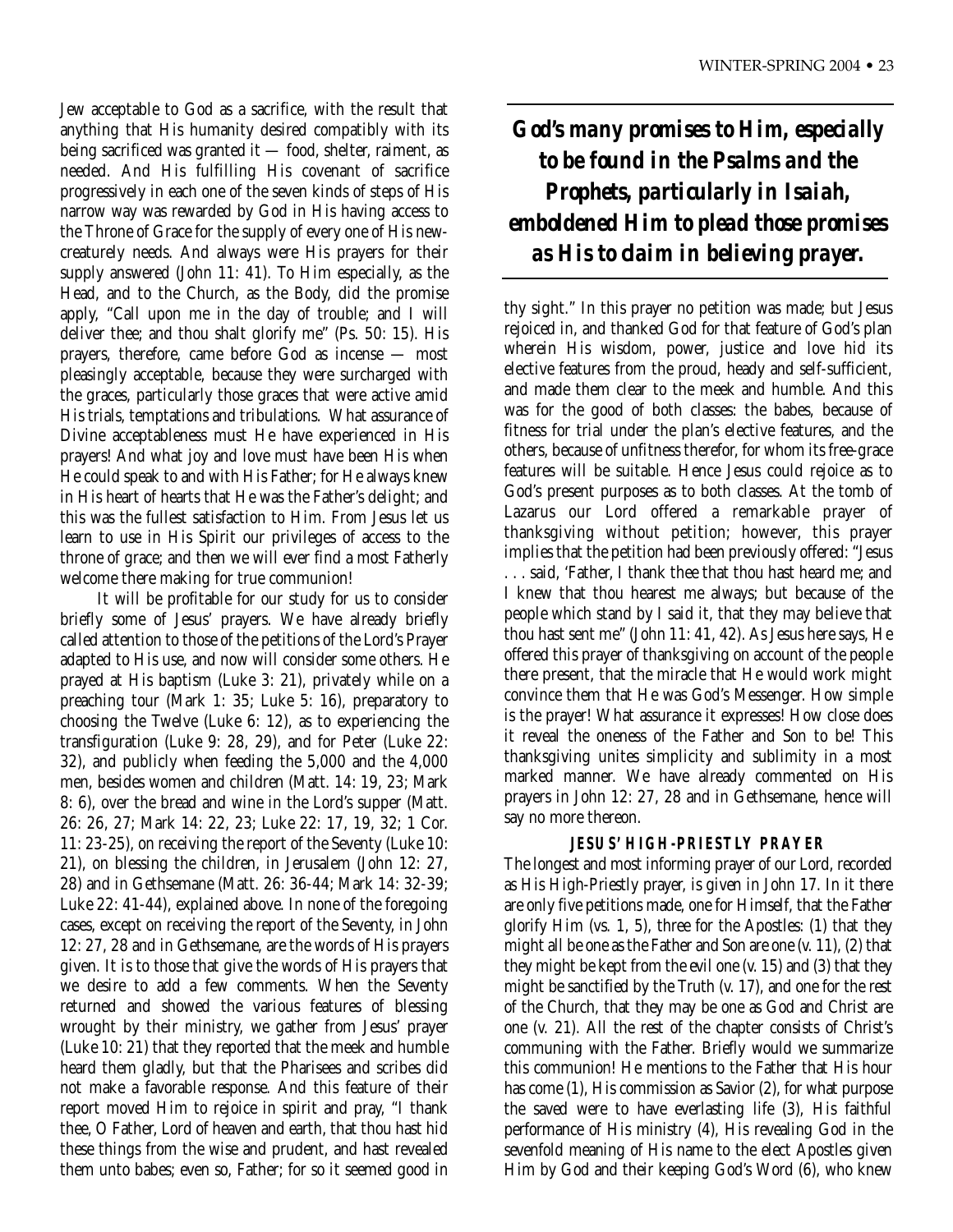*This prayer entered as heavenly incense into the very presence of God; and the Church as a product of the entire Gospel Age is the Father's answer to it.*

Him in His office powers (7), to whom He gave God's Word committed to Jesus' ministry, who received them with the full assurance of His having left heaven for earth as God's Ambassador (8), He making them, not the world, the objects of His intercession as gifts to Him from God (9). He recognized His partnership with God and His being glorified in His Apostles (10), recognizing the nearness of the end of His stay on earth and His soon going to God, which moves Him to ask God by the exercise of His character to bring them into and keep them in oneness, as God and He are one (11). Then He tells the Father of His having kept them by God's character while with them, except Judas, the seconddeather, whose perdition is Biblically forecast (12). About to go to the Father, He declares that He had clarified to them the Word, that they might share with Him His joy (13). He declares that their receiving from Him the Word has brought upon them the world's hatred, as it had brought the same upon Him (14). He was not asking that they be taken out of the world, but that God might keep them from the evil one (15), because they, like Him, were not of the world (16). Then He prays that they be sanctified in will, body and spirit by the Divine Truth (17), because, as He was by God, so they were by Him, sent on the Gospel-Age mission into the world (18), and for their Truth sanctification He had sanctified Himself in will, body and spirit (19). Please note how as a skillful Advocate He commends the Apostles to God's favor, by telling all the good possible of them and mentioning nothing evil against them.

Having presented His three petitions on behalf of the Apostles, with commendatory remarks on them, He begins to pray for the rest of the Church, as believers on Him through the Apostolic word (20), asking that they might all be one, like the oneness between God and Him, to the end that the world might in the Millennium be brought to faith (21), since the honor of the high calling, which the Father offered Him, was by Him offered to them, to the end of their becoming one, as God and He are one (22), a oneness that He describes as of the same Spirit as was in the Father and Him, for their perfection as one, to the end that Millennially the world might recognize Him as God's Messenger and that God loves the Church with the same kind of love as He gives to Jesus (23). Then He expresses Himself as being in full accord with God's plan to make

them His partners in glory, honor and immortality and witnesses of His high place in God's gift, because of God's pre-creation love for Him (24). He recognizes God's righteousness and, despite the world's not appreciating God, He has always appreciated Him, and was by His own recognized as God's Ambassador (25). Yea, He has revealed to them, not only God's appellation, but also His nature, character, reputation, office, honor and word, and will continue to do so, in order that they might receive from God the same kind, though not the same degree, of love as He, Himself, has received from God, and that His Spirit may be in them (26).

What a revelation of our Lord's able and faithful advocacy is this prayer! For simplicity, sublimity, communion, skillfulness in intercession, love and candor it eclipses any other recorded prayer. This prayer entered as heavenly incense into the very presence of God; and the Church as a product of the entire Gospel Age is the Father's answer to it. This prayer, offered just before Jesus left the upper room for Gethsemane, is all the more noteworthy for its contents in consideration of this fact. It is a blessed exercise for the Lord's people to sink themselves in contemplation of this matchless High-Priestly prayer of Jesus, the Advocate of God's people, and draw from it comfort.

#### **PRAYERS ON THE CROSS**

Above we have commented sufficiently on Jesus' prayers in Gethsemane and will, therefore, pass on to a brief meditation on His prayers on the cross. The first of these is His prayer on behalf of all who had to do with His crucifixion, except Judas, who did know what he did: "Father, forgive them; for they know not what they do" (Luke 23: 34). Some ancient manuscripts omit these words; but Biblical Numerics proves their genuineness. Hence it was actually offered by Jesus, and proves His loving and forgiving spirit toward His enemies. But in contemplating this prayer we are not to go to the extreme of believing that Jesus prayed for the forgiveness of the willfulness in the sin of those who had to do with His death. As Jesus did not atone for the willfulness in man's sins, a privilege given the Great Company, but for the Adamic features of mankind's sins, *i.e.,* sins of ignorance or weakness or a combination of both, this prayer was not offered for the forgiveness of the willfulness in the sins of His mistreaters, for the simple reason that He knew that God would not forgive it, but require them to expiate it by stripes, and hence He would not ask God to forgive it, as a thing against His will. And history proves that God did not forgive that willfulness, but made them suffer 1845 years for it. Jesus' very words indicate that He prayed for forgiveness of the ignorance in their sin — "for they know not what they do"; for had they known it, as Judas knew it, they would not have crucified the Lord of Glory (1 Cor. 2: 8). The fact of the affirmative answer to Jesus' pertinent prayer is God's Gospel-Age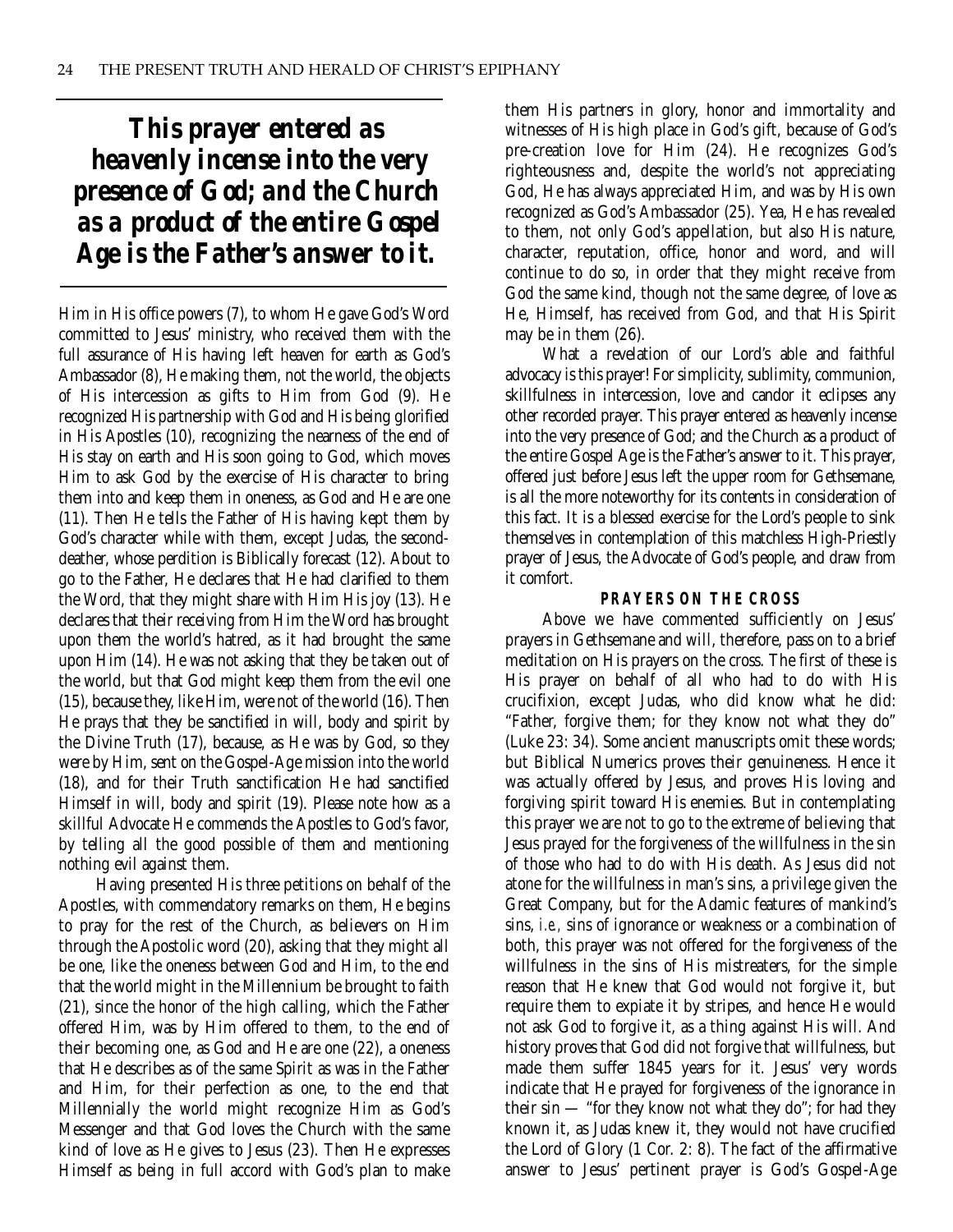preservation of Israel as still beloved for the fathers' sakes, while making them expiate by terrible stripes their involved willfulness. This prayer is an impressive proof that Jesus practiced His teaching that we are to pray for them which despitefully treat and persecute us!

Jesus' second prayer on the cross was: "My God, my God, why hast thou forsaken me?" (Matt. 27: 46; Mark 15: 34). If He were a God-man He could not have offered this prayer; for, according to that theory, He was God and could not forsake Himself. But being a human being, in whom His New Creature as priest resided and whose New Creature was sacrificing His humanity as the sin-offering, we can readily understand this cry. It occurred just before He died, and was uttered by His humanity, not by His New Creature, as Ps. 22: 1-18 proves. As Adam's substitute He had in His humanity to suffer all things that Adam suffered for his sin. One of the things that Adam had to suffer for his sin was abandonment by God. Hence Jesus as Adam's substitute had to suffer this part of the curse. Hence for a while His humanity suffered what was the climax of evil to a perfect sinless human being — abandonment by God; for when the force of the terrible thought of being abandoned by God was realized by Him, He cried out as a sinless human being the acme of the grief of His human griefs: "My God, my God, why hast thou forsaken me?" His brain, now that He was in the extremity of death, having almost no more life-principle to operate its thinking processes normally, could not understand why He, who had perfectly fulfilled the natural law and the Mosaic Law, should have been forsaken by God. But, as often occurs with the dying, shortly His little remaining vitality returned to His brain, and He recovered from this deep agony. The supreme agony of Jesus' New Creature was experienced in Gethsemane, and the supreme agony of His humanity was experienced in one of His last moments on the cross, when He recognized that as a human being He had been forsaken by God!

His final prayer, "Father, into thy hands I commend [the Greek word means deposit] my spirit" (Luke 23: 46), contained two thoughts: (1) that He deposited with the Father His new-creaturely right to life, for God to keep it safely until the time for His resurrection, when God would return it to Him, and (2) that He deposited His human right to life, for its use by Him after His resurrection in the Divine nature, in an imputation for the Church during the Gospel Age, and for an application for the world in the Millennium; and He made the deposit in the full assurance of faith that God would keep both deposits for their intended uses. Certainly, our study of Jesus' prayer participations proves that He took the sixth kind of step of His narrow way in perfection.

#### **MAN OF SORROWS**

One of the descriptions applied to Him by Isaiah was: "Man of Sorrows, acquainted with [literally, educated in] grief." We are not to think that it was only in connection with the final 13 hours of His earthly career that this description fits Him, though doubtless it applies then in more aggravated forms than before. All through His ministry sorrow gnawed at His tender, sympathetic heart. The many expressions of the curse with which He came into contact throughout His ministry made Him feel distress. The physical blemishes, so many examples of which He healed, made Him feel pain at heart for the ravages that the curse had wrought in the flesh of His flesh — humanity. This reached its culmination in the tears that He shed at Bethany, when He felt the griefs of the stricken family of His friends, when death had cut down Lazarus, His friend. The errors and ignorance of the lost sheep of the house of Israel wounded His tender heart and almost made it burst for grief at their fainting and undone condition. The opposition of the clergy and their ledlings was an added dreg in His cup of sorrow. A true lover of His people, His heart almost burst with suffering and His eyes overflowed with tears as He bewailed Jerusalem's blindness and its impending overthrow. So much did it pain Him that, on His way to Calvary He forgot His own condition and in commiseration of the daughters of Jerusalem who bewailed Him, He told them not to bewail Him, but their and their children's impending woes. Words fail us adequately to describe His sorrows in Gethsemane, before the Jewish and Roman courts, during His mockery and scourging, His journey to Calvary and His crucifixion, with its attendant shame, disgrace, pain and slow, lingering dying, culminating in death. He was indeed the man of sorrows, acquainted with grief! Never was there such sorrow experienced by any other mortal. And He endured it all faithfully and perfectly. Surely He endured the cross, despising the shame, and gained right-handship with God.

> *"Man of sorrows!" what a name For the son of God who came Ruined sinners to reclaim! Hallelujah! what a Saviour!*

*Lifted up was he to die, "It is finished," was his cry. Now in heaven exalted high, Hallelujah! what a Saviour!*

*\*\*\**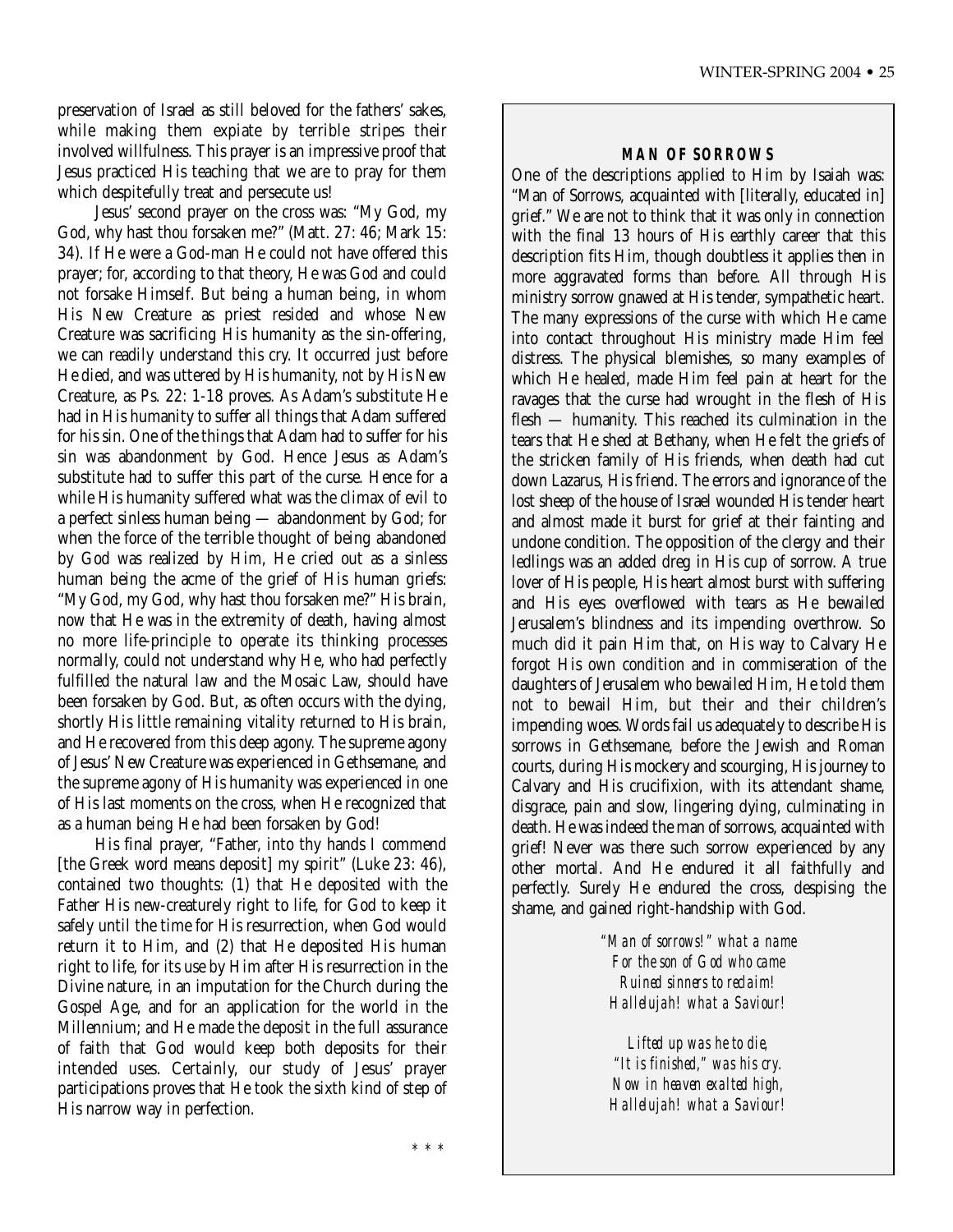

# Bro. Leon H. Jordan  $-1922 - 2004 -$

*Bro. Leon Humbert Jordan was a long-serving member of the Bible House staff who provided an invaluable service to the brethren and the Truth. He was 81 years old when he died on March 27, 2004. He is survived by two children, Lenny and Laura, and his sister, Dolores Procario. His interment was at the Philadelphia Memorial Park in Frazer, Pennsylvania, on April 2.*

### **Childhood**

Bro. Leon was born in 1922 in Chicago, the second of three children of Leon and Bertha Jordan. His father was of German extraction, and was a railroad switchman who eventually became foreman of the freight yard. He was also a semi-professional musician, and under his guidance, young Leon learned how to play the clarinet.

Leon's father also enjoyed fishing in his spare time and during summers he, his father, and his younger brother, Donald, would drive to Wisconsin for fishing trips. His mother was of Polish extraction and a stern disciplinarian who instilled in her children the virtues of hard work.

Leon's childhood passed in a manner typical for a boy growing up on Chicago's South Side. He belonged to a working-class neighborhood where all the children played together, all the families went to the local Catholic church, and everyone knew everyone else's business, including the wages of every father. The only telephone was at the corner tavern, where word would come that a train was due to arrive, prompting Leon's father to rush to the freight yard.

The Great Depression left its mark on Leon and though his family did not suffer hardship, he was always aware that life could easily take a turn for the worse. In fact, his life became unsettled when, as a teenager, his mother died. His father remarried, but young Leon did not get along very well with his step-mother and her two daughters, so he left home to join the Civilian Conservation Corps (C.C.C.).

# **C.C.C. and WW II**

The C.C.C. camp gave Leon a balance of independence within structure and this kind of balance he would favor all his life. After years of living under his domineering mother and living with — in his own words — his "bossy" older sister, Dolores, he also found a kind of social circle that he would favor all his life — that of male camaraderie.

Leon enjoyed his adventure in the C.C.C. camp, but his time there was soon cut short when America entered World War II. Like most of the other boys in the camp, he joined the Army. He was 18.

After basic training Leon was shipped to England where he was stationed near Bodmin, in Cornwall. His unit then entered France, where, as an infantryman, he earned four battle stars.

While driving into the Battle of the Bulge near Chateau Salins (sa-leen), Leon's Jeep ran over a land mine. He was hospitalized, and later he was awarded the Purple

Heart. During his convalescence his hospital received a visit from Generals Patton and Bradley. They spoke with him, but he was not able to see them as his eyes were bandaged. After his recovery, he served out the war in the Signal Corps.

Bro. Leon both loved and hated the army. For the rest of his days he would cherish the memories of his service.

#### **Return to Civilian Life**

After the War Leon returned to Chicago, where he found a job as a bellhop. At the hotel where he worked he met the woman he married, Mary Catherine. They had a son Leon, known as "Lenny," and a daughter whom they named Laura. The marriage only lasted a few years, however, and Leon found himself struggling with disappointment.

It was during this time that Leon's aunt Kitty introduced him and his sister to the Laymen's Home Missionary Movement. Bro. Leon embraced the Truth and he studied it with seriousness of purpose. It would guide him for the rest of his life.

For his occupation, Bro. Leon worked as a truck driver until the 1960s, when he was injured on the job. His background in the Signal Corps then enabled him to obtain the position of Radio Dispatcher for the Evanston Police in Chicago. He stayed in this post until he retired.

#### **To the Bible House**

It was Bro. Raymond Jolly who suggested that Bro. Leon come to work at the Bible House in Chester Springs. Bro. Leon was reluctant because he felt that he had no background for such a job, but Bro. Jolly gently persuaded him by saying, "The Lord wants you here."

So in 1979, Bro. Leon began 25 years of service as shipping clerk and general caretaker. It was only after the new millennium began that his strength started to ebb and he was forced to curtail his activities. Still he stayed on, adding his colorful character, sense of humor, and love for the Lord, to the general atmosphere.

Bro. Leon was in many ways a solitary individual, spending time quietly, by himself. He was conscious of his own failings and, with characteristic modesty, considered himself to be unworthy of the many blessings and privileges he had received from his God.

Bro. Leon had a sincere heart and showed his appreciation for others in a straightforward manner. He will be very much missed. We pray the Lord's blessing on his memory.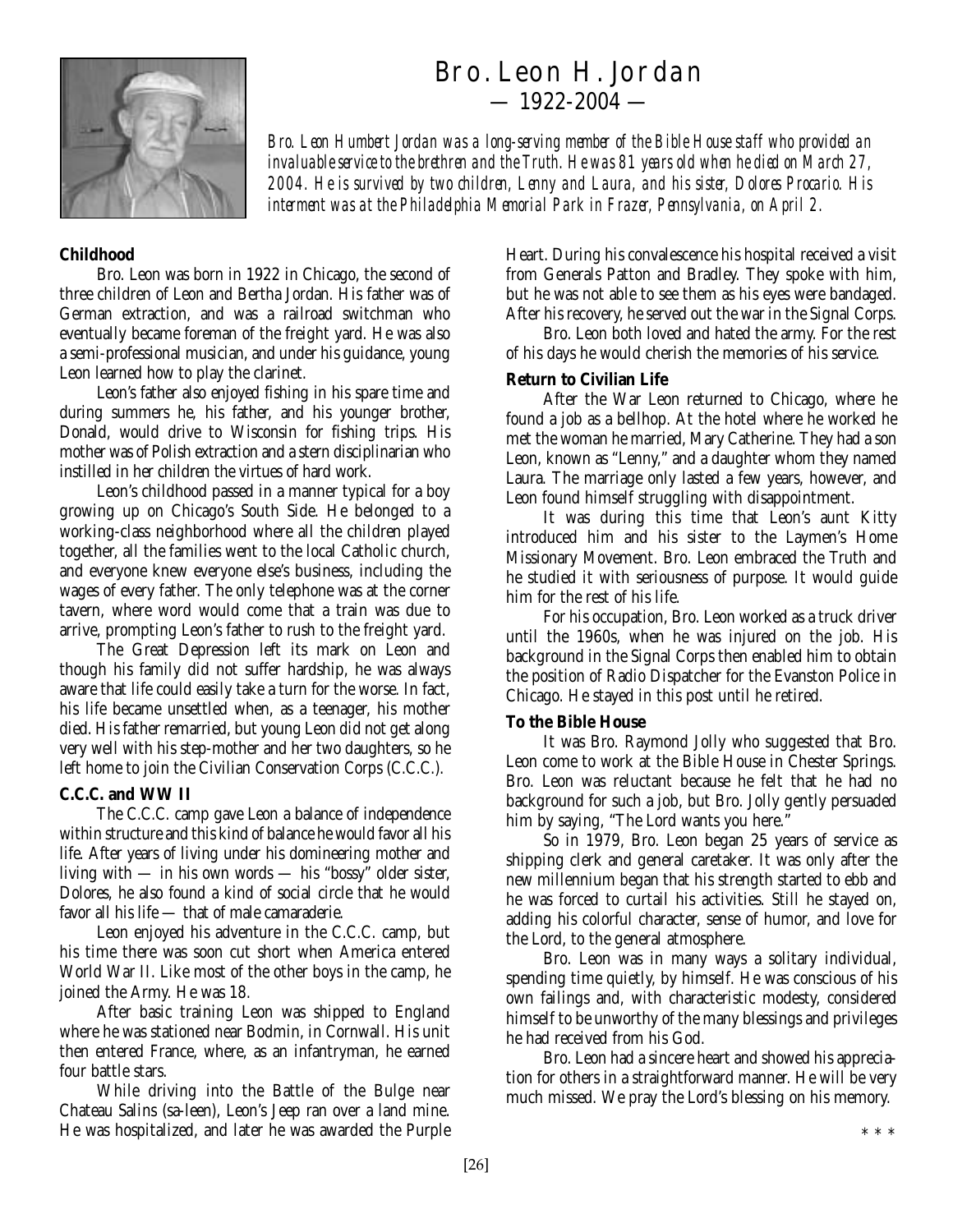*1. What Scriptural proof do we have showing that it is proper for God's non-spirit-begotten consecrated people at the present time to partake of the bread and the cup in the Memorial?*

The prospective members of Christ's Body, the Little Flock, were granted the privilege of partaking in the Memorial in the fullest sense (1 Cor. 12: 12-27; Eph. 4: 4). Their participation symbolized three things:

(1) Their commemoration of the death of the Lord Jesus (1 Cor. 11: 23-26; compare Luke 22: 19). By their partaking of the bread and the cup, they kept fresh in their minds and hearts and showed forth before others their deep appreciation for the Lord Jesus' death and its significance for themselves and all mankind.

(2) Their faith in Jesus, appropriating justification, obtaining the forgiveness of sins, and the imputation of righteousness through His broken body and shed blood — His death (Matt. 26: 26-28; Mark 14: 22-25).

(3) Their sharing with Jesus in the privilege of the sacrificial death for the world (1 Cor. 10: 16, 17; 15: 29; Phil. 3: 10).

God's non-spirit-begotten consecrated people may partake in the first two senses: (1) their commemoration of His death as the Lamb of God, and (2) their faith, appropriating justification through His sacrificial death, His body broken for them, and His blood shed for them for the forgiveness of their sins. They are not privileged to symbolize death with Christ, for they are not prospective members of His Body.

# **Scriptural Proof for Participation in Memorial**

Scriptural reasons for believing it proper for the nonspirit-begotten consecrated at present to partake of the Lord's Supper in the two senses set forth above are:

(1) Not only the firstborns, but all Israelites and circumcised strangers by Divine command and approval partook of the annual Passover, the type of the Lord's Supper (Ex. 12: 25-27, 47-49; Josh. 5: 10; 2 Chron. 35: 1-19). Those born in the land, Israelites, represent spirit-begotten ones. Those who were strangers, non-Israelites, who joined the nation of Israel in the worship of Jehovah, were circumcised, and dwelt in the land, represent God's non-spirit-begotten people (see E Vol. 11, *Exodus,* pp. 207, 208).

The Israelites as a nation were consecrated to Jehovah and in covenant relationship with Him from the day He took them by the hand to lead them out of the land of Egypt (Ex. 12: 40, 41; Heb. 8: 9). They "were all baptized unto Moses in the cloud and in the sea" (1 Cor. 10: 1, 2). Hence, all consecrated believers may partake of the Lord's Supper, the Memorial of the antitypical Passover Lamb (1 Cor. 5: 7, 8).

(2) The Apostles partook of the first Lord's Supper while consecrated but in a tentatively justified condition. They were not yet spirit-begotten, and could not be until the outpouring of the holy spirit at Pentecost. Before Pentecost their condition was the same as that of the non-spirit-begotten consecrated of today.

(3) Numbers 9: 1-14 describes the annual typical Passover lamb, partaken of annually by both the firstborn and the afterborn in Israel. The annual partaking by the firstborn (the spirit-begotten) types the annual Lord's Supper partaken of in the Gospel Age, while the annual partaking by the afterborn (the Ancient and Youthful Worthies and all mankind who are willing and obedient) types the annual Lord's Supper partaken of in the Millennial Mediatorial Kingdom. If the non-spirit-begotten consecrated during the next Age will have that privilege, surely the non-spiritbegotten consecrated at the present time would be allowed the same.

# *2. In the Memorial, some brethren are concerned that by using one cup, diseases could be spread. Could we use small plastic individual cups instead?*

The use of individual cups diminishes the symbolic significance of the "one cup" and the thought of communion — the common union, or participation in that one cup. God's Word indicates the use of one cup at the first Memorial Supper that was instituted by our Lord: "He took the cup, and gave thanks, and gave it to them, saying, Drink ye all of it" (Matt. 26: 27). Likewise, St. Paul repeatedly speaks of but one cup: "The cup of blessing which we bless" and "drink this cup" (1 Cor. 10: 16; 11: 26).

The exception to this rule is when there are so many in an assembly that one cup does not contain enough for all and more than one cup becomes necessary. This arrangement was advocated by Bro. Russell, and practiced in large congregations. As few cups should be used as would meet the requirements of efficient service — individual cups would less vitally portray the symbology of the one cup. When there are persons with diseases that might be infectious, a tactful arrangement could assist them to where they could be served last. An announcement could be made to this effect.

#### *3. Who do the quasi-elect consist of, when will this class be completed, and what purpose do they serve in God's Plan?*

Although the term *quasi*-elect is not found in the Scriptures, it is a term we use in our publications to describe a Scriptural class. The Millennial-Age designation given for this class is "sons" (Joel 2: 28; Isa. 60: 4), but since other classes, such as angels and the Little Flock are also called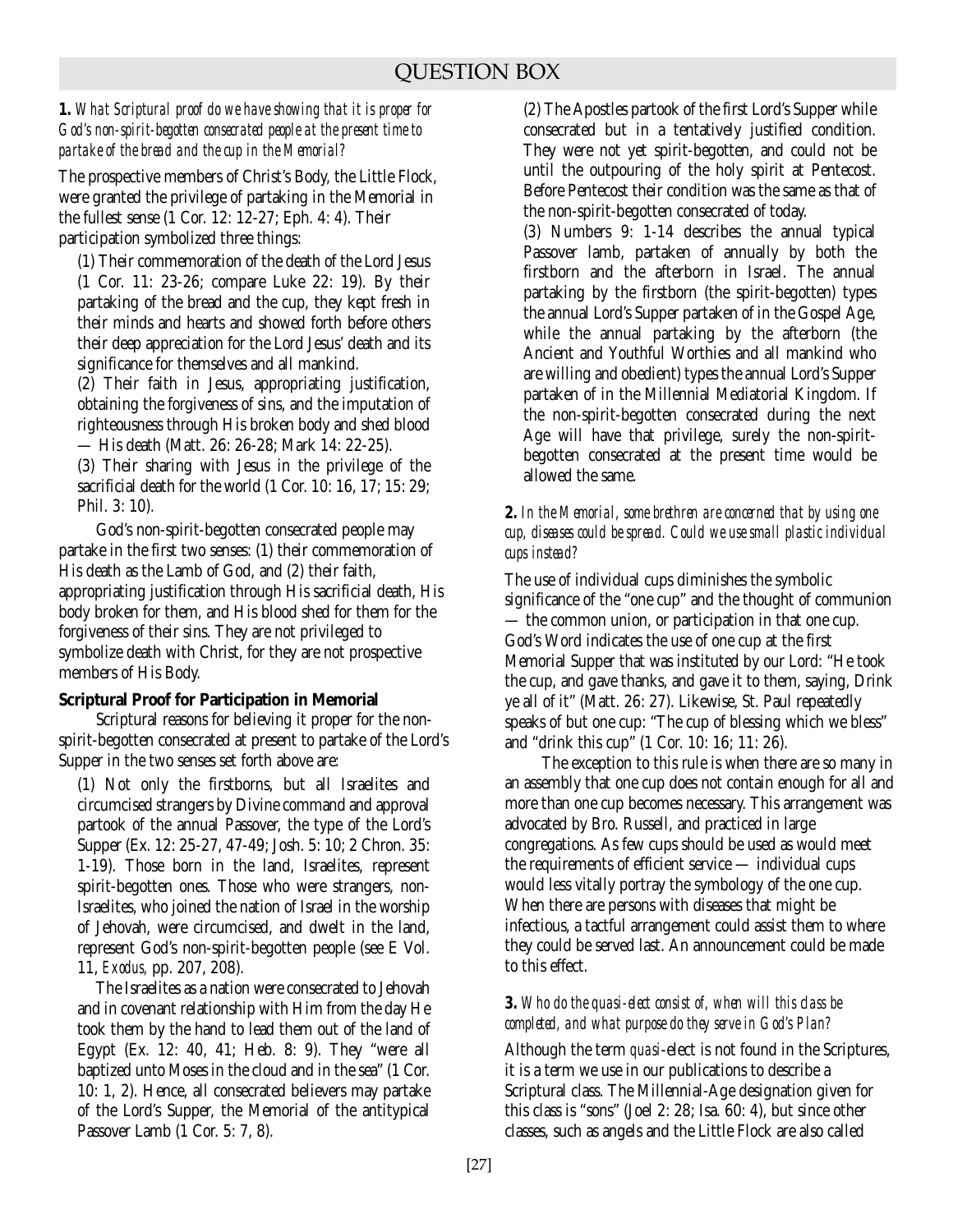"sons" (Gen. 6: 2, 4; 2 Cor. 6: 18), the term *quasi*-elect is used to characterize them specifically.

The Latin prefix *quasi* means *as if* and conveys the thought of *almost* or *somewhat*. In the widest sense, we use the term *quasi*-elect to designate all those believers from Adam's day onward who resemble the elect class but are not so though the majority of them have lived during the Jewish and Gospel Ages.

#### **Three General Groups of the Quasi-elect**

The three general groups of the *quasi-*elect are:

(1) Those Jews who during the Jewish and Gospel Ages have, in faith and practice, come into harmony with the Abrahamic and Mosaic Covenants, and have remained faithful therein, though not consecrating. These have attained a greater deal of harmony with truth and righteousness than the rest of the world of mankind, which will be an advantage to them in the times of restitution (Rom. 3: 1, 2; Acts 3: 19-21). They shall be members of the chief nation on the earth in the next Age, and have been promised the land of Canaan as their inheritance forever.

(2) Those Gentiles (and Jews) who throughout the Gospel Age, while not consecrating, have repented of their sins and accepted Jesus as their Savior and have remained faithful to the Ransom and to righteousness. These have become justified by faith and received its blessings of the forgiveness of their sins (Eph. 1: 7); peace, fellowship, and friendship with God (Rom. 5: 1; 1 John 1: 3-7; James 2: 23); and have attained a good degree of harmony with the principles of truth and righteousness. Even though they did not use their justification as a stepping-stone to consecration, whatever degree of harmony with truth and righteousness they have attained in this life will give them an advantage over others in the times of restitution.

(3) The Consecrated Epiphany Campers (of Jews and Gentiles) who consecrate *after* Sept. 16, 1954, hence are too late to be of the elect. These must attain to a much greater degree of harmony with truth and righteousness in this life than do either of the two unconsecrated groups mentioned. Also, they must attain to a good degree of holiness. Their faithfulness in carrying out their consecration vows, especially their development in Christlikeness, will give them a large advantage over others in the times of restitution.

#### **Completion of the Quasi-elect**

Just as with the elect, the completion of the *quasi-*elect classes will take place during the Faith Age, before the Highway of Holiness opens up, but this does not mean their characters will be completed then. They will develop characters unto perfection during the Mediatorial Kingdom and Little Season, in preparation for eternal life on earth.

#### **Purpose for the Quasi-elect**

Because of the grand scale of the future Kingdom work of restoring the willing and obedient of mankind back to perfection, God, for the past 6,000 years has been selecting and preparing His people for their various places of service in that Kingdom. His chief class will be the Christ (Head and Body), in the heavenly phase of the Kingdom. Next will be three subordinate elect classes: the Ancient and Youthful Worthies (the main and subordinate classes, respectively, in the earthly phase of the Kingdom) and the Great Company (the subordinate class in the heavenly phase of the Kingdom). The individuals of these three subordinate elect classes will be the assistants and special helpers to the Christ class.

The three subordinate classes, especially the Ancient and Youthful Worthies, will in turn be given assistants and special helpers, and that is where the *quasi*-elect will fit in. The three general groups of the *quasi*-elect, especially the Consecrated Epiphany Campers, because of their prerestitution development and training, will be fitted for the privilege of being "the chief helpers of the Ancient and Youthful Worthies in ministering to the world the Millennial truths (Psa. 107: 21, 22)" (P '41, p. 50, col. 1, bottom). One of their many privileges under the Worthies will be to convert the world to the Kingdom of God through their preaching (Psa. 107: 22; Joel 2: 28; Rom. 11: 12-15).

#### **4.** *What are the Bible evidences that 1954 is a well-marked date in the Scriptures?*

We offer five lines of evidence:

(1) "In Lev. 12 the purification of the mother of a son during forty days represents the purification of the Little-Flock-developing Truth and its servants during the forty years of the Parousia [*i.e.,* the Parousia in its restricted sense, the reaping period, 1874-1914], while the purification of the mother of a daughter during eighty days represents the purification of the Great-Company-developing Truth and its servants during the eighty years of the Parousia and the Epiphany combined [*i.e.,* the Parousia and the Epiphany combined in their restricted senses]" (C, Appendix, p. 384).

In E. 4, p. 99, Bro. Johnson gives additional details on the antitypical 80 days, as follows: "We understand the 80 days' period for the purifying of the mother after the birth of a daughter to represent the 80 years of the Parousia and Epiphany combined (1874-1914 plus 1914-1954). The purifying of the mother during these 80 days types two things: (1) the ridding of the Truth (in its application to the Great Company, *etc*.) of all error attaching to it; and (2) the purifying of the faithful and measurably faithful servants of the Truth of such defilements as would unfit them for their place in the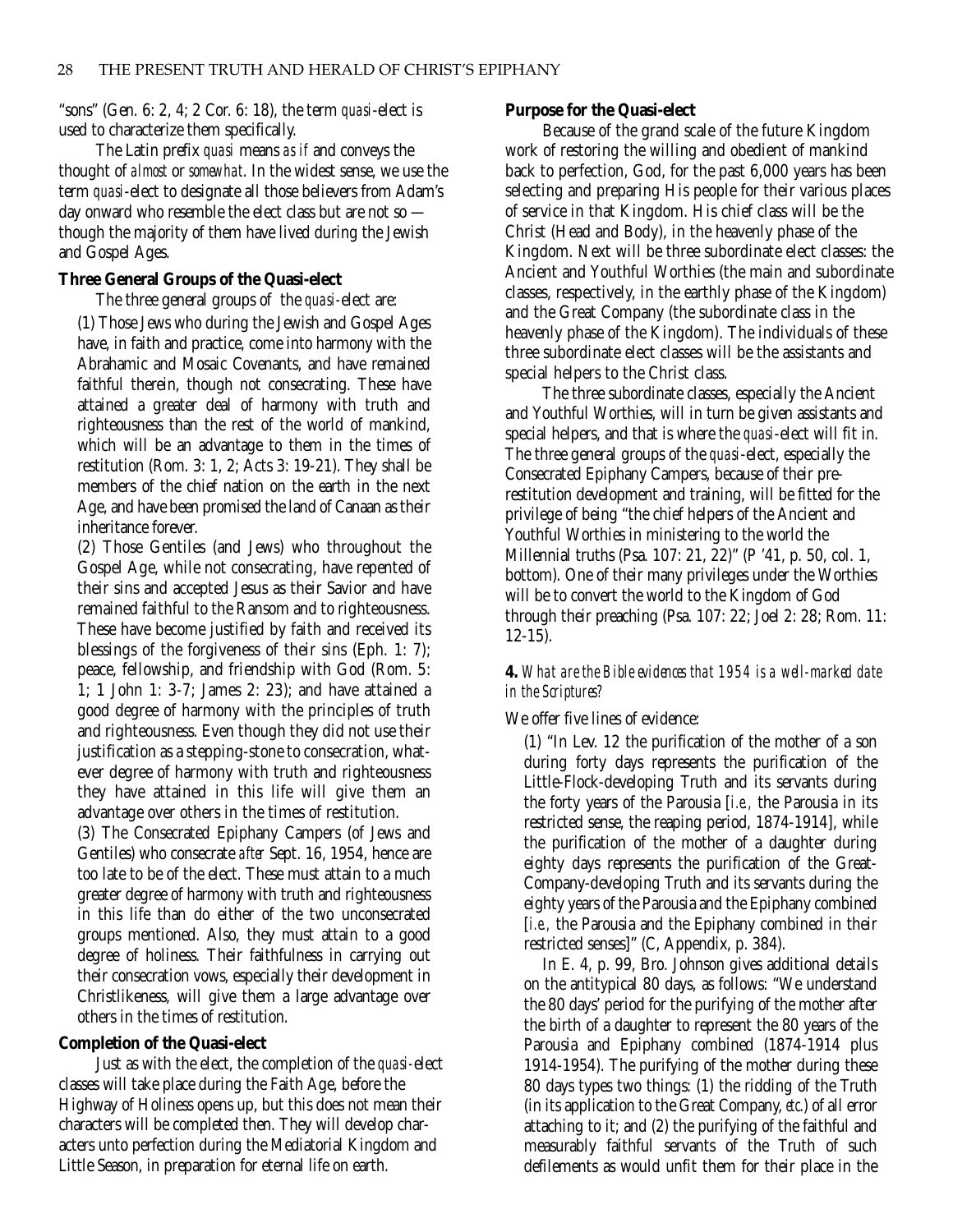Millennial Age, as well as for a special attestatorial service from October 1954, onward."

# **Parable of the Ten Virgins**

(2) "The midnight of the Ten Virgins' parable [Matt. 25: 1-12], being April, 1877, when the general proclamation of Christ's second presence began [see C, Appendix, p. 385, E. 5, pp. 108, 109, for details], and its night beginning October, 1799, not only must it end in 1954 with the end of the Epiphany [in its restricted sense]; but this also proves that when the call, 'Behold the Bridegroom,' began in April, 1877, the reaping was already under way"; "hence that night comes to its first end in 1954, in the *beginning* of its lapping into the kingdom [*Basileia*] time" (E. 6, pp. 386, 454; E. 4, p. 103; C, Appendix, p. 383; comp. P. '72, pp. 28, 29).

(3) "The Lord's assigning twelve hours to a working day (John 9: 4; 11: 9) and his providing in the parable of the Penny [Matt. 20: 1-16; comp. E. 5, chap. 3] for an eventide, and consequently a night to follow the (40 years) day of reaping (Matt. 20: 8), show that the symbolic twelve-hour night period that follows the Parousia day of reaping (the twelve-hour day of forty years) must be of equal length, thus proving that the Epiphany [in its restricted sense] is likewise forty years long, the former being not only the day and the latter the night of the parable, but also the day and the night of Psa. 91: 5, 6 and 121: 6" (C, Appendix, p. 383).

# **Moses' Twofold Stay of Forty Days**

(4) "Moses' twofold stay of forty days in the mountain types these two periods: the forty days in each stay typing forty years, forty for the Parousia and forty for the Epiphany, the mountain representing the kingdom, ascended by the Christ from two standpoints, the Parousia and the Epiphany standpoints" (C, Appendix, p. 383). In giving more details regarding this, Bro. Johnson wrote in P. '26, p. 78, that "we are not told on what day after Moses came down from his second 40 days' stay in the mountain with God he put the vail over his face (Ex. 34: 28-35), which vail represents the Ancient Worthies (see Berean comments). If the account had fixed that day in relation to the second 40 days, we could then be quite positive as to when the earthly phase of the Kingdom will be established. All that we can conclude from the account with certainty is that sometime after 1954 or 1956 the Ancient Worthies will return and the earthly phase of the Kingdom will be established. Until the Word clears up this matter, let us beware of being positive thereon."

(5) "40 years seem to be the Bible period for trial along the line of certain principles, like the 40 years' trial in the wilderness, the 40 years' reigns of Saul, David and Solomon, as trial times, the 40 years of the Jewish,

Gospel and Millennial Age harvest trials; accordingly, we would expect the Great Company and Youthful Worthies, as classes, similarly to have 40 years — the Epiphany [in its restricted sense; P. '72, pp. 23-27] set aside as the special trial period along the lines of the principles applicable to them" (E. 4, p. 103; C, Appendix, p. 383).

We see from these five lines of evidence that 1954, 40 years after 1914, is a well-marked date in the Scriptures, and that Bro. Johnson had sufficient reason for declaring that the Youthful Worthy call would end then. "After 1954 no Youthful Worthies will be won" (E. 10, p. 114). From the above, we have good reason to believe that the call to be of the antitypical Levites, in the Epiphany Court, has been closed since Oct. 1954.

# **5.** *When did the antitypical Tabernacle begin?*

The Ancient Worthies because of their faith in God and the coming Deliverer were tentatively justified (Psa. 32: 1, 2; Rom. 4: 3-9). In the cases of Abel, Enoch, Noah, Abraham, and other early Ancient Worthies of the Dispensation before the Flood and of the Patriarchal Age, they lived even before the Tabernacle types (let alone the antitypes) came into existence in the beginning of the Jewish Age. Many other Ancient Worthies lived in the Jewish Age. But all the Ancient Worthies were in the household of faith, and were regarded in an anticipatory sense as antitypical Levites (T 27; E. 4, pp. 405, 406).

# **Beginning of the Antitypical Tabernacle**

Jesus as a perfect man at the age of 30 was in the condition of perfection, but the antitypical Tabernacle did not exist before His consecration, which occurred when He was 30 years old, just before He came to John at Jordan for baptism (E. 15, p. 54). This is set forth clearly, logically, and Scripturally in E. 8, pp. 622-624, where we read:

"The Tabernacle represents Jesus and the Church, as God's place of residence, God's place of meeting with, and God's place of blessing the people (Rev. 21: 3-5). Usually the tabernacle in the wilderness types the Christ during their Gospel-Age experiences of humiliation, and the temple of Solomon their Millennial-Age experiences of glorification. Yet we find in the Bible the word *tabernacle* also applied to their Millennial-Age activities (Rev. 21: 3-5), and the word *temple* to their Gospel-Age conditions (1 Cor. 3: 16, 17; 6: 19; Eph. 2: 20-22; 1 Pet. 2: 5; Rev. 11: 19; 15: 6, 8; 16: 1).

"The antitype of the tabernacle in v. 15 [of Num. 9] is the Christ during the Gospel Age. Hence the day that the tabernacle was reared up represents the Gospel Age. The rearing up of the tabernacle is the Gospel-Age developing of the Christ class as God's place of residing, of meeting with, and of blessing the people. This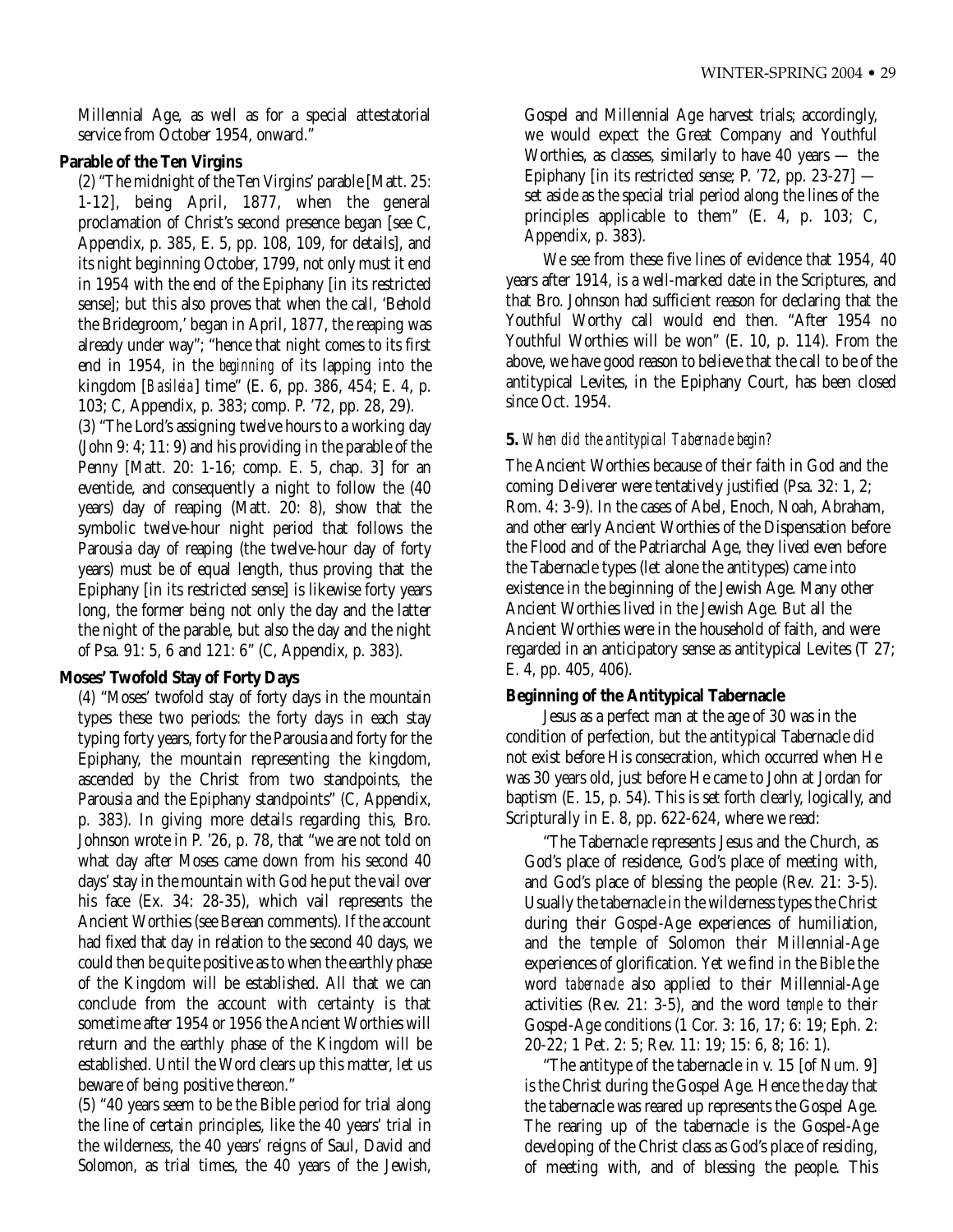antitypical tabernacle did not exist before our Lord's consecration, when the antitypical court, brazen altar and brazen laver sprang into existence, also the first vail and the High Priest stooping under it. His [Spirit] begettal was accompanied with the antitypical Holy and its lampstand, table of shewbread and golden altar coming into existence. At His death the antitypical second vail came into existence and at His resurrection the antitypical chest of the Ark and its mercy seat, cherubim and shekinah were joined, making the antitypical Most Holy come into existence insofar as Christ is concerned.

#### **Antitypical Tabernacle — Important Features**

"At Pentecost the antitypical court, brazen altar and laver and first vail came into existence insofar as they represent the Church, as the justified humanity of the Church was consecrated [as such]; and at the same time the antitypical Holy and its lampstand, table and altar came into existence insofar as they represent the Church, as by Spirit-begettal the first of the Church's new creatures came into being. Since then, as the remaining parts of the Christ have been coming into the tabernacle condition, the antitypical tabernacle has been in process of erection. The erection was completed, so far as the antitypical court's and Holy's including the Church is concerned, in 1914, since which time, therefore, no more have been added to these. [For many proofs that the door of entrance into the High Calling closed in the fall of 1914, see P.T. No.  $515 - a$  copy free on request.

"All through the Gospel Age the antitypical second vail has been in process of erection insofar as the individual faithful ones [of the Church] are concerned as they completed their sacrifice unto death, and will be completed when the last member dies. Since Nisan 16, 1878, the antitypical Most Holy and chest of the Ark have been springing into existence insofar as they represent the Church; and these will be completed when the last member of the Christ class shall have passed beyond the vail. [We believe this occurred on Oct. 22, 1950, Bro. Johnson's death date; see P.T. Nos. 384, 386.] It is this whole creative process that is typed by the erection of the tabernacle (v. 15); and the time for this work is the Gospel Age. Hence the day of this verse types the entire Gospel Age (Joel 2: 29; John 17: 21-24; 16: 23, 26; 1 Cor. 1: 30; Eph. 2: 10).

#### **The Cloudy, Fiery Pillar**

"The cloudy, fiery pillar covering the tabernacle types the Truth as due and its Spirit resting upon the Christ class. This means that the Lord has throughout the Gospel Age made the Christ class the recipient and depository of the Truth as due and of its Spirit. Certainly the Scriptures abundantly prove this thought, as the following passages, a few selected from among many, show: Psa. 25: 14; 97: 11; 119: 66, 99, 100, 130; Prov. 3: 32; Isa. 30: 18-21; Amos 3: 7; Matt. 11: 25; 13: 11, 16, 17; Rom. 16: 25, compared with Col. 1: 26, 27; 2 Cor. 3: 13, 14.

"This has been their [the Church's] peculiar prerogative; for in the sense that they have these none others do. This is typed by the cloud resting upon the tabernacle and not, *e.g.,* on the camp or on the territory without the camp. To the great, mighty and wise of this world this claim sounds absurd; nevertheless it is true that whatever of Truth is due or whatever of the Spirit of the begettal is poured out, they are in the Church, and can be gotten only through the Church's ministry, implied in her being the depository of these (1 Kings 17: 1). All this, and more, too, is represented by the cloudy fiery pillar resting upon the tabernacle.

#### **God's People Today**

[Since the Gospel-Age Church of the Firstborn has left the earth, the consecrated of our day, 'Those Consecrating Between the Ages' (Z 5761), are God's place of residing, meeting with and blessing the people. Upon them the antitypical cloudy fiery pillar, the Truth as due and its Spirit, rests, and they are the depository of these.]

"If the world rails at, and despises such a claim, it may do so; but this will not in the least alter the fact that the Christ is the recipient and depository of God's Truth and Spirit [and since the spiritual elect all have been glorified, 'Those Consecrating Between the Ages,' the Spirit-enlightened, Spirit-energized consecrated ones, are recipients of this great favor]. This, our privilege, beloved, by far surpasses what the world's greatest, mightiest and wisest may have or boast. Grateful to the Lord for this, the greatest of all privileges, we envy not the most favored of the present evil world whatever advantage they have or think they have."

#### **References (1)** P'85, 28-30 **(2)** P'85, 29 **(3)** E17, 42-46; P '78, 50, 51 **(4)** P'83, 78 **(5)** P'83, 78, 79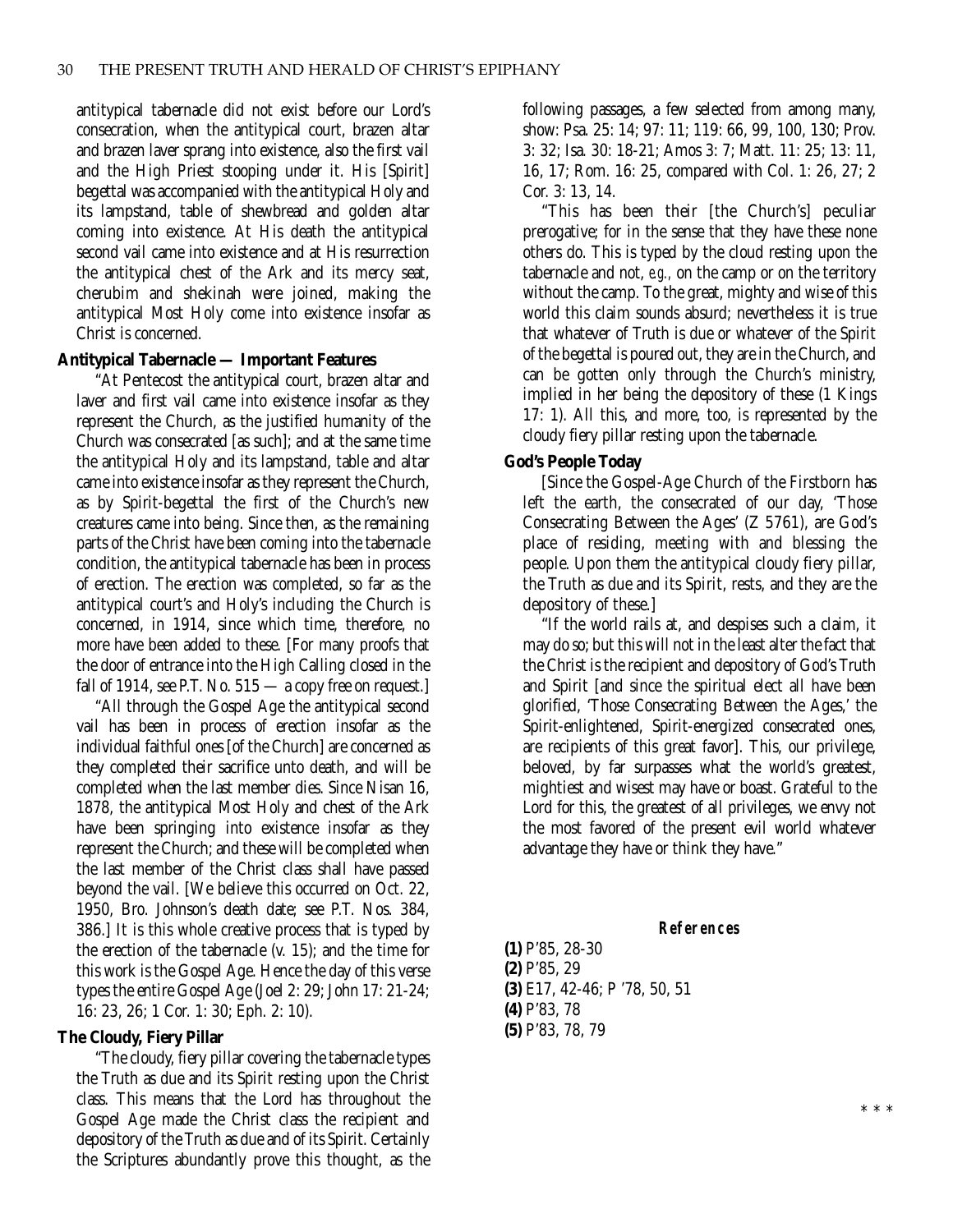# PUBLICATIONS

Some of our publications are listed below. Prices for U.S. addresses *only;* others add 10% toward postage. As a courtesy to subscribers, we supply low-cost Bibles, concordances, *etc.,* for which payment is required with order.

#### **STUDIES IN THE SCRIPTURES Library Edition**

Costs \$13.95 for a 6-volume set. Volume 1 is 1937 edition (reprinted 1960 and 1997), Volumes 2 through 6 are 1937 edition. This is a good quality hardbound set. Each book has a Scripture index, questions, and notes in the back. Volume 6 has additionally a topical and Scriptural index for all 6 volumes.

Vol. 1, *The Divine Plan of the Ages* (424 pages) \$5.00

Vol. 2, *The Time Is At Hand* (451 pages) \$2.50

Vol. 3, *Thy Kingdom Come* (458 pages) \$2.50

Vol. 4, *The Battle of Armageddon* (709 pages) \$3.00

Vol. 5, *The At-One-Ment Between God and Man* (560 pages) \$2.50

Vol. 6, *The New Creation* (896 pages, with topical index) \$3.00 Complete set \$13.95

#### **SELECTED BOOKS**

*Life — Death — Hereafter* (224 pages), paperback, \$1.50; hardback, \$2.00 *God* (547 pages; describing Jehovah's great attributes) \$2.00 *Creation* (585 pages; describing God's creative work) \$2.00 *The Bible* (794 pages; much useful information on it and its uses) \$2.50 *Christ — Spirit — Covenants* (744 pages) \$2.50 *The Chart of God's Plan* (360 pages) \$5.00 *The Millennium* (488 pages; expounds many Scriptures) \$7.00 *Daily Heavenly Manna and Devotional Service* \$6.00 *Poems of Dawn* (300 choice Christian poems) \$5.00 *Photo-Drama of Creation* (good for children; paperback) \$4.95 *Hymns of Millennial Dawn* (350 hymns), \$6.00 (words only .50) *Tabernacle Shadows* (176 pages; types explained), hardback, \$4.00

### **PRICED BOOKLETS**

*Focus on Zionism* (a Christian Zionist view) \$1.00 *The Restoration of Israel* (48 pages; from *Studies,* Vol. 3) .50 *Anglo-Israelism — A Modern Delusion* (80 pages) .50 *The Gift of Tongues — Should We Seek It or Shun It?* (80 pages) .50 *Is there Hope for Any of the Unsaved Dead?* (80 pages) .50

*Satan, Satanism, Demonism and Exorcism* (80 pages) .50 *Born Again* (48 pages; what, when and how) .50 *The Great Pyramid and the Bible* (48 pages; Bible proofs) .50 *The Hell of the Bible* (60 pages; treats every Bible text on Hell) .25 *Spiritism — Ancient and Modern* (67 pages) .25 *Jewish Hopes and Prospects* (52 pages) .10 *Teachings of "Jehovah's Witnesses" Examined* (*pro* and *con*) .10

**FREE 24-PAGE BOOKLETS FOR SPECIAL LIMITED NEEDS** Where are the Dead? • Life and Immortality • What is the Soul? • Resurrection of the Dead • Spiritism is Demonism • Why Does A Loving God Permit Calamities? • The Sabbath Day • Faith Healing • Baptism • Speaking in Tongues — Is it of God? • The Kingdom of God • Mormonism — A Modern Delusion • Preservation of Identity in the Resurrection • The Evolution Theory Examined • The Rapture • Must Christians Pay Tithes? • Why We Believe in God's Existence

#### **FREE LEAFLETS FOR GENERAL DISTRIBUTION**

Do You Know? • Thieves In Paradise • Israel's Return • What is Hell? • The Bible vs. Evolution • "Flying Saucers" • Jesus' Second Advent • Judgment Day • God Loves You! • Earth's Coming Theocratic Government • War on Poverty • Oath-bound Promise • Man's Eternal Destiny • Pollution Crisis • What is the Truth? • Great Pyramid • Restitution • Is God or Satan Winning? • The Full Gospel • Peace — How it Will Come • True Freedom • Laymen's Home Missionary Movement

#### **SMALL LEAFLETS FOR GENERAL DISTRIBUTION**

**Titles available will vary from time to time** Coming By and By • Christ's Glorious Reign • Close Your Eyes/Divine

Plan Ad • Desolation/Restoration • Father Take My Hand • A Good New Year Recipe • How Readest Thou? • Nearing God's Kingdom • My Lord and I/Picture • 23rd Psalm • Salvation/All Things New • Scripture Studies Ad • Watchman, What of the Night?

# **Subscription Form**

*Please use block capitals*

|         | $\tilde{\rm cr}$ cle<br>one<br><b>New</b>                                               | <b>Renew Existing Subscription</b> | <b>Gift Subscription</b>                                                                                                                                    |
|---------|-----------------------------------------------------------------------------------------|------------------------------------|-------------------------------------------------------------------------------------------------------------------------------------------------------------|
|         | Name $\frac{1}{2}$                                                                      |                                    |                                                                                                                                                             |
|         |                                                                                         |                                    |                                                                                                                                                             |
|         |                                                                                         |                                    |                                                                                                                                                             |
| Mail to | THE PRESENT TRUTH<br>1156 ST MATTHEWS RD<br>CHESTER SPRINGS PA 19425-2700<br><b>USA</b> |                                    | I enclose check/money order for [ ] \$12.00 for 1 year's subscription (4 issues)<br>Or, send to me [ ] Free as the "Lord's Poor," on annual written request |